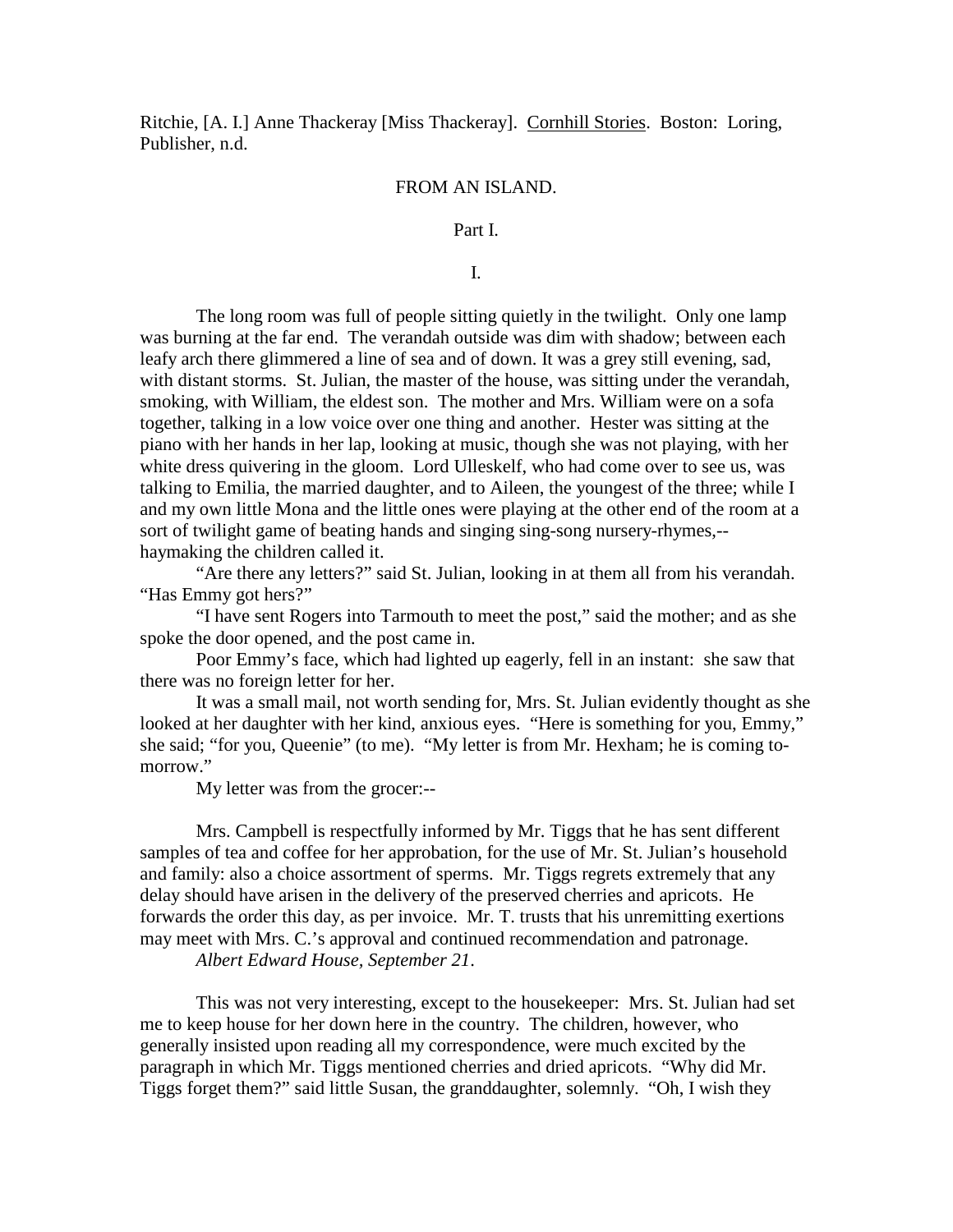would come," said Nelly. "Greedy, greedy!" sung George, the youngest boy. Meanwhile the elders were discussing their correspondence, and the mother had been reading out Mr. Hexham's note:--

# Lyndhurst, September 21.

Have you room for me, my dear Mrs. St. Julian, and may I come to-morrow for a few days with my van? I find it a most delightful mode of conveyance, and I have been successful enough to take some most lovely photographic views in the New Forest. I now hope to explore your island, beginning with the "Lodges," if you are still in the same hospitable mind as you were when I last saw you.

With best remembrances to your Husband and the young Ladies,

Your devoted,

G. Hexham.

"I like Mr. Hexham. I am glad he is coming," said Mrs. St. Julian.

 "This is an official-looking missive," said Lord Ulleskelf, holding out the large square envelope, with a great red seal, which had come for Emmy.

 "What a handwriting!" cried Aileen. She was only fifteen, but she was taller already than her married sister, and stood reading over her shoulder. "What a letter! Oh, Emmy what  $a$  ----"

But Mrs. St. Julian, seeing Emmy flush up, interposed again:--

"Aileen, take these papers to your father. What is it, my dear?" to Emilia.

"It is from my sister-in-law," Emilia said, blushing in the light of the lamp.

"Mammy, what a trouble I am to you…. She says she is—may she come to stay!… And—and—you see she is dear Bevis's sister, and ----"

 "Of course, my dear," said her mother, almost reproachfully. "How can you ask?"

 Emilia looked a little relieved, but wistful still. "Have you room? To-morrow?" she faltered.

Mrs. St. Julian gave her a kiss, and smiled and said, "Plenty of room, you goose." And then she read,--

To the Hon. Mrs. Bevis Beverly,

 The Island, Tarmouth, Broadshire.

Scudamore Castle, September 21.

My Dear Emilia,--

 Bevis told me to be sure and pay you a visit in his absence, if I had an opportunity, and so I shall come, if convenient to you, with my maid and a man, on Saturday, across country from Scudamore Castle. I hear I must cross from Helmington. I cannot imagine how people can live on an island when there is the mainland for them to choose. Yours is not even an island on the map. Things have been very pleasant here till two days ago, when it began to pour with rain, and my stepmother arrived unexpectedly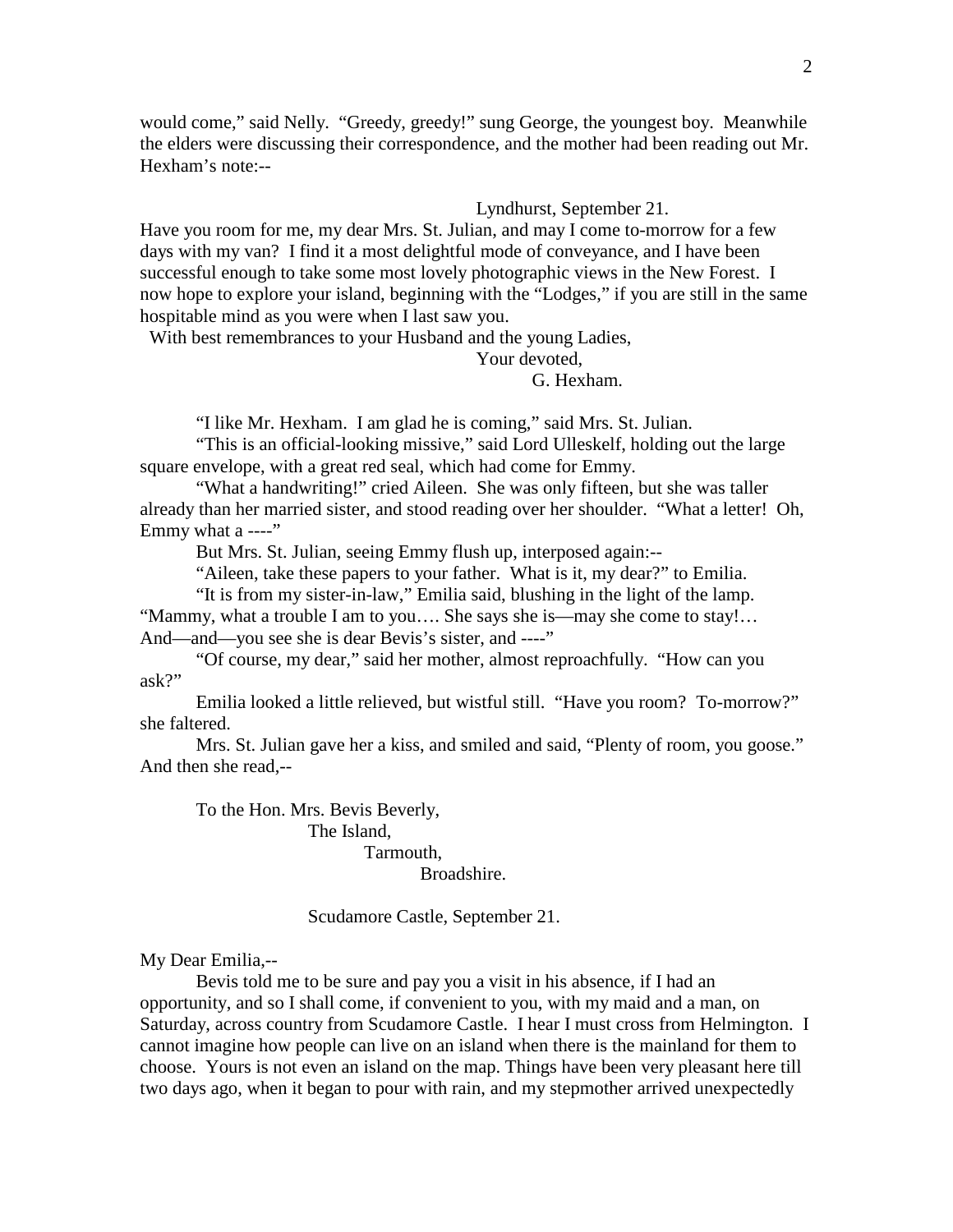with Clem, and Clem lost her temper, and Pritchard spoilt my new dress, and several pleasant people went away, and I, too, determined to take myself off. I shall only stay a couple of days with you, so pray tell Mrs. St. Julian that I shall not, I hope, be much in her way. Do not let her make any changes for me; I shall be quite willing to live exactly as you are all in the habit of doing. Any room will do for my man. The maid need only have a little room next to mine. You won't mind, I know, if I go my own gait while I stay with you, for I am an odd creature, as I dare say you may have often heard from Bevis. I expect to feel dreadfully small with all you clever artistic people, but I shall be safe from my lady and Clem, who would never venture to come near you.

 My father is all alone at home, and I want to get back to him if I can steal a march on my lady. She is so jealous that she will not let me be alone with him for one hour if she can help it, in her absence. Before she left Castlerookham she sent for that odious sister of hers to play picquet with him, and there was a general scene when I objected. My father took part against me, so I started off in a huff, but he has managed to shake off the old wretch, I hear, and so I do not mind going back. I must say it is very pleasant to have a few halfpence that one can call one's own, and to be able to come and go one's own way. I assure you that the said halfpence do not last for every, however. Clem took 50*l*. to pay her milliner's bill, and Bevis borrowed 100*l*. before he left, but I dare say he will pay me back.

So good-by, my dear Emilia, for the present.

Yours ever,

Jane Beverley.

 Mrs. St. Julian did not offer to show Lady Jane's letter to St. Julian, but folded it up with a faint little suppressed smile. "I think she must be a character, Emmy," she said. "I dare say she will be very happy with us. Queenie" (to me), "will you see what can be done to make Lady Jane comfortable?" and there was an end of the matter. Lord Ulleskelf went and sat out in the verandah with the others until the storm burst which had been gathering, through which he insisted on hurrying home, notwithstanding all they could say to detain him.

 We had expected Lady Jane by the boat which brought our other guest the next day, but only Mr. Hexham's dark close-cropped head appeared out of the carriage which had been sent to meet them. The coachman declared there was no lady alone on board. Emilia wondered why her sister-in-law had failed: the others took Lady Jane's absence very calmly, and after some five o'clock tea St. Julian proposed a walk.

"Perhaps I had better stay," Mrs. Beverley said to her mother.

 "No, my dear, your father will be disappointed. She cannot come now," said Mrs. St. Julian, decidedly; "and if she does, I am here to receive her. Mr. Hexham, you did not see her on board? A lady alone?" . . .

 "No. Hexham had not seen any lone lady on board. There was a good-looking person who might have answered the description, but she had a gentleman with her. He lost sight of them at Tarmouth, as he was looking after his man, and his van, and his photographic apparatus. It was settled that Lady Jane could not possibly come till next day.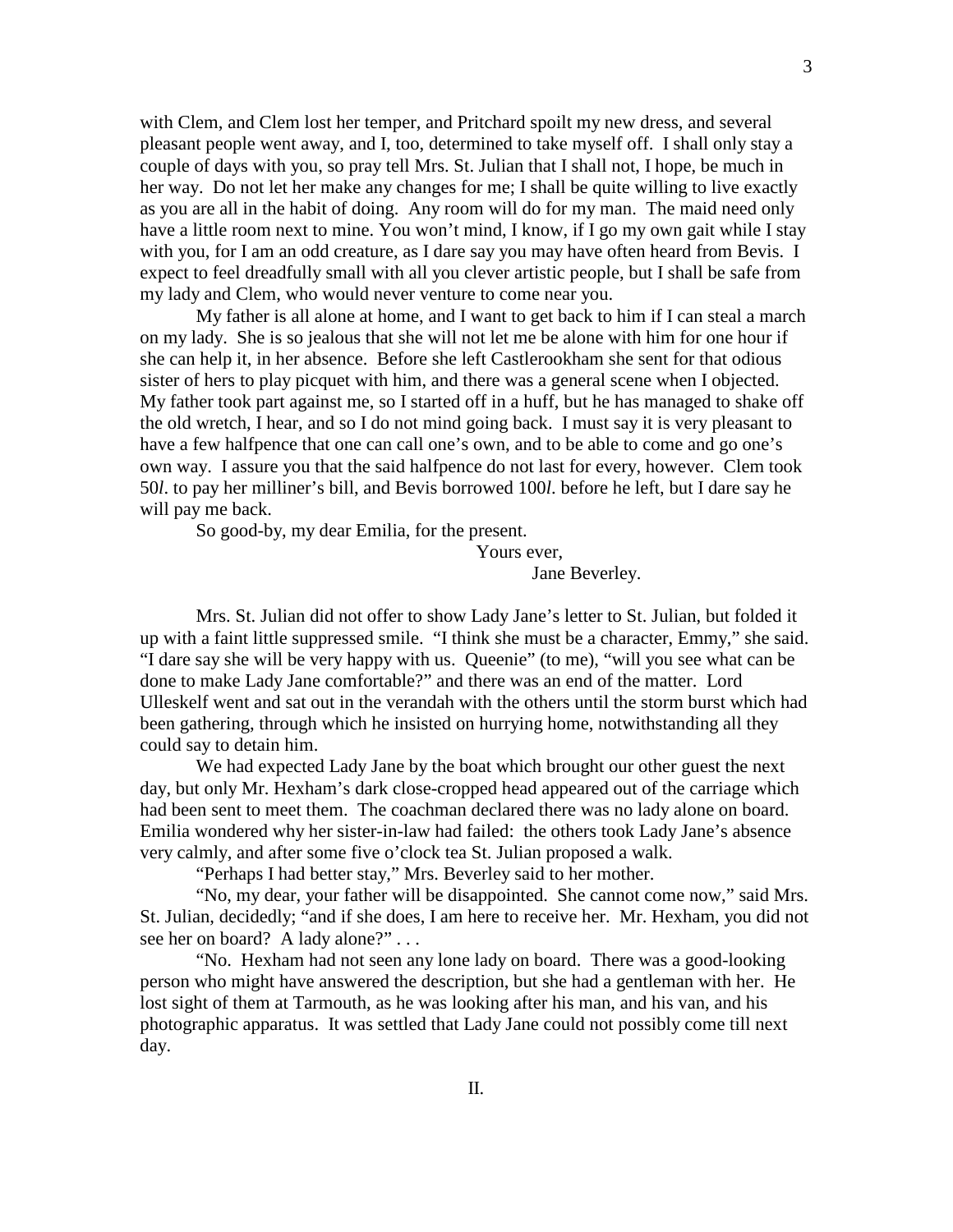Lady Jane Beverley had always declared that she hated three things—islands, clever people, and interference. She knew she was clever, but she did not encourage this disposition. It made people bores and radical in her own class of life, and forward if they were low. She was not pretty. No; she didn't care for beauty, though she confessed she should be very sorry if she was not able to afford to dress in the latest fashion. It was all very well for artists and such people to say the contrary, but she knew that a plain woman well dressed would look better than the loveliest dowdy that ever tied her bonnet-strings crooked. It was true her brother Bevis had thought otherwise. He had married Emilia, who was not in his own rank of life; but Lady Jane supposed he had taught her to dress properly after her marriage. She had done her very best to dissuade him from that crazy step; once it was over she made the best of it, though none of them would listen to her; and indeed she had twice had to lend him sums of money when his father stopped his allowance. It is true he paid her back, otherwise she really did not know how she could have paid her bills that quarter. If she had not had her own independence she scarcely could have got on at all or borne with all Lady Mountmore's whims. However, thanks to old aunt Adelaide, she need not think of anybody but herself, and that was a very great comfort to her in her many vexations. As it was, Clem was for ever riding Bazook, and laming her ponies, and borrowing money. Beverley and Bevis, of course, being her own brothers, had a right to expect she would be ready to lend them a little now and then; but really Clem was only her step-sister, and considering the terms she and Lady Mountmore were on. . . Lady Jane had a way of rambling on, though she was a young woman still, not more than six or seven and twenty. It was quite true that she had had to fight her own battles at home, or she would have been utterly fleeced and set aside. Beverley, her eldest brother, never quite forgave her for being the old aunt's heiress, and did not help her as he should have done. Bevis was always away on his missions or in disgrace. Old Lord Mountmore was feeble and almost childish. Lady Mountmore was not a pleasant person to deal with, and such heart as she possessed was naturally given to Lady Clem, her own child.

 Lady Jane was fortunately not of a sensitive disposition. She took life calmly, and did not yearn for the affection that was not there to get, and she made the best of things, and when Bevis was sent to South America on a mission, she it was who brought about a sort of general reconciliation. She was very much pleased with herself on this occasion. Everybody looked to her, and consulted her. "You will go and see Emmy sometimes, won't you, Jane?" said poor Bevis, who was a kind and handsome young fellow. Lady Jane said, "Most likely," and congratulated herself on her own tact and success on this occasion, as well as on her general ways, looks, style, and position in life. She thought poor Emmy was not certainly worth all this fuss, but determined to look after her. Lady Jane was rather Low Church, slightly suspicious but good-natured and not unamenable to reason. She cultivated an abrupt frankness and independence of manner. Her frankness was almost bewildering at times, as Lady Jane expected her dictums to be received in silence and humility by the unlucky victims of her penetration. But still, as I have said, being a true-hearted woman, if she was once convinced that she was in the wrong, she would always own to it. Marriage was rather a sore subject with this lady. She had once notified to a young evangelical rector that although his prospects were not brilliant, yet she was not indisposed to share them, if he liked to come forward. To her utter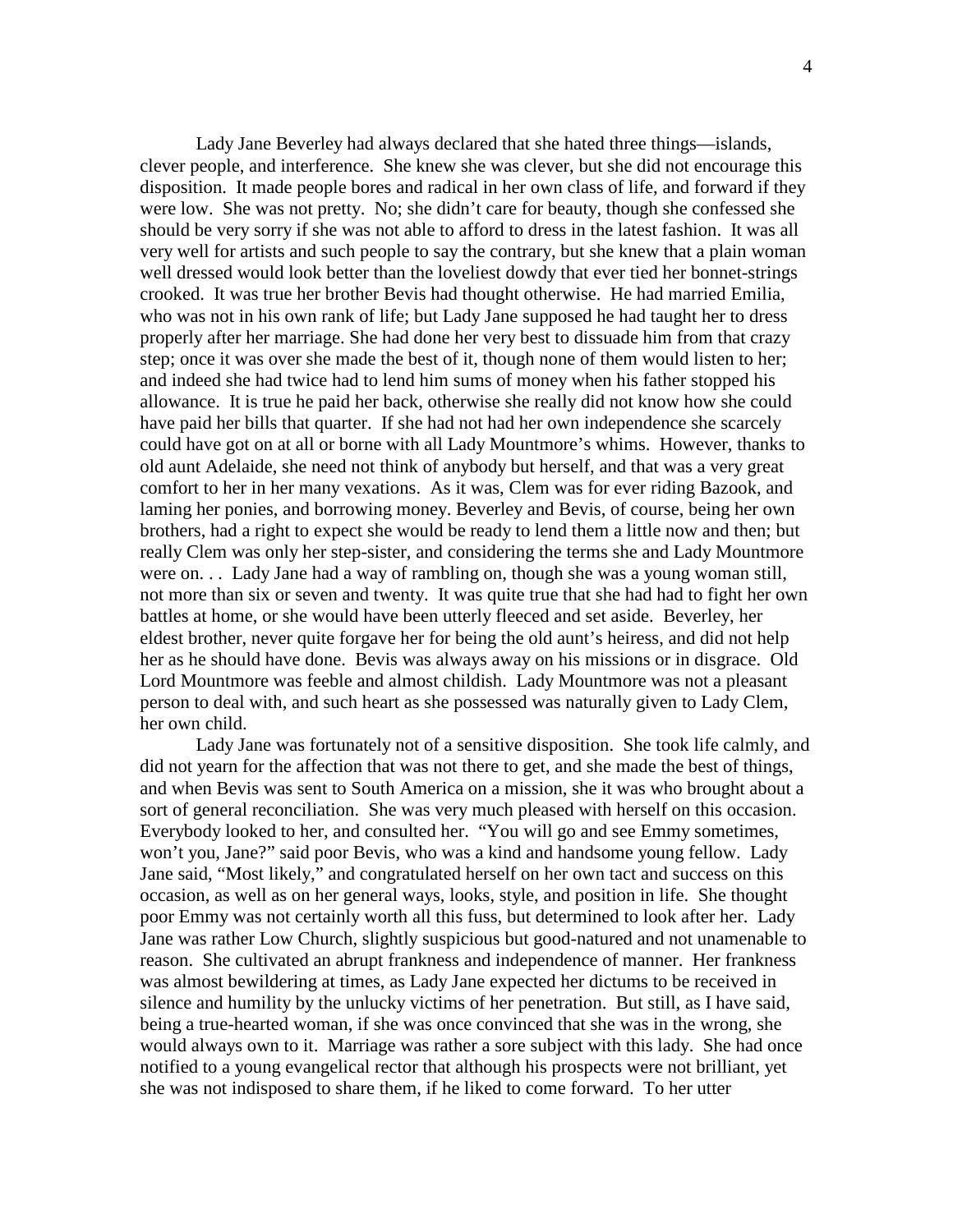amazement, the young man got up in a confused manner, walked across the room, talked to Lady Clem for the rest of his visit, and never called again. Lady Jane was much surprised; but, as her heart was not deeply concerned in the matter, she forgave him on deliberation. The one softness in this strange woman's nature lay in her love for children. Little Bevis, her brother's baby, would coo at her, and beat her high cheekbones with his soft little fat hand; she let him pull her hair, the curls, and frills, and plaints of an hour's erection, poke his fingers into her eyes, swing her watch violently round and round. She was still too young to have crystallized into a regular old maid. She had never known any love in her life except from Bevis, but Bevis had been a little afraid of her. Beverley was utterly indifferent to anybody but himself.

 Lady Jane had fifteen hundred a year of her own. She was not at all bad-looking. Her thick reddish hair was of the fashionable colour. She was a better woman than some people gave her credit for being, seeing this tall over-dressed and overbearing young person going about the world with her two startled attendants and her hunters. Lady Jane had not the smallest sense of humour or feeling for art: at least, this latter faculty had never been cultivated, though she had furnished her boudoir with brand new damask and sprawling gilt legs, and dressed herself in the same style; and had had her picture taken by some travelling artist—a pastille all frame and rose-coloured chalk—which hung up over her chimney, smirking at a rose, to the amusement of some of her visitors. Lady Jane's notion of artists and art were mainly formed upon this trophy, and by what she had seen of the artist who had produced it. Lady Clem used to say that Jane was a born old maid, and would never marry; but everybody was not of that opinion. Lady Jane had been made a great deal of at Scudamore Castle, especially by a certain Captain Sigourney, who had been staying there, a nephew of Lady Scudamore's—tall, dark, interesting, in want of money, notwithstanding his many accomplishments. Poor Tom Sigourney had been for many years a hanger-on at Scudamore. They were extremely tired of him, knew his words, looks, tones by heart. Handsome as he undoubtedly was, there was something indescribably wearisome about him after the first introduction—a certain gentle drawl and prose that irritated some people. But Lady Jane was immensely taken by him. His deference pleased her. She was not insensible to the respectful flattery with which he listened to every word she spoke. Tom Sigourney said she was a fine spirited girl, and Lady Scudamore seized the happy occasion—urged Tom forward, made much of Lady Jane. "Poor girl! She needs a protector," said Lady Scudamore gravely to her daughters. At which the young ladies burst out laughing. "Can you fancy Tom Sigourney taking care of anybody?" they cried.

 Lady Mountmore arrived unexpectedly, and the whole little fabric was destroyed. Sigourney, who had not much impudence, was simply driven off the field by the elder lady's impertinences. Lady Jane was indignant, and declared she should not stay any longer under the same roof as her mother-in-law. Lady Scudamore did not press her to remain. She had not time to attend to her any longer or to family dissensions; but she did write a few words to Tom, telling him of Lady Jane's movements, and then made it up with Lady Mountmore all the more cordially that she felt she had not been quite loyal to her in sending off this little missive.

 The little steamer starts for Tarmouth in a little crowd and excitement of rolling barrels and oxen driven and plunging sheep in barges. The people come and look over the side of the wooden pier and talk to the captain at his wheel. Afternoon rays stream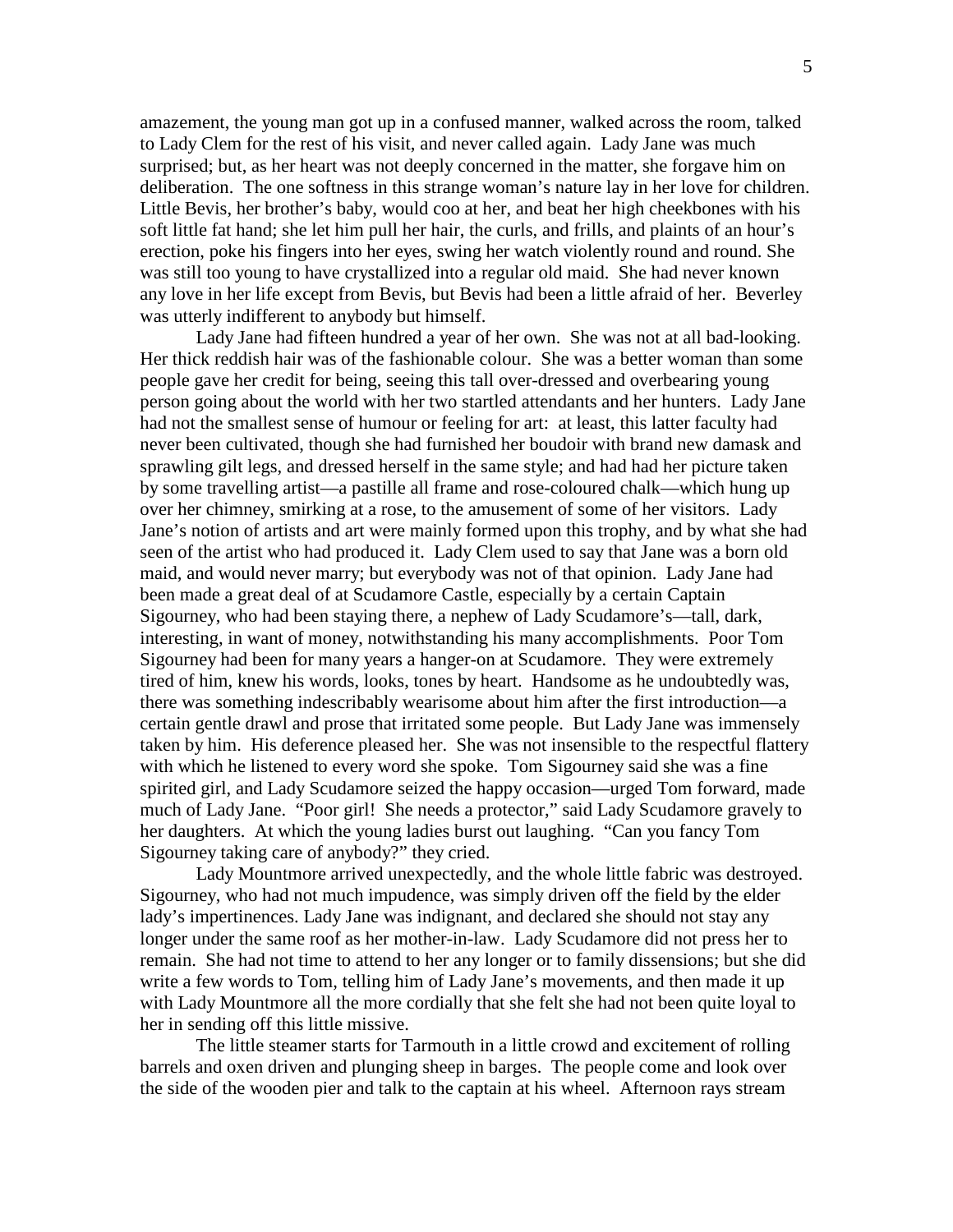slant, and the island glistens across the straits, and the rocks stand out in the water; limpid waters beat against the rocks, and toss the buoys and splash against the busy little tug; one or two coal-barges make way. Idlers and a child or two in the way of the half-dozen passengers are called upon by name to stand aside on this occasion. There are two country dames returning from market; friend Hexham in an excitement about his van, which is to follow in a barge; and there is a languid dark handsome gentleman talking to a grandly dressed lady whose attendants have been piling up wraps and *Times* and dressing-cases and umbrellas.

 "Let me hold this for you, it will tire you," said the gentleman, tenderly taking *The Times* out of her hand; "are you resting? I thought I would try and meet you, and see if I could save you from fatigue. My aunt Scudamore told me you were coming this way. There, that is where my people live: that white house among the trees."

"It is a nice place," said Lady Jane.

 The rocks were coming nearer, and the island was brightening to life and colour, and the quaint old bricks and terraces of Tarmouth were beginning to show. There was, a great ship in the distance sliding out to sea, and a couple of gulls flew overhead.

 "Before I retired from the service," said Sigourney, "I was quartered at Portsmouth. I know this coast well; that is Tarmouth opposite, and that is—ah, 'm—a pretty place, and an uncommon pretty girl at the hotel."

 "How am I to get to these people if they have not sent to meet me, I wonder?" interrupted Lady Jane, rather absently.

 "Leave that to me," said Captain Sigourney. "I am perfectly at home here, and I will order a fly. They all know me, and if they are not engaged will always come for *me*. You go to the inn. I order you a cup of tea, and one for your maid. I see a fast horse put up into a trap, and start you straight off."

 "Oh, Captain Sigourney, I am very much obliged," said Lady Jane; and so the artless conversation went on.

 At Tarmouth the ingenious captain would not let her ask whose was a carriage she saw standing there, nor take one of the two usual flys in waiting, but he made her turn into the inn until a special fast horse, with whose paces he was well acquainted, could be harnessed. This took a long time; but Lady Jane, excited by the novelty of the adventure, calmly enjoyed her afternoon tea and devotion, and sat on the horse-hair sofa of the little inn, admiring the stuffed carp and cuttle-fish on the walls, and listening with a charmed ear to Tom's reminiscences of the time when he was quartered at Portsmouth.

 The fast horse did not go much quicker than his predecessors, and Lady Jane arrived at the Lodges about an hour after Hexham, and at the same time as his great photographic van.

#### III.

They were all strolling along the cliffs towards the beacon. It stood upon the summit of High Down, a long way off as yet, though it seemed close at hand, so clearly did it stand out in the still atmosphere of the sunset. It stood there stiff and black upon its knoll, an old weather-beaten stick with a creaking coop for a crown, the pivot round which most of this little story turns. For when these holiday people travelled away out of its reach, they also passed out of my ken. We could see the beacon from most of our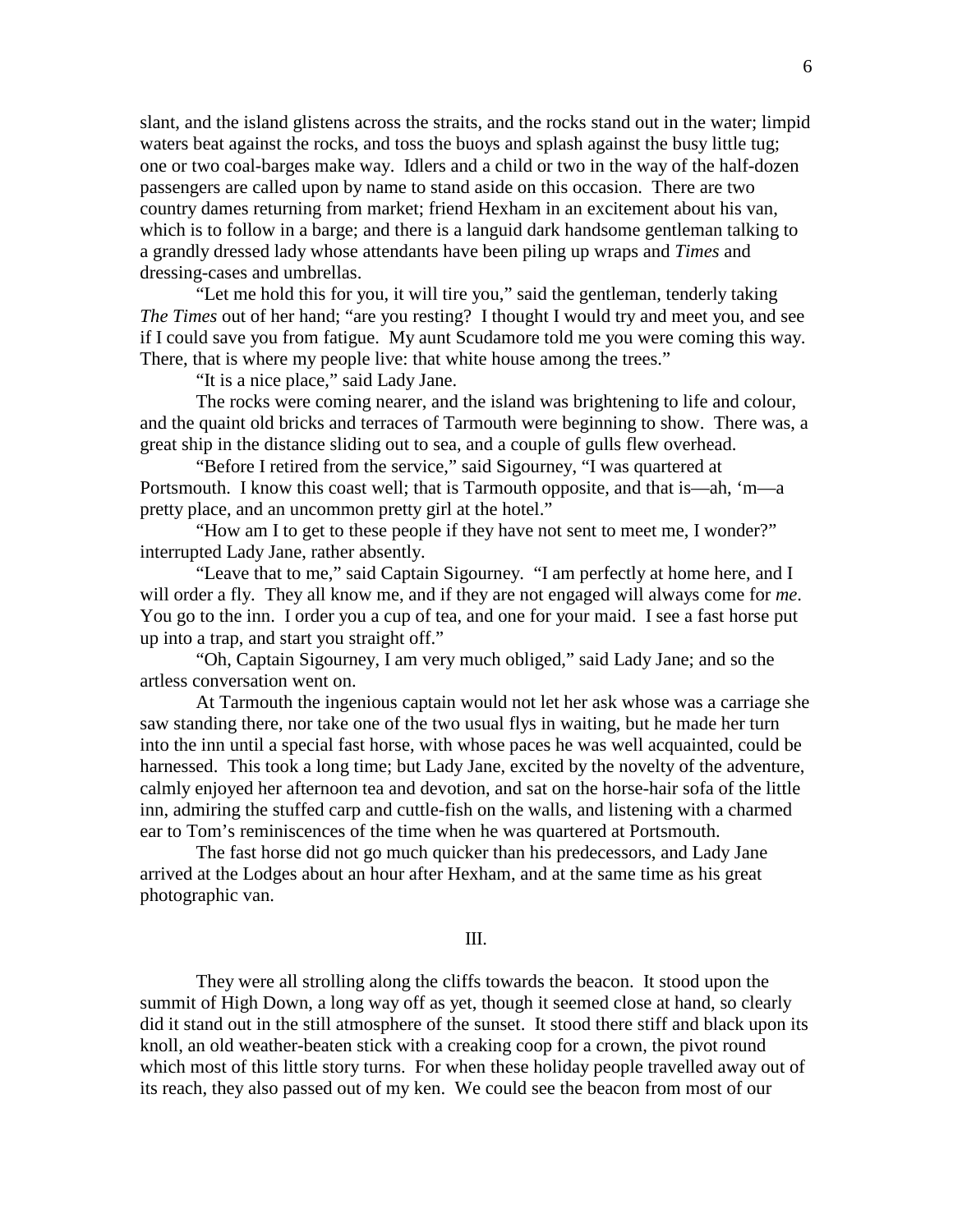windows, through all the autumnal clematis and ivy sprays falling and drifting about. The children loved the beacon, and their little lives were one perpetual struggle to reach it, in despite of winds, of time of meals, of tutors and lessons. The elders, too, loved it after their fashion. Had they not come and established themselves under the shadow of High Down, where it had stood as long as the oldest inhabitant could remember! Lord Ulleskelf, in his yacht out at sea, was always glad to see the familiar old stubby finger rising up out of the mist. My cousin, St. Julian the R. A., had made a strange rough sketch of it, and of his wife and her eldest daughter sitting beneath it; and a sea, and a cloud horizon, grey, green, mysterious beyond. He had painted a drapery over their heads, and young Emilia's arms round the stem. It was an awful little picture Emilia the mother thought when she saw it, and she begged her husband to turn its face to the wall in his studio.

"Don't you see how limpid the water is, and how the mist is transparent and drifting before the wind?" St. Julian said. "Why do you object, you perverse woman?"

The wife didn't answer, but her soft cheeks flushed. Emilia the daughter spoke, a little frightened.

"They are like mourners, papa," she whispered.

St. Julian shrugged his shoulders at them. "And this is a painter's wife!" he cried; "and a painter's daughter!" But he put the picture away, for he was too tender to pain them, and it lay now forgotten in a closet. This was two years ago, before Emilia was married, or had come home with her little son during her husband's absence. She was carrying the child in her arms as she toiled up the hill in company with the others, a tender bright flush in her face. Her little Bevis thinks it is he who is carrying "Mozzer," as he clutches her tight round the neck with his two little arms.

I suppose nobody ever reached the top of a high cliff without some momentary feeling of elation,--so much left behind, so much achieved. There you stand at peace, glowing with exertion, raised far above the din of the world. They were gazing as they came along (for it is only of an island that I am writing) at the great sight of shining waters, of smiling fertile fields and country; and of distant waters again, that separated them from the pale glimmering coast of the mainland. The straits, which lie between the island and Broadshire, are not deserted like the horizon on the other side (it lies calm, and tossing, and self-sufficing, for the coast is a dangerous one, and little frequented); but are crowded and alive with boats and white sails: ships go sliding past, yachts drift, and great brigs slowly travel in tow of the tiny steamer that crosses and recrosses the water with letters and provisions, and comers and goers and guests to Ulles Hall and to the Lodge, where St. Julian and his family live all thought the summer-time; and where some of us indeed remain the whole year round.

The little procession comes winding up the down, Lord Ulleskelf and the painter walking first, in broad-brimmed hats and coats fashioned in the island, of a somewhat looser and more comfortable cut than London coats. The tutor is with them. Mr. Hexham, too, is with them; as I can see, a little puzzled and interested by the ways of us islanders.

As St. Julian talks his eyes flash, and he puts out one hand to emphasize what he is saying. He is not calm and self-contained as one might imagine so great a painter, but a man of strong convictions, alive to every life about him and to every event. His cordial heart and bright artistic nature are quickly touched and moved. He believes in his own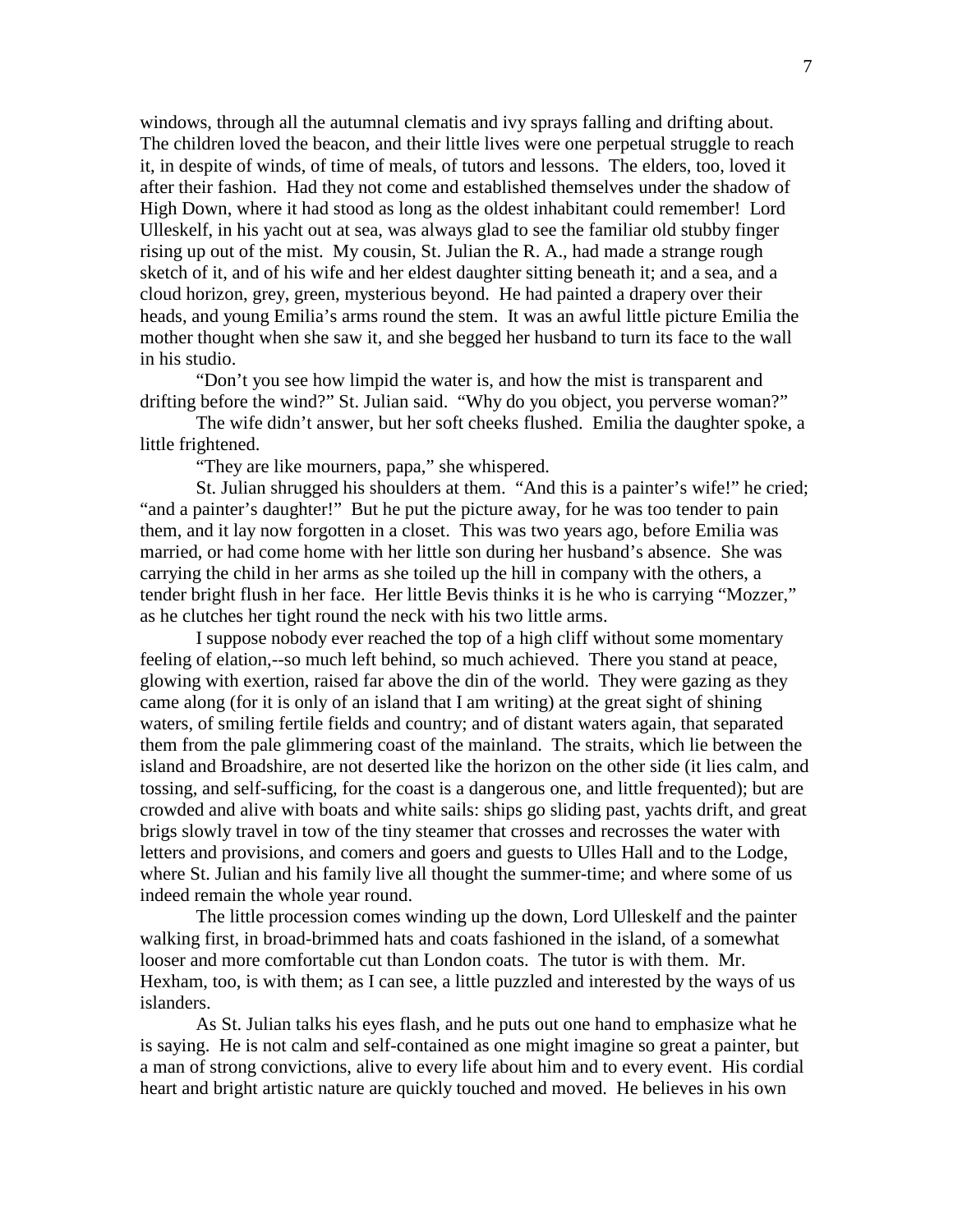genius, grasps at life as it passes, and translates it into a strange quaint revelation of his own, and brings others into his way of seeing things almost by magic. But his charm is almost irresistible, and he knows it, and likes to know it. The time that he is best himself is when he is at his painting; his brown eyes are alight in his pale face, his thick grey hair stands on end; he is a middle-aged man, broad, firmly-knit, with a curly grey beard, active, mighty in his kingdom. He lets people in to his sacred temple; but he makes them put their shoes off, so to speak, and will allow no word of criticism except from one or two. In a moment his thick brows knit, and the master turns upon the unlucky victim.

The old tutor had a special and unlucky knack of exciting St. Julian's ire. He teaches the boys as he taught St. Julian in bygone days, but he cannot forget that he is not always St. Julian's tutor, and constantly stings and irritates him with his caustic disappointed old wits. But St. Julian bears it all with admirable impatience for the sake of old days and of age and misfortune.

As they all climb the hill together on this special day, the fathers go walking first, then comes a pretty rout of maidens and children, and Hexham's tall dark head among them. Little Mona goes wandering by the edge of the cliff, with her long gleaming locks hanging in ripples not unlike those of the sea. The two elder girls had come out with some bright-coloured scarfs tied round their necks; but finding them oppressive, they had pulled them off, and given them to the boys to carry. These scarfs were now banners streaming in the air as the boys attacked a tumulus, where the peaceful bones of the bygone Danish invaders were lying buried. The gay young voices echo across the heather calling to each other.

Hester comes last with Mrs. William—Hester with the mysterious sweet eyes and crown of soft hair. It is not very thick, but like a dark yet gleaming cloud about her pretty head. She is quite pale, but her lips are bright carnation red, and when she smiles she blushes. Hester is tall, as are all the sisters, Emilia Beverley, and Aileen, who is only fifteen, but the tallest of the three. Aileen is walking a little ahead with Mrs. William's children, and driving them away from the edge of the cliff, towards which these little moths seem perpetually buzzing.

The sun begins to set in a strange wild glory, and the light to flow along the heights; all these people look to one another like beautified men and women. Ulleskelf and St. Julian cease their discussion at last, and stand looking seawards.

"Look at that band of fire on the sea," said Lord Ulleskelf.

"What an evening vesper," said St. Julian. "Hester, are you there?"

Hester was there, with sweet, wondering sunset eyes. Her father put his hand fondly on her shoulder. There was a sympathy between the two which was very touching; they liked to admire together, to praise together. In sorrow or trouble St. Julian looked for his wife, in happiness he instinctively seemed to turn to his favourite daughter.

Hester's charm did not always strike people at first sight. She was like some of those sweet simple tunes which haunt you after you have heard them, or like some of those flowers of which the faint delicate scent only comes to you when you have waited for an instant.

Hexham, for instance, until now had admired Mrs. Beverley infinitely more than he did her sister. He thought Miss St. Julian handsome certainly, but charmless; whereas the sweet, gentle young mother, whose wistful eyes seemed looking beyond the sunset, and trying in vain to reach the distant world where her husband would presently see it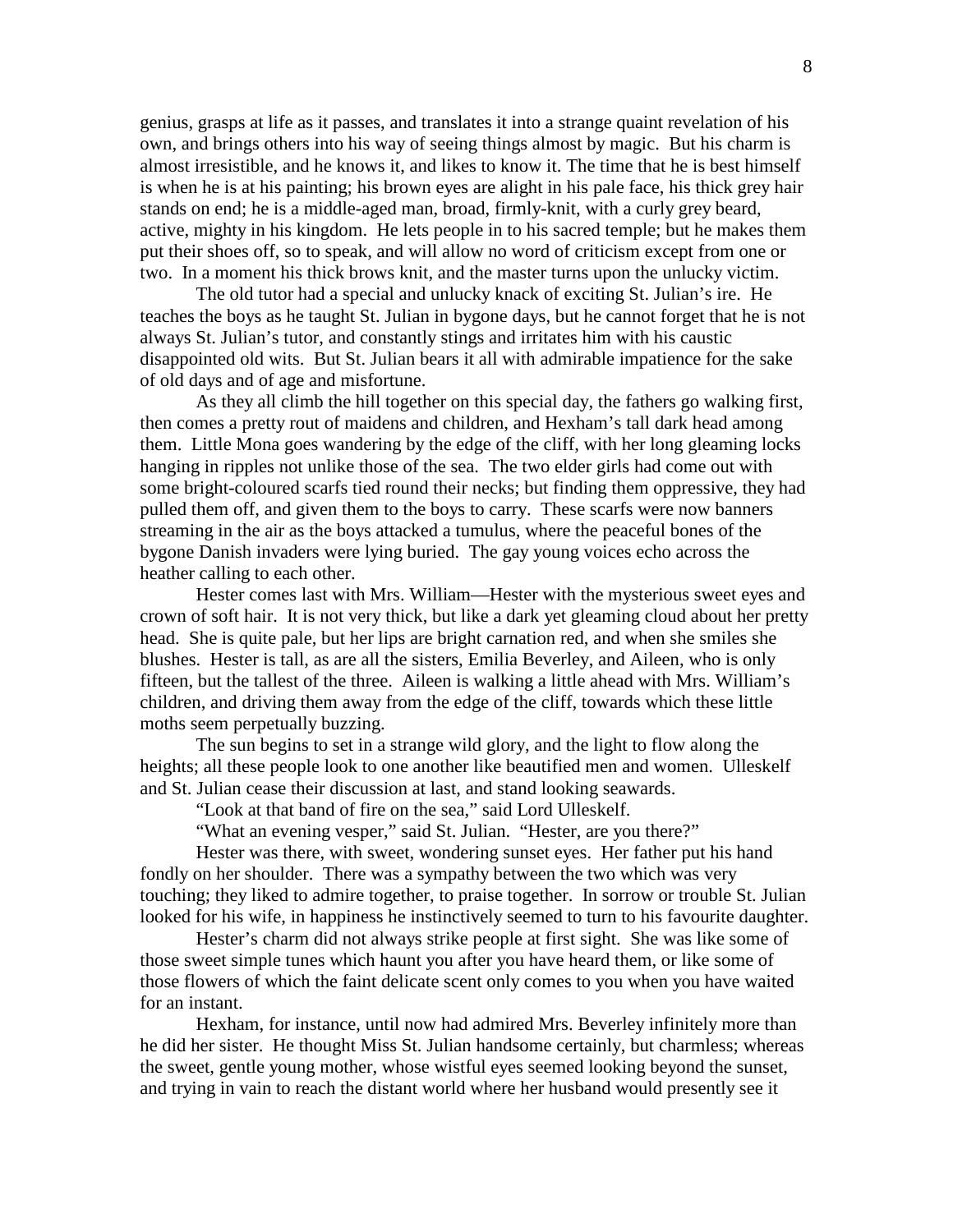rise, appealed to every manly feeling in his nature. But as the father and daughter turned to each other, something in the girl's face—a dim reflex light from the pure bring soul within—seemed to touch him, to disclose a something, I cannot tell you what. It seemed to Hexham as if the scales had fallen suddenly from his eyes, and as if in that instant Hester was revealed to him. She moved on a little way with two of the children who had joined her. The young man followed her with his eyes, and almost started when some one spoke to him. . .

As St. Julian walked on, he began mechanically to turn over possible effects and combinations in his mind. The great colourist understood better than any other, how to lay his colours, luminous, harmonious, shinning with the real light of nature, for they were in conformity to her laws; and suddenly he spoke, turning to Hexham, who was a photographer, as I have said, and who indeed was not travelling in a gipsy fashion, in search of subjects for his camera.

"In many things," he said, "my art can equal yours, but how helpless we both are when we look at such scenes as these. It makes me sometimes mad to think that I am only a man with oil-pots attempting to reproduce such wonders."

"Fortunately they will reproduce themselves whether you succeed or not," said the tutor. St. Julian looked at him with his bright eyes. The old man had spoken quite simply. He did not mean to be rude,--and the painter was silent.

"My art is 'a game half of skill, half of chance," said Hexham. "When both these divinities favour me I shall begin to think myself repaid for the time and the money and the chemicals I have wasted."

"Have you ever tried to photograph figures in a full blaze of light?" Lord Ulleskelf asked, looking at Mona and his own little girl standing with Hester, and shading their eyes from a bright stream that was playing like a halo about their heads. There was something unconscious and lovely in the little group, with their white draperies and flowing locks. A bunch of illumined berries and trailing creepers hung from little Lady Millicent's hair: the light of youth and of life, the sweet wondering eyes, all went to make a more beautiful picture than graces or models could ever attain to. St. Julian looked and smiled with Lord Ulleskelf.

Hexham answered, a little distractedly, that he should like to show Lord Ulleskelf the attempt he had once made. "Nature is a very uncertain sort of assistant," he added; "and I, too, might exclaim, 'Oh, that I am but a man, with a bit of yellow paper across my window, and a row of bottles on a shelf, trying to evoke life from the film upon my glasses!'"

"I think you are all of you talking very profanely," said Lord Ulleskelf, "before all these children, and in such a sight as this. But I shall be very glad to come down and look at your photographs, Mr. Hexham, to-morrow morning," he added, fearing the young man might be hurt by his tone.

The firebrand in the still rippled sea turned from flame to silver as the light changed and ebbed. The light on the sea seemed dimmer, but then the land caught fire in turn, and trees and down and distant roof-tops blazed in this great illumination, and the shadows fell back upon the turf.

Here Mrs. William began saying in a plaintive tone of voice that she was tired, and I offered to go back with her. Everybody indeed was on the move, but we two took a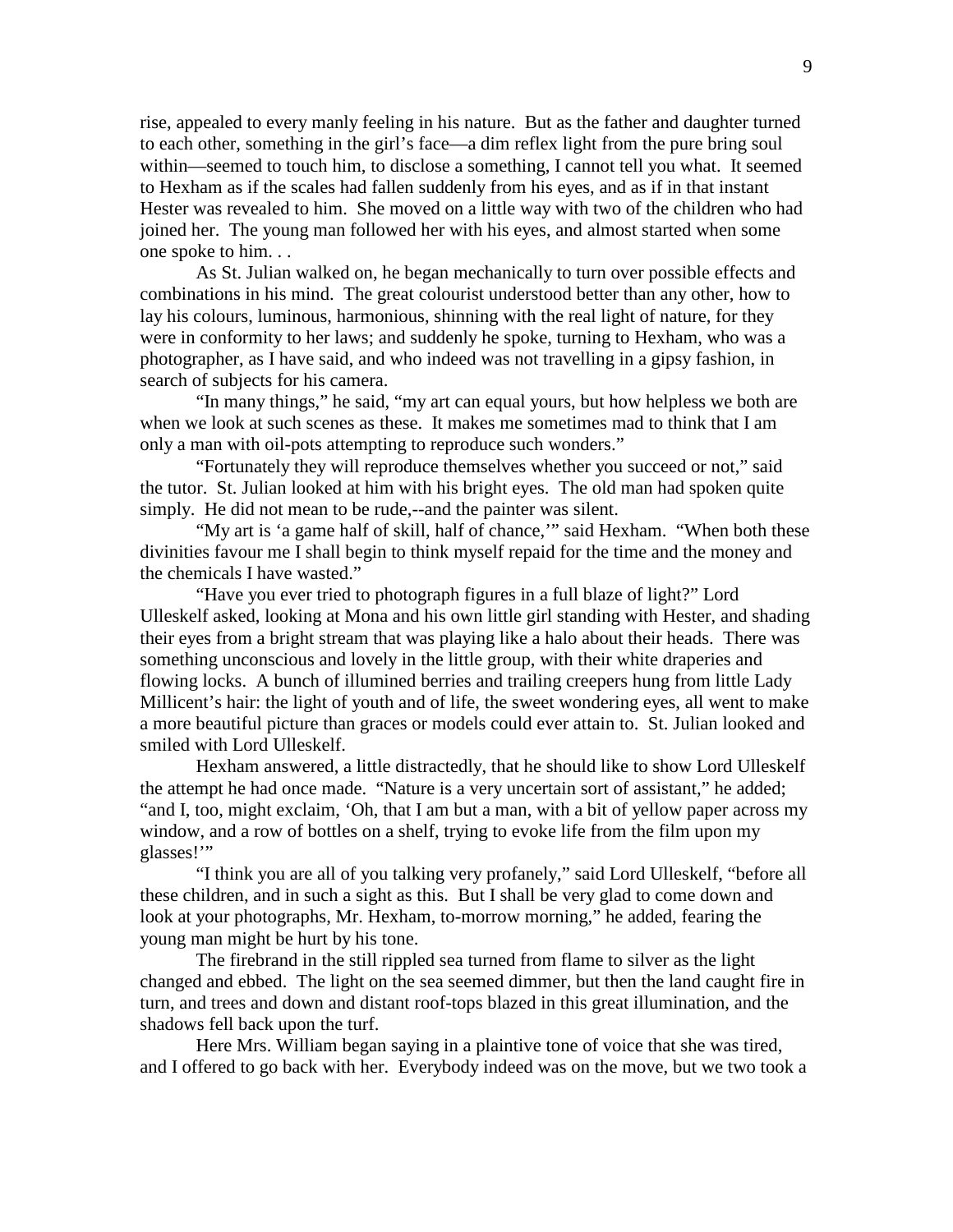shorter cut, while the others went home with the Ulleskelfs, turning down by a turn of the down towards the lane that leads to Ulles Hall.

And so, having climbed up with some toil and effort to that beautiful height, we all began to descend once more into the everyday of life, and turn from flowing seas and calm sailing clouds to the thought of cutlets and chickens. The girls had taken back their scarfs and were running down hill. Aileen was carrying one of Margaret's children, Emilia Beverley had her little Bevis in her arms, Hester was holding by her father's arm as they came back rather silent, but satisfied and happy. The sounds from the village below began to reach us, and the lights in the cottages and houses to twinkle; the cliffs rose higher and higher as we descended our different ways. The old beacon stood black against the ruddy sky: a moon began to hang in the high faint heaven, and a bright star to pierce through the daylight.

Ulles Hall stands on the way from Tarmouth to the Lodges: it is a lovely old house standing among woods in a hollow, and blown by sea-breezes that come through pine-stems and sweet green glades, starred with primroses in spring, and sprinkled with russet leaves in autumn. The Lodges where St. Julian lives are built a mile nearer to the sea. Houses built on the roadside, but inclosed by tall banks and hedges, and with long green gardens running to the down. They have been built piece by piece. It would be difficult to describe them: a gable here, a wooden gallery thatched, a window twinkling in a bed of ivy, hanging creepers, clematis and loveliest Virginian sprays reddening and drinking in the western light and reflecting it undimmed in their beautiful scarlet veins scarlet gold melting into green: one of the rooms streams with light through strained windows of a church.\*

[\* A little child passing by in the road looked up one day at the Lodges, and said, "Oh, what pretty leaf houses! Oh, mother, do let us live there. I think the robins must have made them." "I think that is where we are going to, Mona," said the mother. She was a poor young widowed cousin of St. Julian's. She came for a time, but they took her in and never let her go again out of the leaf house. She stayed and became a sort of friend, chaperone, governess, and housekeeper; and to these kind and tender friends and relations, if she were to attempt to set down here all that she owes to them, to their warm, cordial hearts, and bright, sweet natures, it would make a story apart from the one she has in her mind to write to-day.]

### IV.

As I reached the door with Mrs. William, I saw a bustle of some sort, a fly, some boxes, a man, a maid, a tall lady of about seven or eight and twenty, dressed in the very height of fashion, with a very tall hat and feather, whom I guessed at once to be Lady Jane. Mrs. William, who has not the good manners of the rest of the family, shrunk back a little, saying,--"I really cannot face her: it's that Lady Jane;" but at that moment Lady Jane, who was talking in a loud querulous tone, suddenly ceased, and turned round.

 "Here is Mrs. St. Julian," said the fly-man, and my dear mistress came out into the garden to receive her guest.

 "I am so glad you have come," I heard her say quietly; "we had given you up,--are you tired? Come in. Let the servant see to your luggage." She put out her white gentle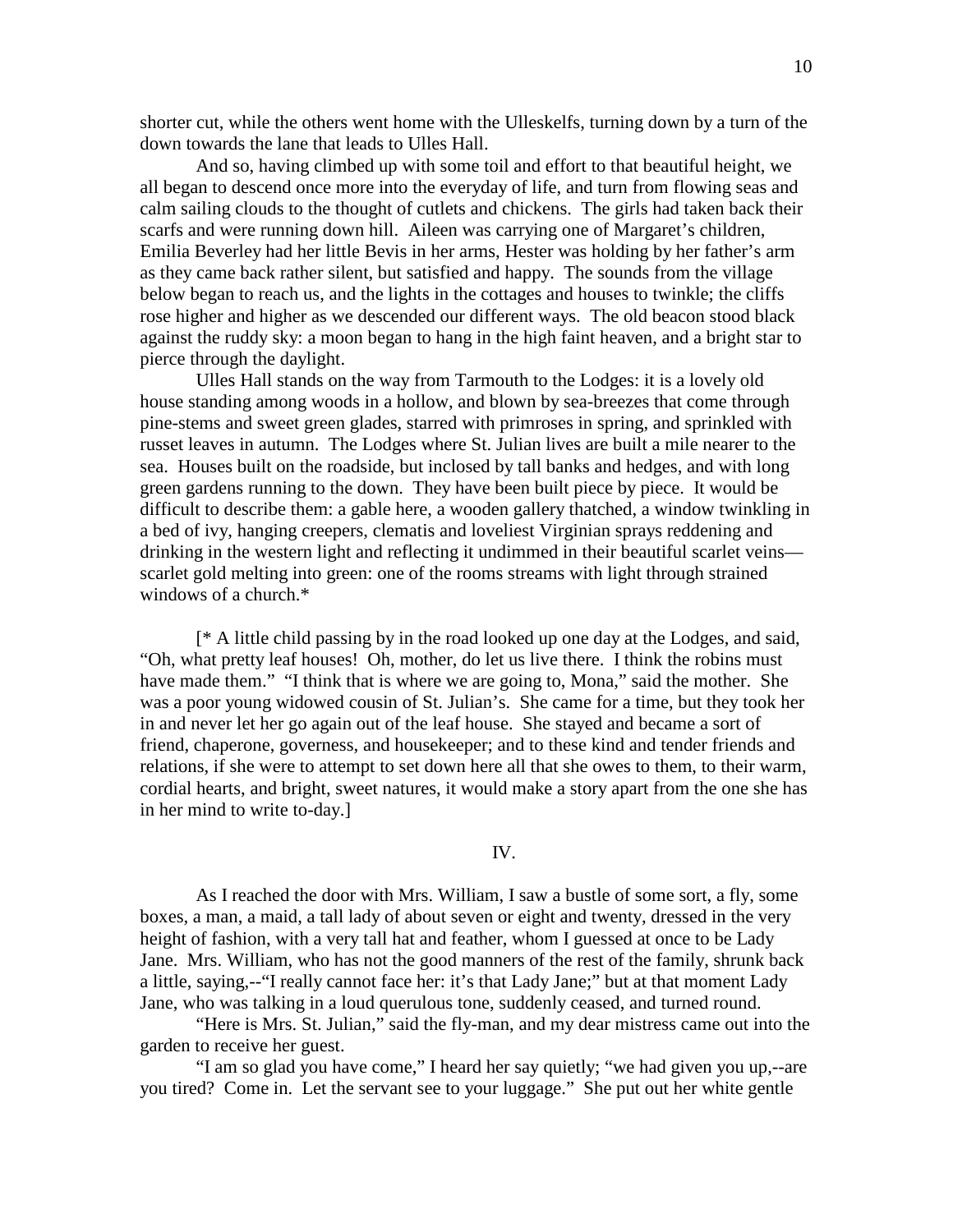hand, and I was amused to see Lady Jane's undisguised look of surprise: she had expected to meet with some bustling, good-humoured housekeeper. Bevis had always praised his mother-in-law to her, but Lady Jane had a way of not always listening to what people said, as she rambled on in her own fashion; and now, having fully made up her mind as to the sort of person Mrs. St. Julian would be, Lady Jane felt slightly aggrieved at her utter dissimilarity to her preconceptions. She followed her into the house, with her high hat stuck upon the top of her tall head, walking in a slightly defiant manner.

 "I thought Emilia would have been here to receive me," said Lady Jane, not over pleased.

 "I sent her out," the mother said. "I thought you would let me be your hostess for an hour. Will you come up into my room?"

 Mrs. St. Julian led the way into the drawing-room, where Lady Jane sank down into a chair, crossing her top-boots and shaking out her skirts.

 "I am afraid there was a mistake about meeting you," said the hostess; "the carriage went, but only brought back Mr. Hexham and a message that you were not there."

 "I fortunately met a friend on board," said Lady Jane, hurriedly. "He got me a fly; thank you, it did not signify."

 Lady Jane was not anxious to enter into particulars, and when Mrs. St. Julian went on to ask how it was she had had to wait so long, the young lady abruptly said something about afternoon tea, asked to see her room and to speak to her maid.

 "Will you come back to me when you have given your orders?" said Mrs. St. Julian. "My cousin, Mrs. Campbell, will show you the way."

 Lady Jane, with a haughty nod to poor Mrs. Campbell, followed with her high head up the quaint wooden stairs along the gallery, with its odd windows and slits, and china, and ornaments.

 "This is your room; I hope you will find it comfortable," said the housekeeper, opening a door, through which came a flood of light.

 "Is that for my maid?" asked Lady Jane, pointing to a large and very comfortably furnished room just opposite to her own door.

 "That room is Mr. Hexham's," said Queenie; "your maid's room leads out of your dressing-room." The arrangement seemed obvious, but Lady Jane was not quite in a temper to be pleased.

 "Is it comfortable, Pritchard? Shall you be able to work there? I must speak about it if you are not comfortable."

 Pritchard was a person who did not like to commit herself. Not that she wished to complain, but she would prefer her ladyship to judge; it was not for her to say. She looked so mysteriously that Lady Jane ran up the little winding stair that led to the turret, and found a little white curtained chamber, with a pleasant, bright look-out over land and sea.

 "Why, this is a delightful room, Pritchard," said Lady Jane. "I should like it myself; it is most comfortable."

 "Yes, my lady, I thought it was highly comfortable," said Pritchard; "but it was not for me to venture to say so."

 Lady Jane was a little afraid of Mrs. St. Julian's questionings. To tell the truth, she felt that she had been somewhat imprudent; and though she was a person of mature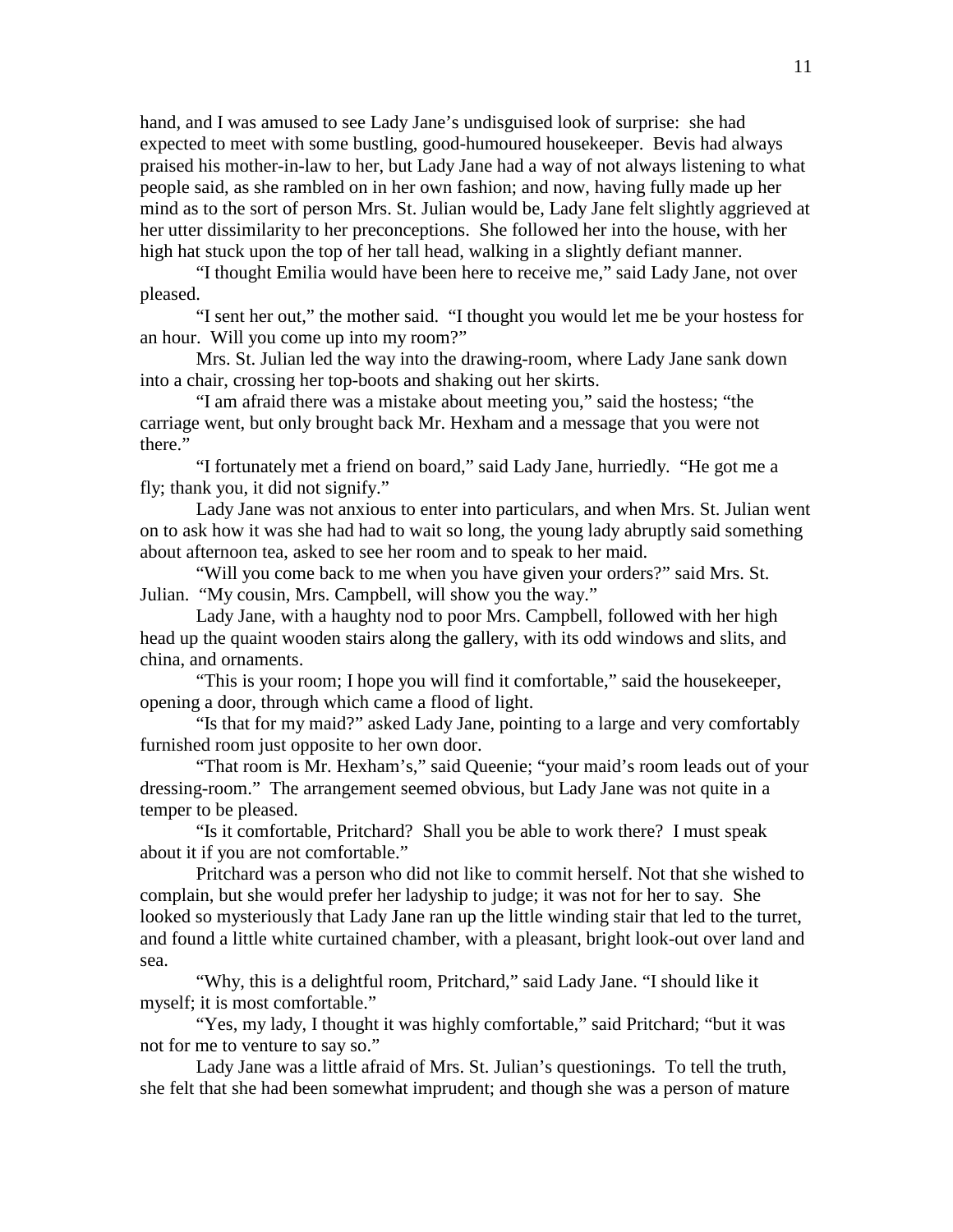age and independence, yet she was not willing to resign entirely all pretensions to youthful dependence, and she was determined if possible not to mention Sigourney's name to her entertainers. Having frizzed up her curling red locks, with Mrs. Pritchard's assistance, shaken out her short skirts, added a few more bracelets, tied on a coroneted locket and girded in her tight silver waistband, she prepared to return to her hostess and her tea. She felt excessively ill-used by Emilia's absence, but, as I have said, dared not complain for fear of more questions as to the cause of her delay.

 All along the passage were more odds and ends, paintings, pictures, sketches framed, a cabinet or two full of china. Lady Jane was too much used to the ways of the world to mistake the real merit of this heterogeneous collection; but she supposed that the artists made the things up, or perhaps sold them again to advantage, and that there was some meaning which would be presently explained for it all. What most impressed Lady Jane with a feeling of respect for the inhabitants of the house was a huge Scotch sheepdog, who came slowly down the gallery to meet her, and then passed on with a snuff and a wag of his tail.

 The door of the mistress's room, as it was called, was open; and as Lady Jane followed her conductress in, she found a second five-o'clock tea and a table spread with rolls and country butter and home-made cake. A stream of western light was flowing through the room and out into the gallery beyond, where the old majolica plates flashed in the glitter of its sparkle. The mistress herself was standing with her back turned, looking out through the window across the sea, and trying to compose herself before she asked a question she had very near at heart.

 Lady Jane remained waiting, feeling for once a little shy, and not knowing exactly what to do next, for Mrs. Campbell, who was not without a certain amount of feminine malice, stood meekly until Lady Jane should take the lead. The young lady was not accustomed to deal with inferiors who did not exactly behave as such, and though inwardly indignant, she did not quite know how to resent the indifference with which she considered she was treated. She tossed her head, and at least said, not in the most conciliatory voice, "I suppose I may take some tea, Mrs. St. Julian?" The sight of the sweet pale face turning round at her question softened her tone. Mrs. St. Julian came slowly forward, and began to push a chair with her white feeble hands, evidently so unfit for such work that Jane, who was kind-hearted, sprang forward, lockets, top-boots, and all, to prevent her. "You had much better sit down yourself," said she, good-naturedly. "I thought you looked ill just now, though I had never seen you in my life before. Let me pour out the tea."

 Mrs. St. Julian softened, too, in the other's unexpected heartiness and kindness. "I had something to say to you. I think it upset me a little. I heard—I feared"—she said, nervously hesitating. "Lady Jane, did you hear from your bother—from Bevis—by the last mail? . . Emmy does not know the mail is in.... I have been a little anxious for her," and Mrs. St. Julian changed colour.

 "Certainly I heard," said Lady Jane; "or at least my father did. Bevis wanted some money raised. Why were you so anxious, Mrs. St. Julian?" asked Lady Jane, with a slightly amused look in her face. It was really too absurd to have these people making scenes and alarms when she was perfectly at her ease.

 "I am thankful you have heard," said Mrs. St. Julian, with a sudden flush and brightness in her wan face, which made Lady Jane open her eyes in wonder.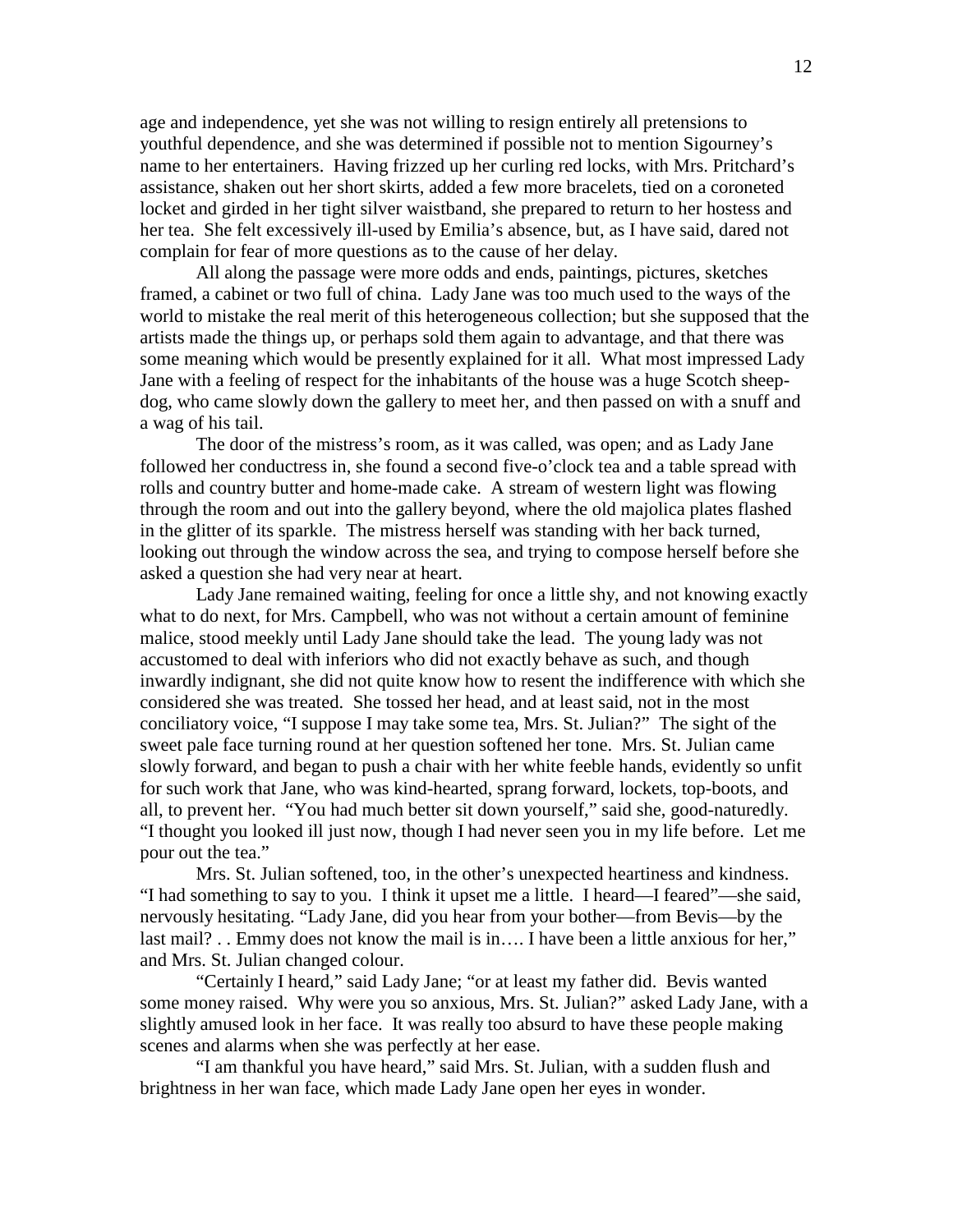"Do you care so much?" said she, a little puzzled. "I am glad that I do not belong to an anxious family. I am very like Bevis, they say; and I know there is nothing that he dislikes so much as a fuss about nothing."

 "I know it," said Mrs. St. Julian. "He is very good and kind to bear with my foolish alarms, and I wonder,--could you—would you too,--forgive me for my foolishness, Lady Jane, if I were to ask you a great favour? Do you think I might see that letter to your father? I cannot tell you what a relief it would be to me. I told you that Emilia does not know that the mail is in; and if,--if she might learn it by seeing in his own handwriting that Bevis was well, I think it would make all the difference to her, poor child."

 There was something in the elder lady's gentle persistence which struck the young one as odd, and yet touching; and although she was much inclined to refuse, from a usual habit of contradiction, she did not know how to do so when it came to the point.

 "I'll write to my father," said Lady Jane, with a little laugh. "I have no doubt he will let you see the letter since you wish it so much."

 "Thank you, my dear," said Mrs. St. Julian, "and for the good news you have given me; and I will not confess to you," she added, smiling, "that I sent Emmy out on purpose that I might have this little talk. Are you rested? Will you come into the garden with me for a little?"

 Lady Jane was touched by the sweet maternal manner of the elder woman, and followed quite meekly and kindly. As the two ladies were pacing the garden-walk they were joined by the housekeeper and by Mrs. William, with her little dribble of small talk.

 Many of the windows of the Lodges were alight. The light from without still painted the creepers, the lights from within were coming and going, and the gleams were falling upon the ivy-leaves here and there. One-half of the place was in shadow, and the western side in daylight still. There was a sweet rush of scent from the sweetbriars and clematis. It seemed to hang in the still evening air. Underneath the hedges, brightcoloured flowers seemed suddenly starting out of the twilight, while above, in the lingering daylight, the red berries sparkled and caught the stray limpid rays. There was a sound of sea-waves washing the not distant beach; a fisherman or two, and soldiers from the little fort, were strolling along the road, and peering in as they passed the bright little homes. The doors were wide open, and now and then a figure passed—a servant, Mrs. Campbell—who was always coming and going; William, the eldest son, coming out of the house: he had been at work all day.

 The walking-party came up so silently that they were there in the garden almost before the others had heard them: a beloved crowd, exclaiming, dispersing again. It was a pretty sight to see the meetings: little Susan running straight to her father, William St. Julian. He adored his little round-eyed daughter, and immediately carried her off in his arms. Little Mona, too, had got hold of her mother's hand, while Lady Jane was admiring Bevis, and being greeted by the rest of the party, and introduced to those whom she did not already know.

 "We had quite given you up, dear Jane," said little Emilia, wistfully gazing and trying to see some look of big Bevis in his sister's face. "How I wish I had stayed, but you had mamma."

"We gave you up," said Hester, "when Mr. Hexham came without you . . ."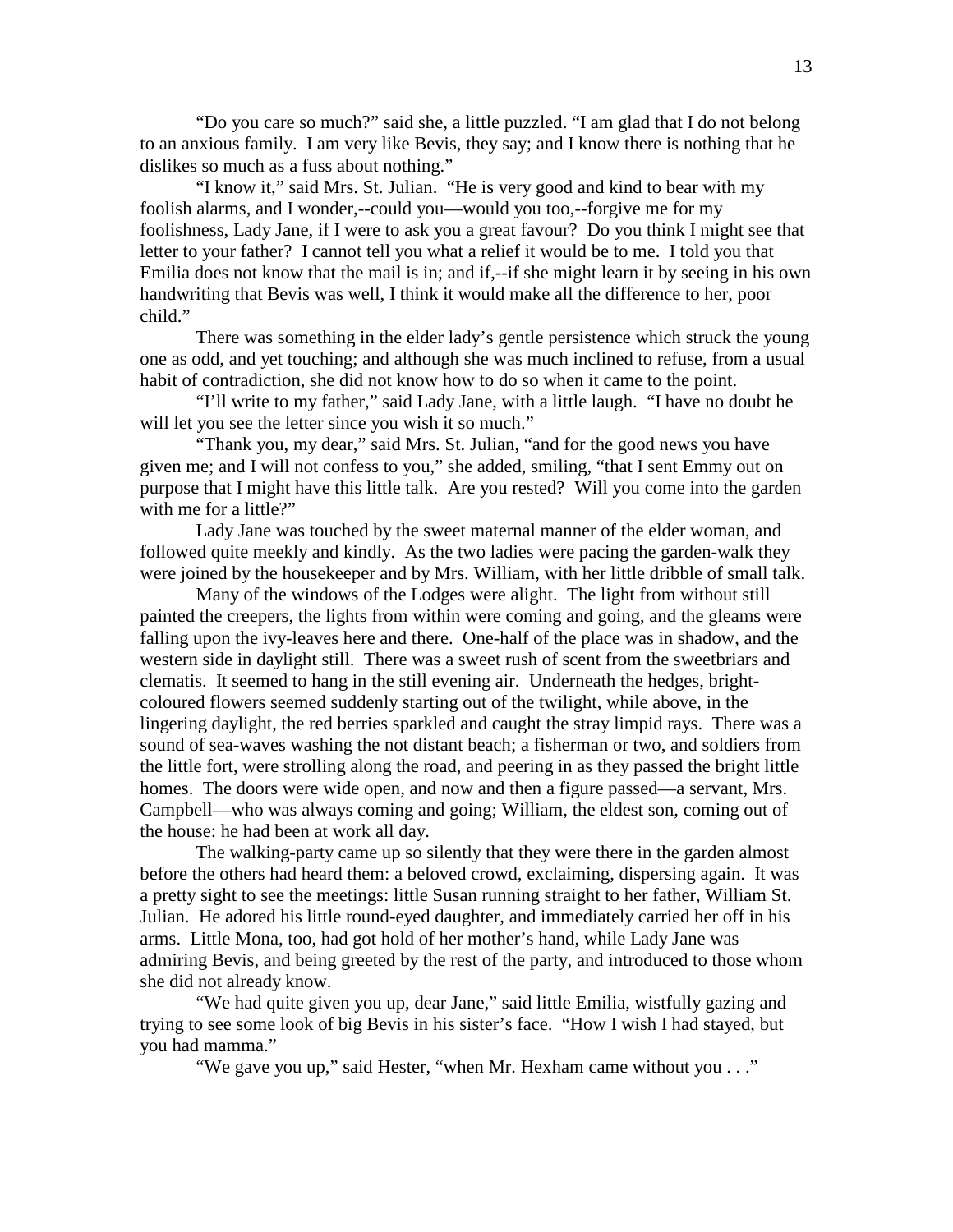"I now find I had the honour of travelling with Lady Jane," said Hexham, looking amused, and making a little bow.

 Lady Jane turned her back upon Mr. Hexham. She had taken a great dislike to him on board the boat; she had noticed him looking at her once or twice, and at Captain Sigourney. She found it a very good plan and always turned her back upon people she did not like. It checked any familiarity. It was much better to do so at once, and let them see what their proper place was. If people of a certain position in the world did not keep others in their proper places, there was no knowing what familiarity might not ensue. And then she ran back to little Bevis again, and lifted him up, struggling. For the child had forgotten her, and seemed not much attracted by her appearance.

 "Lady Jane Beverley has something military about her," said Hexham to Mrs. Campbell.

 As he spoke a great loud bell began to ring, and with a little chorus of exclamations, the ladies began to disperse for dinner.

 "You know your way, Mr. Hexham," said Mrs. Campbell, pointing. "Go through that side-door, and straight up and along the gallery."

 Mrs. St. Julian had put her arm into her husband's, and walked a little way towards the house.

 "Henry," she said, "thank heaven, all is well. Lord Mountmore heard from Bevis by this mail. Lady Jane has promised to show me the letter: she had heard nothing of that dreadful report."

 "It was not likely," St. Julian said; "Ulleskelf only saw the paper by chance. I am glad you were so discreet, my dear."

 "I should like to paint a picture of them," said Hexham to the housekeeper, looking at them once more before he hurried into the house.

 The two were standing at the threshold of their home, Mrs. St. Julian leaning upon her husband's arm: the strong keen-faced man with his bright gallant bearing, and the wife with her self feminine looks fixed upon him as she bent anxiously to catch his glance. She was as tall as he was: for St. Julian was a middle-sized man, and Mrs. St. Julian was tall for a woman.

 Meanwhile Hexham, who was not familiar with the ways of the house, and who took time at his toilet, ran upstairs, hastily passed his own door, and went along a passage, up a staircase and down a staircase.

 . . . He found himself in the garden again, where the lights were almost put out by this time, though all the flowers were glimmering, and scenting, and awake still. There was a red streak in the sky; all the people had vanished, but turning round he saw—he blinked his eyes at the sight—a white figure standing, visionary, mystical, in the very centre of a bed of tall lilies, in a soft gloom of evening light. Was it a vision? For the first time in his life Hexham felt a little strangely; and as if he could believe in the supernature which he sometimes had scoffed at, the young mad made one step forward and stopped again. "It is I, Mr. Hexham," said a shy clear voice. "I came to find some flowers for Emilia." It was Hester's voice. Surely some kind providence sets true lovers' way in pleasant places; and all they do and say has a grace of its own which they impart to inanimate things. The evening, the sweet stillness, the trembling garden hedges, the fields beyond, the sweet girlish *tinkle* of Hester's voice, made Hexham feel for the first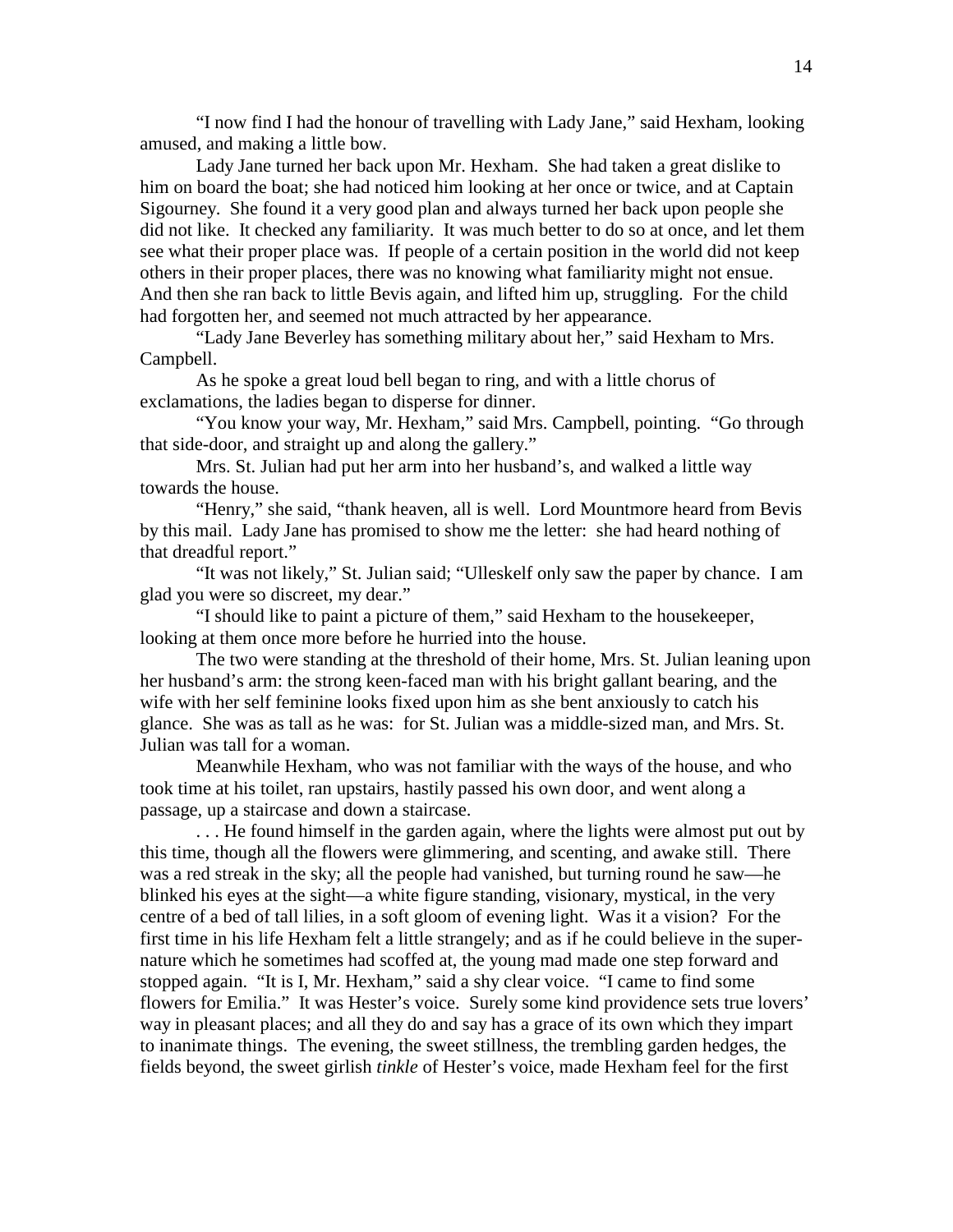time in his life as if he were standing at a living shrine, and as if he ought to fall down on his knees and worship.

 "Can I help you?" he said. "Miss Hester, may I have a flower for my buttonhole?"

"They are nothing but lilies," said the voice.

## PART II.

## V.

 In writing this little episode I have tried to put together one thing and another—to describe some scenes that I saw myself, and some that were described to me. My window looks out upon the garden, and is just over the great bed of lilies. I shut it down, and began to dress for dinner, with an odd dim feeling already of what the future might have in store. It was a half-conscious consciousness of what was passing in the minds of those all about. For some days past Mrs. St. Julian's anxious face seemed to follow me about the room. Poor little Emilia's forced patience and cheerfulness were more sad to me than any impatience or fretfulness. Hexham, Hester, even Lady Jane, each seemed to strike a note, in my present excited and receptive state of mind. It is one for which there is no name, but which few people have not experienced. I dressed quickly, the dark corners of my room seemed looming at me, and it was with an odd anxious conviction of disturbance at hand that I hurried down along the gallery to the drawing-room, where we assembled before dinner. On my way I met Emilia on the stairs, in her white dinner dress, with a soft white knitted shawl drawn closely around her. She slid her little chill hand through my arm, and asked me why I looked so pale. Dear soft little woman, she seemed of us all the most tender and disarming. Even sorrow and desolation, I thought, should be vanquished by her sweetness. And perhaps I was right when I thought so.

We were not the last. Hester followed us. She was dressed in a floating gauze dress, and she had one great white lily in her dark hair. "It is a great deal too big, Hester," cried Mrs. William; but I thought I had never seen her more charming.

 "How much better mamma is looking," Hester said that evening at dinner, and as she spoke she glanced at her mother sitting at the head of the long table in the carved chair.

 When the party was large, and the sons of the house at home, we dined in an old disused studio of St. Julian's: a great wooden room, unpapered and raftered, with a tressel-table of the painter's designing, and half-finished frescos and sketches hanging upon the walls. There was a high wooden chimney and an old-fashioned glass reflecting the scene, the table, the people, the crimson drugget, of which a square covered the boards. In everything St. Julian touched there was a quaint stamp of his own, and this room had been inhabited and altered by him. Two rough hanging lamps from the rafter lit up the long white table, and the cups of berries and green leaves with which I had attempted to dress it. There was something almost patriarchal in this little assembly: the father at the end of the table, the sons and daughters all around, William and his wife by Mrs. St. Julian, and pretty Hester sitting by her father. On the other side Lady Jane was established. St. Julian had taken her in. He had asked her a few questions at first,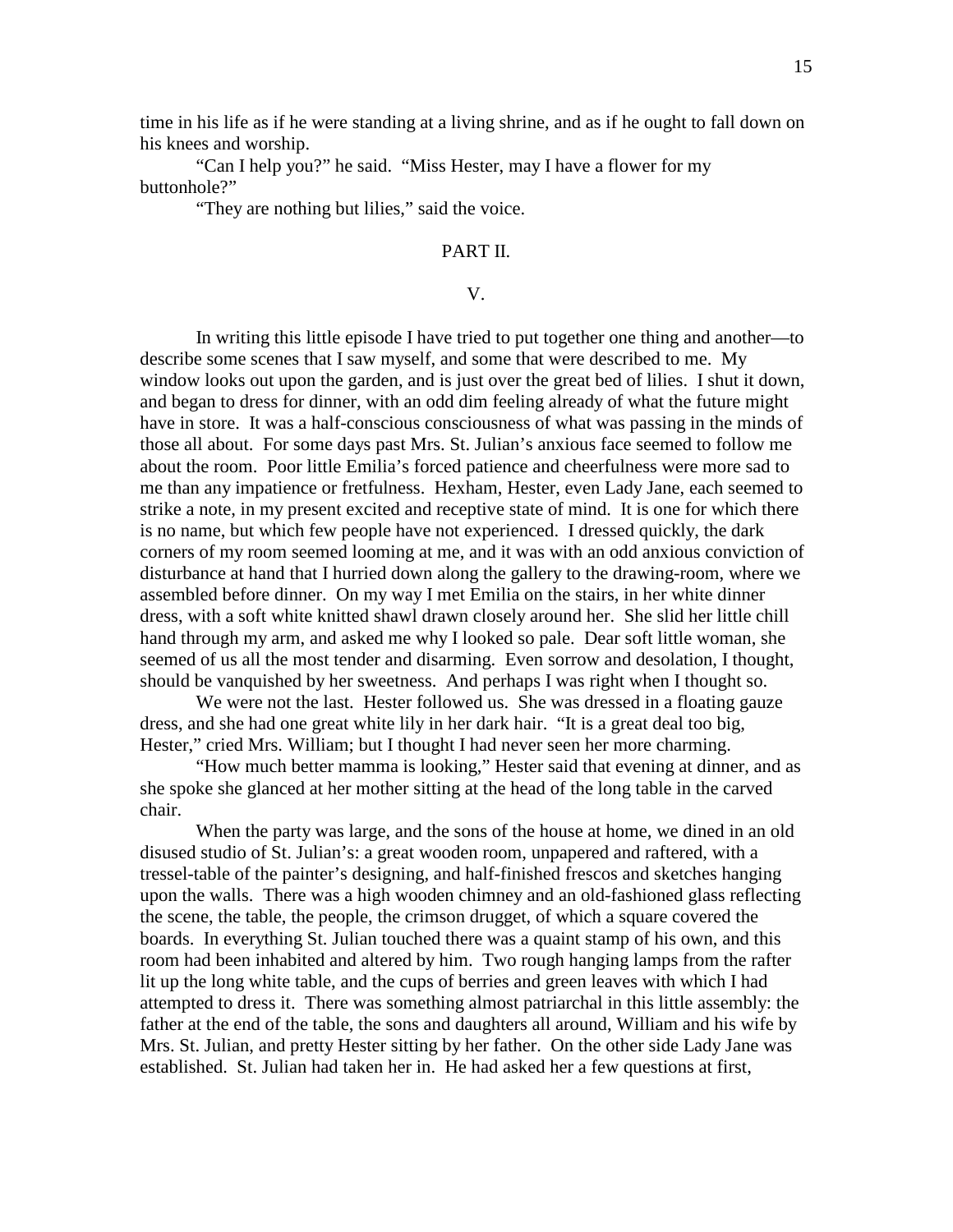especially about the letter she had received from Bevis, but carefully, so that Emilia should not overhear them.

 "He seemed to enjoy himself," said Lady Jane. "He was talking of going on a shooting-party a little way up the river if he could get through his work in time."

 She did not notice St. Julian's grave look as she spoke, and went on in her usual fashion. I remember she was giving him one person's views on art and another's, and her own, and describing the pastille she had done. St. Julian looked graver and graver, and more impatient as she went on. Patience was not his strong point.

 "How long does it take you to paint a picture, Mr. St. Julian?" Lady Jane asked. "I wish I could paint, and I am sure I wish Beverley could, for he cannot manage upon his allowance at all. How nice it must be to take up a brush and–paint cheques, in fact, as you do. Clem can sketch wonderfully quickly; she took off Lord Scudamore capitally. Of course she would not paint for money, but artists have said they would gladly offer large sums for her paintings. Do your daughters help you?" inquired poor Lady Jane, affably feeling that she was suiting her conversation to her company. "Do you ever do caricatures?'

 "We will talk about pointing, Lady Jane, when you have been here two or three days longer," said St. Julian. "You had better ask the girls any questions you may wish to have answered, and get them, if possible, to give you some idea of the world we live in."

 To poor Lady Jane's utter amazement, St. Julian then began talking to Hexham across the table, and signed to his wife to move immediately after dinner was over. We all went back walking across the garden to the drawing-room, for the night was fine, and the little covered way was for bad weather.

 Some of us sat in the verandah. It was a bright starry evening. A great planet was rising from behind the sweeping down. The lights from the wooden room were shining too. Lady Jane presently seemed to get tired listening to poor Mrs. Williams' nursery retrospections—Mary Annes, and Susans, and tea and sugar, and what Mrs. Mickleman had said when she parted from her nursery-maid; and what Mrs. William herself meant to say to the girl when she got home on Monday: not that Mrs. William was disposed to rely entirely upon Mrs. Mickleman, who was certainly given to exaggerate, etc. The girls were in the garden. Emilia had gone up to little Bevis. Lady Jane jumped up with the usual rattle of bracelets and necklaces, and said she should take a turn too, and join the young ladies.

 Mrs. William confessed, as Lady Jane left the verandah, that she was glad she was not *her* sister-in-law.

 "She has such a strange abrupt manner," said the poor lady. "Don't you find it very awkward, Queenie? I never know whether she likes me to talk to her or not—do you?"

"I have no doubt about it," I said, laughing.

The evening was irresistible: starlit, moonlit, soft-winded.

 A few minutes later I, too, went out into the garden, and walked along the dark alley towards the knoll, from whence there is a pretty view of the sea by night, and over the hedge and along the lane. From where I stood I saw that the garden-gate was open, for the moon was shining in a broad silver stream along the lane that led to the farm. The farm was not really ours, but all our supplies came from there, and we felt as if it belonged to us. Mona knew the cows and the horses, and very sheep enclosed in their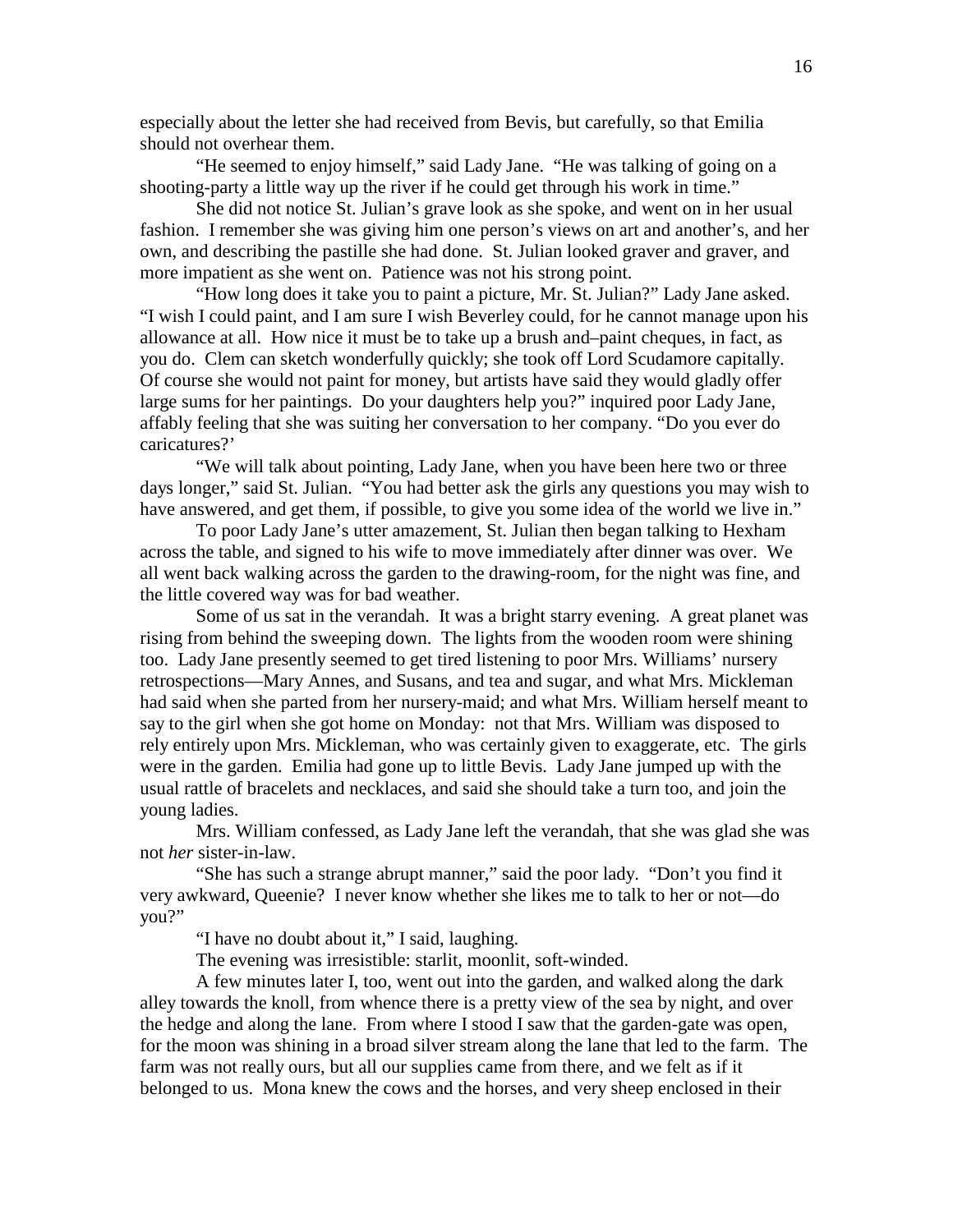pen for the night. As I was standing peaceful and resting under the starlit dome, something a little strange and inexplicable now happened, which I could not at all understand at the time. I saw some one moving in the lane beyond the hedge. I certainly recognized Lady Jane walking away in the shadow that lay along the banks of that moonlight stream; but what was curious to me was this: it seemed to me that she was not alone, that a dark tall figure of a man was beside her. It was not one of our men, though I could not see the face—of this I felt quite sure. The two went on a little way, then she turned; and I could have declared that I saw the gleam of his face in the distance through the shadow. Lady Jane's hand was hanging in the moonlight, and her trinkets glistening. Of her identity I had no doubt. There is a big tree which hangs over the road, and when they, or when she, reached it, she stopped for a moment, as if to look about her, and then only Lady Jane appeared from its shadow—the other figure had vanished. I could not understand it at all. I have confessed that I am a foolish person, and superstitious at times. I had never seen poor Bevis. Had anything happened? Could it be a vision of him that I had seen? I got a little frightened, and my heart began to beat. It was only for an instant that I was so absurd. I walked hastily towards the garden-door, and met Lady Jane only a few steps off, coming up very coolly.

 "How lovely this moonlight is, Mrs. Campbell!" she cried, more affably than usual.

 "Who was that with you? Didn't I see some one with you, Lady Jane?" I asked, hurriedly.

Lady Jane looked me full in the face.

 "What do you mean?" said she. "I went out for a stroll by myself. I am quite alone, as you see."

 Something in her tone reassured me. I felt sure she was not speaking the truth. It was no apparition I had seen, but a real tangible person. It was no affair of mine, though it struck me as a singular proceeding. We both walked back to the house together. The girls' white dresses were gleaming here and there upon the lawn. Hexham passed us hastily and went and joined them. William was taking a turn with his cigar. As we passed the dining room window I happened to look in. St. Julian was sitting at the table, with his head resting on his hands, and beside him Mrs. St. Julian, who must have gone back to the room after dinner. A paper was before them, over which the two were bending.

 We found no one in the drawing-room, and only a lamp spluttering and a tea-table simmering in one corner, and Mrs. William, who was half asleep on the sofa. "I shall go back to the others," said my companion; and I followed, nothing loth.

 What a night it was! Still, dark, sweet, fragrant shadows, quivering upon the moon-stream; a sudden, glowing, summer's night, coming like a gem set in the midst of grey days, of storms, swift gales, of falling autumnal leaves and seasons.

 The clear three-quarter moon was hanging over the gables and roofs of the Lodges; the high stars streamed light; a distant sea burnt with pale radiance; the young folks chattered in the trembling gleams.

 "Look at that great planet rising over the down," said Hexham. "Should you like that to be your star, Miss St. Julian?"

 "I should like a fixed star," Hester answered gravely. "I should like it to be quite still and unchanging, and to shine with an even light."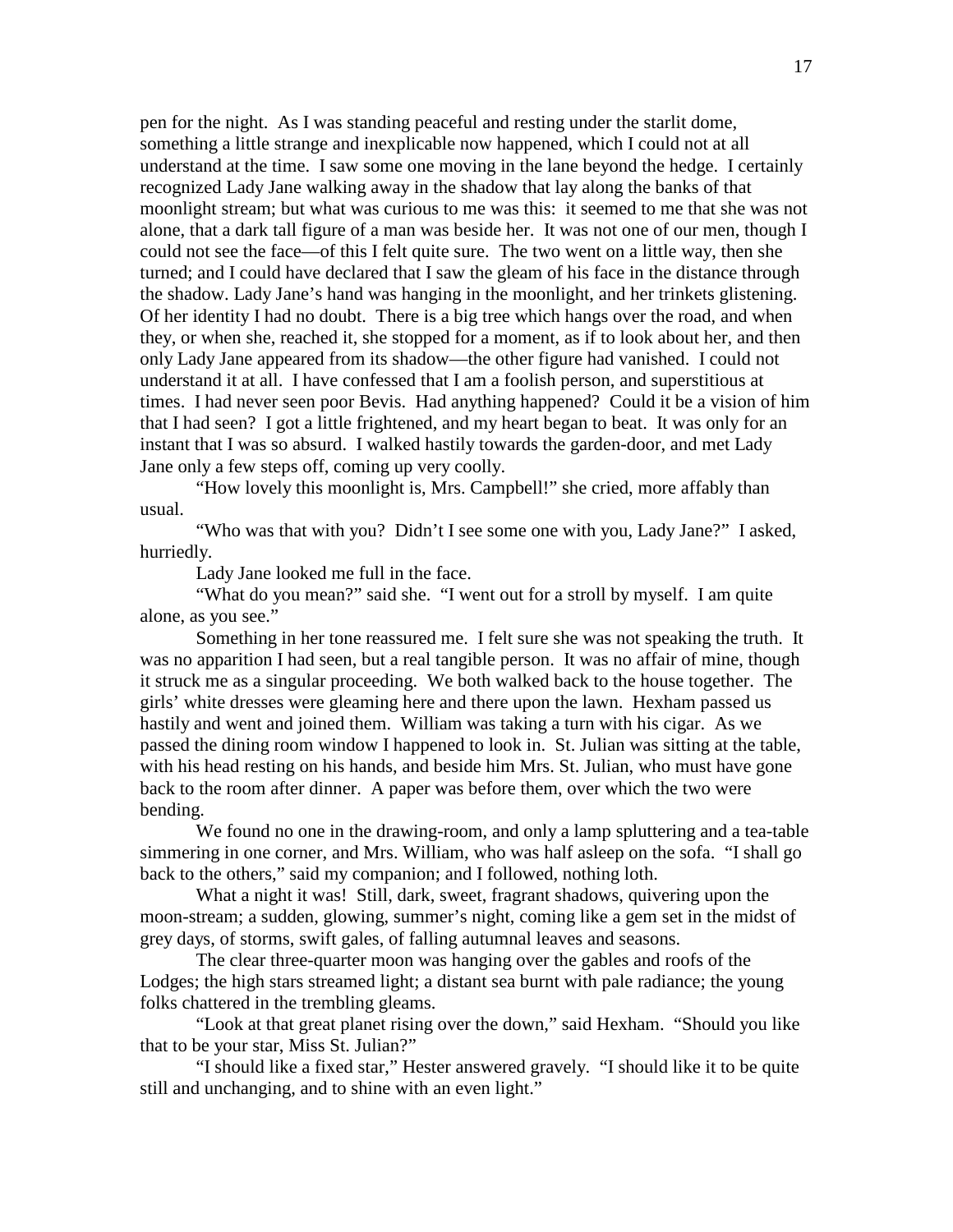"That is not a bit like you, Hester," said William, who had come up, and who still had a school-boy trick of teasing his sisters; "it is much more like Emilia, or my wife. You describe them, and take all the credit to yourself."

 "Oh, William! Emilia is anything but a fixed star," cried Aileen. "She would like to jump out of her orbit to-morrow, and go off to Bevis, if she could. Margaret is certainly more like."

 "you shall have the whole earth for your planet, Miss Hester," said Hexham. Then he added less seriously, "They say it looks very bright a little way off."

 Moonlight gives a strange, intensified meaning to voices as well as to shadows. No one spoke for a minute, until Lady Jane, who was easily bored, jumped up, and said that people ought to be ashamed to talk about stars now-a-days, so much had been said already; and that, after all, she should go back for some tea.

 I left her stirring her cup, with Mrs. William still half asleep in her corner, and I myself went up to my room. Mrs. St. Julian was sitting with her husband in the studio, the parlour-maid told me. Outside was the great burning night, inside a silent house, dark, with empty chambers and doors wide open on the dim staircase and passages. I would gladly have stayed out with the others, but I had a week's accounts to overlook on this Saturday night. The odd anxiety I had felt before dinner came back to me again now that I was alone. I tried to shake off the feeling which oppressed me, and I went in and stood for a moment by my little Mona's bedside. Her sweet face, her quiet breath, and peaceful dreams seemed to me to belong to the stars outside. As I looked at the child, I found myself once more thinking over my odd little adventure with lady Jane, and wondering whether it would be well to speak of it, and to whom? I had lived long enough to feel some of the troubles and complications both of speech and silence. Once more my heart sank, as it used to do when difficulties seemed to grow on every side before I had come to this kind house of refuge; and yet, difficult as life was undoubtedly to me, as well as to others, it seemed to me, looking back, that, seen from a distance, a light shone from the hearts and doings of the children of men, as clear as the light of which Hexham had spoken, reflected from this sin-weighted and sorrow-driven world. I pulled my table and my lamp to the window: the figures were still wandering in the garden; I saw Hester's white dress flit by more than once. Such nights count in the sum of one's life.

VI.

 Mona was standing ready dressed in her Sunday frills and ribbons by my bedside when I awoke next morning.

 "It is raining, mamma," she said. "We wanted to go to the beacon before breakfast."

 It seemed difficult to believe that this was the same world that I had closed my eyes upon. The silent, brilliant, mysterious world of stars and sentiment was now grey, and mist-wreathed, and rain-drenched. The practical result of my observations was to say, "Mona, go and tell them to light a fire in the dining-room."

 St. Julian, who is possessed by a horrible stray demon of punctuality, likes all his family to assemble to the sound of a certain clanging bell, that is poor Emilia's special aversion. Mrs. St. Julian never comes down to breakfast. I was only just in time this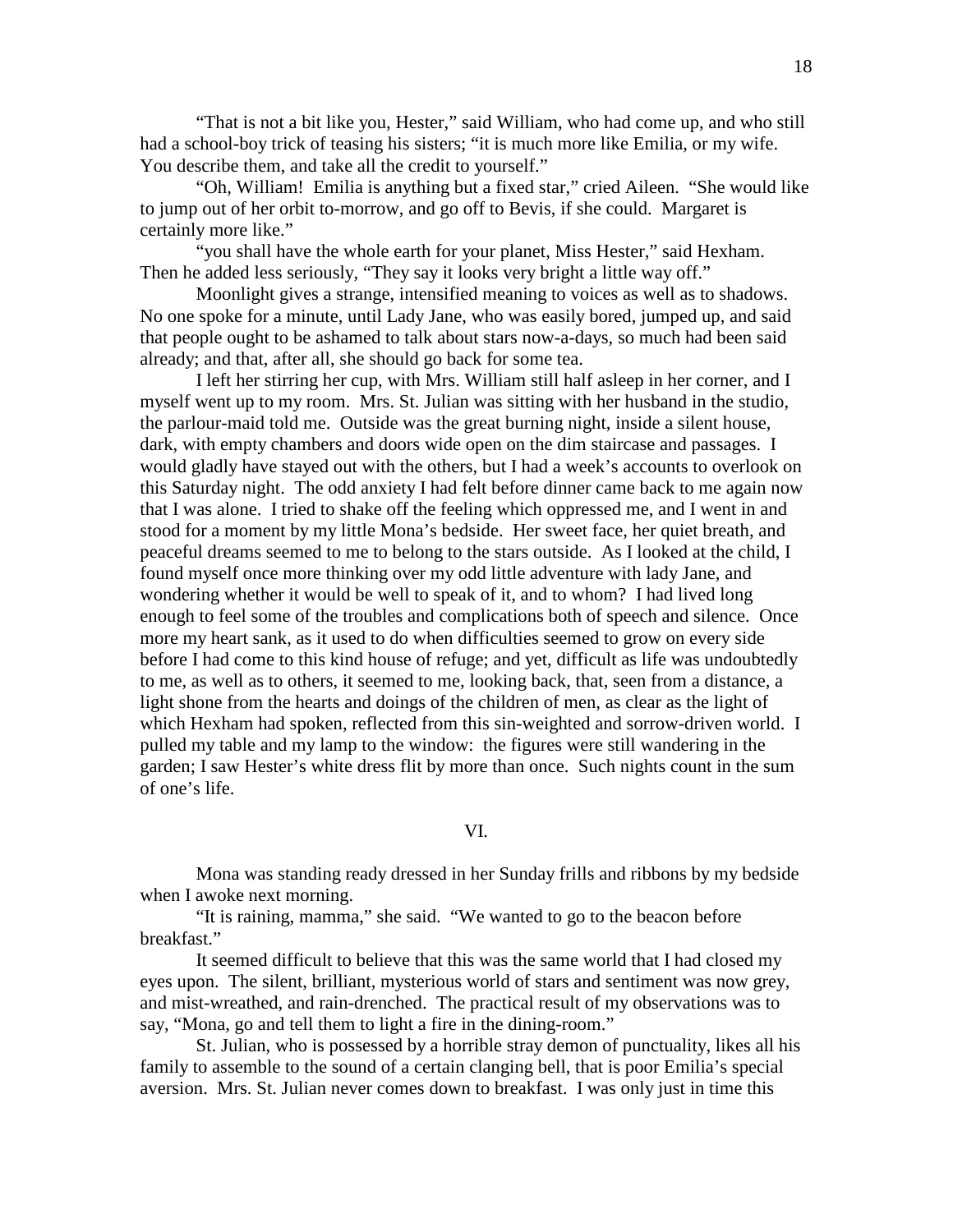morning to fulfil my duties and make the tea and coffee. Hester came out of her room as I passed the door. She, too, had come back to every-day life again, and had put away her white robes and lilies for a stuff dress,--a quaint blue dress, with puffed sleeves, and a pretty fanciful trimming of her mother's devising, gold braid and velvet round the wrist and neck. Her pretty gloom of dark hair was pinned up with golden pins. As I looked at her admiringly, I began to think to myself that, after all, rainy mornings were perhaps as compatible with sentiment as purple starry skies. I could not help thinking that there was something a little shy and conscious in her manner: she seemed to tread gently, as if she were afraid of waking some one, as if she were thinking of other things. She waited for me, and would not go into the dining-room until she had made sure that I was following. Only Hexham was there, reading his letters by the burning fire of wood, when we first came in. He turned round and smiled:--had the stars left their imprint upon him too? He carried his selection of eggs and cutlets and toasted bread from the side-table, and put himself quietly down by Hester: the others dropped in by degrees.

 "Here is another French newspaper for you, papa," said Emilia, turning over her letters with a sigh. St. Julian took it from her quickly, and put it in his pocket.

 Breakfast was over. The rain was still pouring in a fitful, gusty way, green ivyleaves were dripping, creepers were hanging dully glistening about the windows, against which the great fresh drops came tumbling. The children stood curiously watching, and making a play of the falling drops. There was Susy's raindrop, and George's on the window-ledge, and Mr. Hexham's.

 "Oh, Mr. Hexham's has won!" cried Susy, clasping her little fat hands in an agony of interest.

 I looked out and saw the great gusts of rain beating and drifting against the hedgerows, wind-blown mists crossing the fields and the downs. It was a stormy Sunday, coming after that night of wonders. But the wind was high; the clouds might break. The church was two miles off, and we could not get there then; later we hoped we might have a calmer hour to walk to it.

 The afternoon brightened as we had expected, and most of us went to afternoon service snugly wrapped in cloaks, and stoutly shod, walking up hill and down hill between the bright and dripping hedges to the little white-washed building where we Islanders were exhorted, buried, christened, married by turns. It is always to me a touching sight to see the country folks fathering to the sound of the old jangling village bells, as they ring their pleasant calls from among the ivy and bird's-nests in the steeple, and summon—what a strange, toil-worn, weather-beaten company!—to prayer and praise. Furrowed faces bent, hymn-books grasped in hard crooked fingers, the honest red smiling cheeks of the lads and lasses trudging along side by side, the ancient garments from lavender drawers, the brown old women from their kitchen corners, the babies toddling hand-in-hand. Does one not know the kindly Sunday throng, as it assembles, across fields and downs, from nestling farm and village by-ways? Mrs. William's children came trotting behind her, exchanging cautious glances with the Sunday-school, and trying to imitate a certain business-like, church-going air which their mother affected. Hexham and the others were following at some little distance. Emilia never spoke much, and to-day she was very silent; but though she was silent I could feel her depression, and knew, as well as if she had put it all into words, what was passing in her mind. Once during the service, I heard a low shivering sigh by my side, but when I glanced at her, her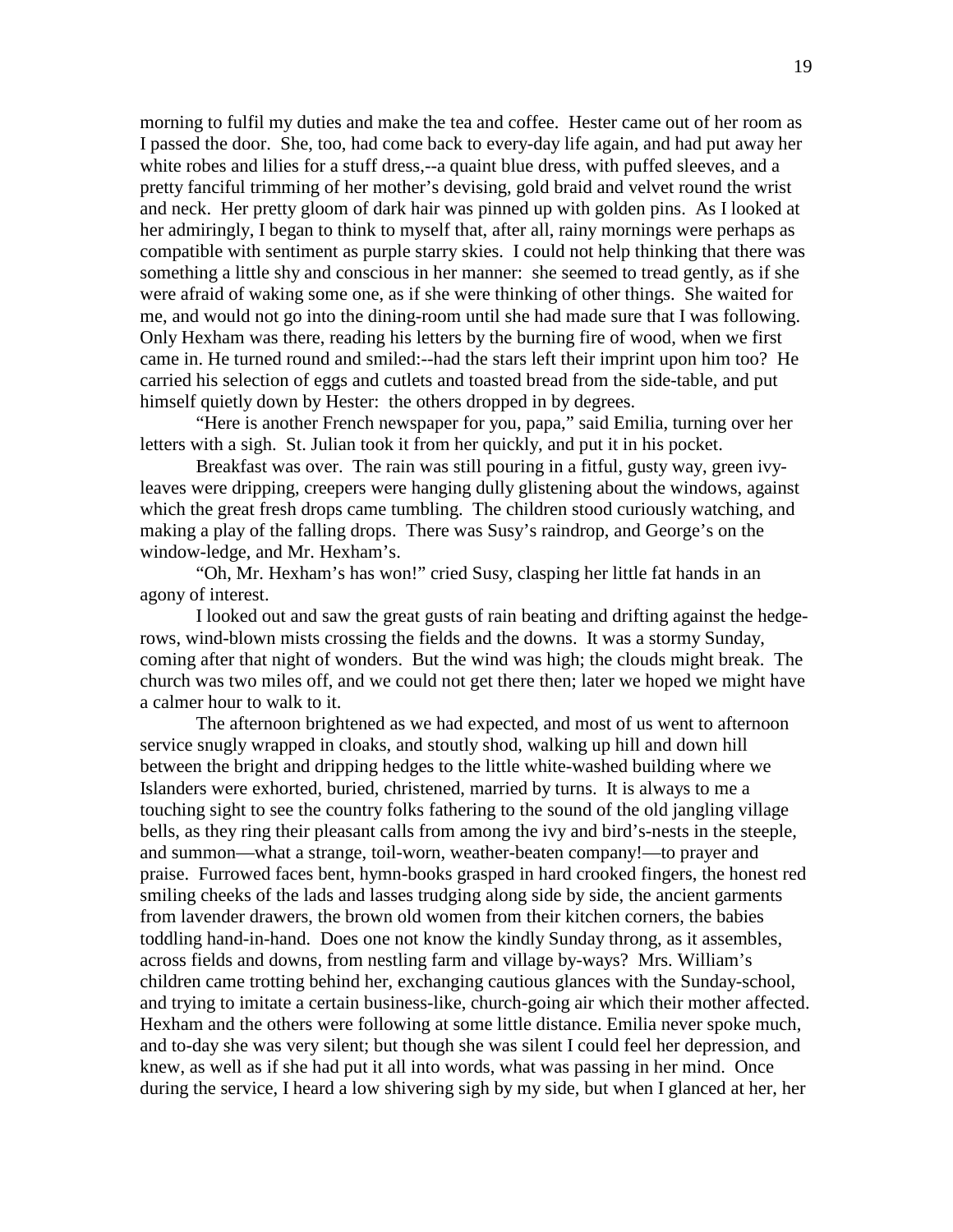face looked placed, and as we came away the light of the setting sun came shining full upon it. A row of boys were sitting on the low churchyard wall in the western light, which lit up the fields and streamed across the homeward paths of the little congregation. I must not forget to say that, as we passed out, it seemed to me that, in the crowd waiting about the door, I recognized a tall and bending figure that I had seen somewhere before. Somewhere—by moonlight. I remembered presently where and when it was.

"Who was that?" asked Emilia, seeing me glance curiously.

 "That is what I should like to know," said I. "Shall we wait for Lady Jane? I have a notion she could tell us."

We waited but no Lady Jane appeared.

 "She must have gone on," said Emilia. "It is getting cold; let us follow them, dear Queenie."

 I was still undecided as to what I had better do. It seemed that it would be better to speak to Lady Jane herself than to relate my vague suspicions to anybody else. Little Emilia of all people was so innocent and unsuspecting that I hesitated before I told her what I had seen. I was hesitating still, when Emmy took my arm again.

 "Come!" she said; and so we went on together through the darkening village street, past the cottages where the pans were shining against the walls as the kitchen fires flamed. The people began to disperse once more: some were at home, stooping as they crossed their low cottage thresholds; others were walking away along the paths and the hills that slope from the village church to cottages by the sea. We saw Hester and Aileen and Hexham going off by the long way over the downs; but no Lady Jane was with them. We were not far from home when Emilia stopped before a little rising mound by the roadside, on which a tufted holly-tree was standing, already reddening against the winter.

 "That is the tree my husband likes," said she. "It was bright red with holly-berries the morning we were married. Little Bevy watches the berries beginning to burn, as he calls it. I often bring him here."

 Some people cannot put themselves into words, and they say, not the actual thing they are feeling, but something quite unlike, and yet which means all they would say. Some other people, it is true, have words enough, but no selves to put to them. Emilia never said a striking thing, rarely a pathetic one; but commonplaces came often more near to me that the most passionate expressions of love or devotion. Something in the way she looked, in the tone with which she spoke of the holly-tree, touched me more than there seemed any occasion for. I cannot tell what it was; but this I do know, that silence, dulness, everything utters at times, the very stones cry out, and, in one way or another, love finds a language that we all can understand.

 We stood there for a few minutes under the holly-tree, and then walked quickly home. I let Emilia go in. I waited outside in the dim grew garden, pacing up and down in the twilight. Lady Jane, as I expected, arrived some ten minutes after we did; but I missed the opportunity I had wished for, for Hexham and the two girls appeared almost at the same minute, with bright eyes and fresh rosy faces, from their walk, and we all went up to tea in the mistress's room.

 This was the Williams' last evening. Only one little incident somewhat spoilt its harmony.

 "Who was that Captain Sigourney, who called just after we had gone to church?" Mrs. Williams asked, innocently, during a pause in the talk at dinner.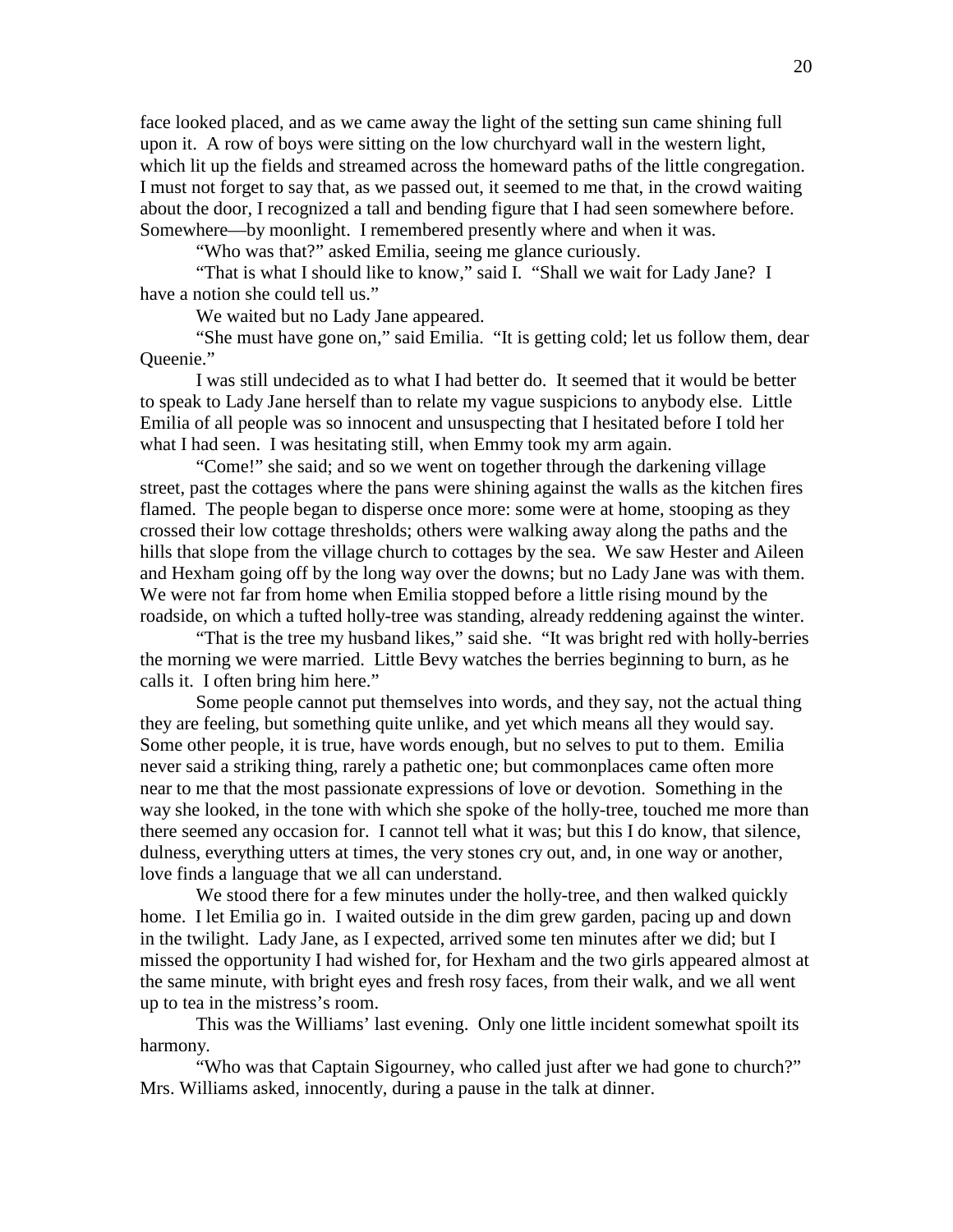This simple question caused some of us to look up curiously.

 "Captain Sigourney," said Lady Jane, in a loud, trumpet-like tone, "is a friend of mine. I asked him to call upon me."

 St. Julian gave one of his flashes, a look half-amused, half-angry. He glanced at his wife, and then at Lady Jane, who was cutting up her mutton into long strips, calmly excited, and prepared for battle. St. Julian was silent, however, and the engagement, if engagement there was to be, did not take place until later in the evening. I felt very glad that the matter was taking this turn and that the absurd mystery, whatever it might be, should come to an end without my being implicated in it. It was no affair of mine if Lady Jane liked to have a dozen Captains in attendance upon her, but it seemed to me a foolish proceeding. I had reason to conclude that St. Julian had said something to Lady Jane that evening. I was not in the drawing-room after dinner. One of the servants was ill, and I was obliged to attend to her; but as I was coming down to say good-night to them all I met Lady Jane—I met a whirlwind in the passage. She gave me one look. Her whole aspect was terrible; her chains and many trinkets seemed rattling with indignation. She looked quite handsome in her fury; her red hair and false plaits seemed to stand on end, her eyes to pierce me through and through, and if I had been guilty I think I must have run away from this irate apparition. Do I dream it, or did I hear the two words, "impertinent interference," as she turned round with the air of an empress, and shut her door loud in my face? Mrs. St. Julian happened to be in her room, and the noise brought her kind head out into the passage, and, not I am afraid very calmly or coherently, I told her what had happened.

 "I must try and appease her. I suppose my husband has spoken to her," said Mrs. St. Julian; and she boldly went and knocked at the door of Lady Jane's room, and, after an instant's hesitation, walked quietly in. I do not know what charm she used, but somewhat to my dismay, a messenger came to me in the drawing-room presently to beg that I would speak to Lady Jane. I saw malicious Aileen with a gleam of fun in her eyes at my unfeigned alarm. I found Lady Jane standing the middle of the room, in a majestic sort of dressing-gown, with all her long tawny locks about her shoulders. Mrs. St. Julian was sitting in an arm-chair near the toilet-table, which was all glittering with little bottles and ivory handles. This scarlet apparition came straight up to me as I entered, with three brisk strides. "I find I did you an injustice," she said, loftily relenting, though indignant still. "Mrs. St. Julian has explained matters to me. I thought you would be glad to know at once that I was aware of the mistake I had made. I beg your pardon. Good evening, Mrs. Campbell," said Lady Jane, dismissing me all of a breath. I found myself outside in the dark passage again, with a curious dazzle of the brilliantly lighted room, with its odd perfume of ottar of roses, of that weird apparition with its flaming robe and red hair and burning cheeks.

 I was too busy next morning helping Mrs. Williams and her children and boxes to get off by the early boat, to have much time to think of apparitions or my own wounded feelings. Dear little Georgy and Susy peeped out of the carriage-window with many farewell kisses. The three girls stood waving their hands as the carriage drove past the garden. The usual breakfast-bell rang and we all assembled, and Lady Jane, whose anger was never long-lived, came down in pretty good-humour. To me she was most friendly. There was a shade of displeasure in her manner to St. Julian. To Hexham she said that she had quite determined upon an expedition to Warren Bay that afternoon, and to the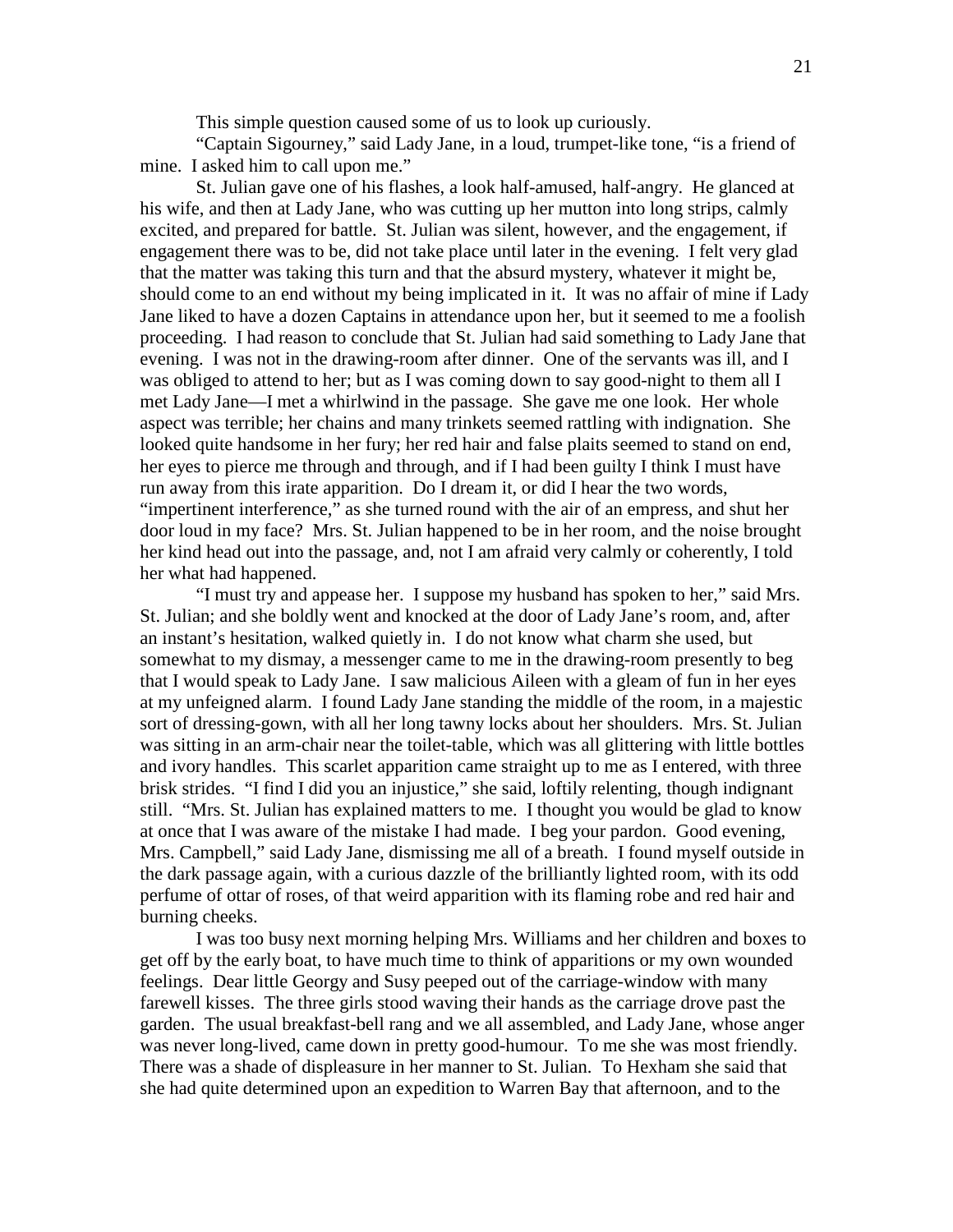castle next day, and she hoped he would come too. Lady Jane bustled off after breakfast to order a carriage.

#### VII.

 From "the mistress's" room, with its corner windows looking out every way, we could see downs, and sea, and fields, and the busy road down to the shore. Mrs. St. Julian was able to be out so little that she liked life at second-hand, and the sight of people passing, and of her children swinging at the gate, and of St. Julian as he came and went from his studio sometimes, with his pipe and his broad-brimmed hat—all this was a never failing delight to her. Hester sat writing for her mother this morning. It was the Monday after Lady Jane's arrival, and I established myself with my work in the window. Suddenly the mother asked, "Where is Emilia?"

 "Emilia is in the garden with Bevis," said Hester; "they were picking red berries off the hedge when I came up."

"And where is Lady Jane?" said Mrs. St. Julian.

"She is gone to look at a pony-carriage, with her maid," said Hester.

 "Poor Lady Jane was very indignant last night. You will be amused to hear that I am supposed to be encouraging a young man at this moment, for purposes of my own, to carry her off," said Mrs. St. Julian. "I am afraid Henry is vexed about it. Look here." As she spoke she gave me a satiny, flowingly-written note to read.

## *Castle Scudamore, Saturday*

Dear Mrs. St. Julian,

 I have been made aware that my stepdaughter has been followed to your house by a person with whom I and her father are most anxious that she should have no communication *whatever*. Whether this has happened with your cognizance I cannot tell, but I shall naturally consider you responsible while she is under your roof, and I must beg you will be so good as not to continue to admit Captain Sigourney's visits. He is a person totally unsuitable in *every* respect to my stepdaughter, and it is a marriage her father could not sanction.

 I hope Emilia is well, and that she has had satisfactory accounts by the last mail. We received a few lines only, on business, from Bevis. Believe me,

Yours truly, E. Mountmore.

 "The whole thing is almost too absurd to be vexed about," said Mrs. St. Julian, smiling.

 "Why was Lady Jane so angry with you, Queenie?" Hester asked; and then it was I confessed what I had seen that evening on the Knoll.

 "Lady Jane told me all about it," my mistress continued. "She says Captain Sigourney's only object in life is to see her pass by. To tell you the truth, I do not think she cares in the least for him. She found him at the gate that evening, she says." Mrs. St. Julian hesitated, and then went on. "She must be very attractive. She tells me that she believes Mr. Hexham admires her very much, and that, on the whole, she thinks he is more the sort of person to suit her." Mrs. St. Julian spoke with a little gentle malice; and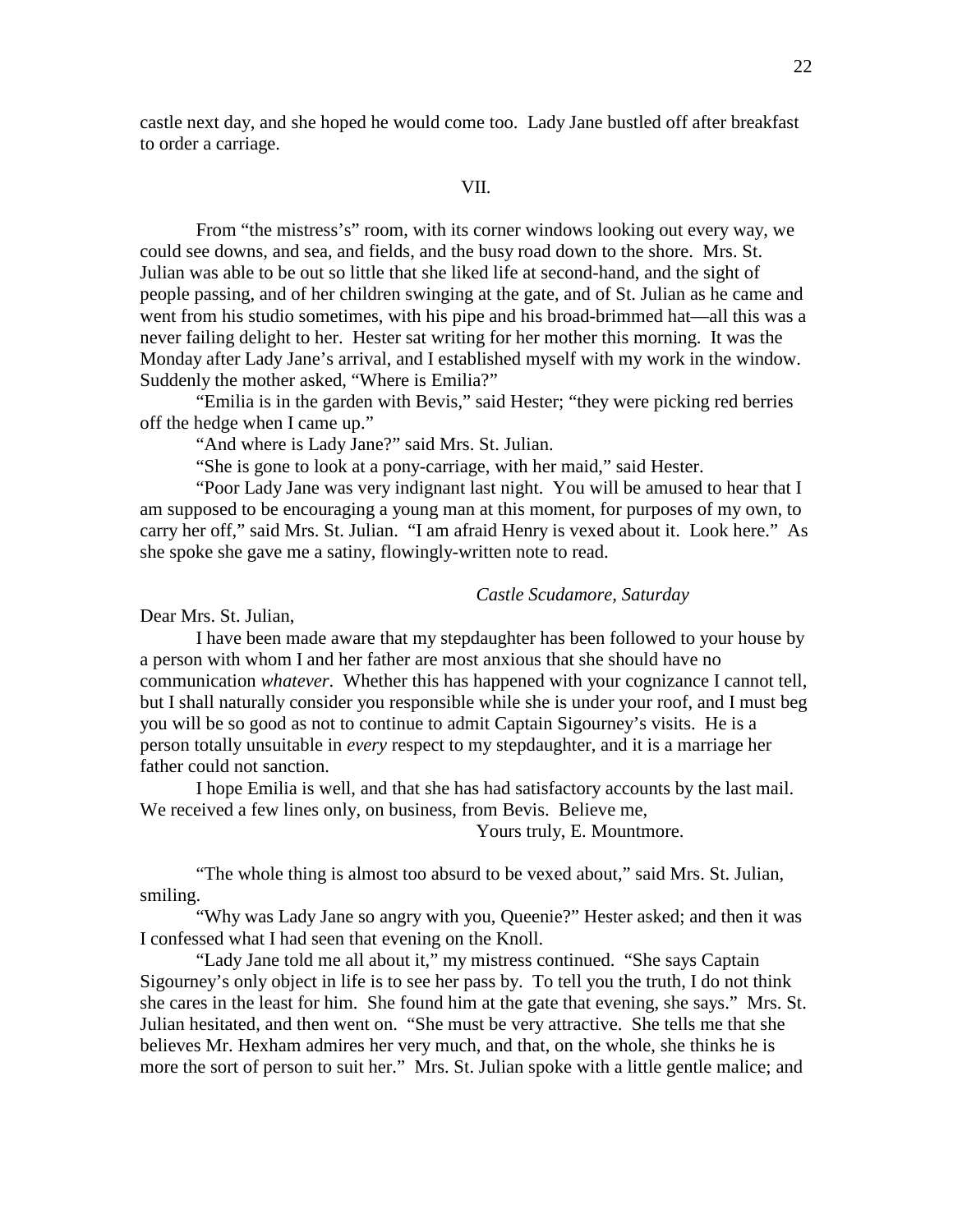yet I could see she half believed, and that there was prudence, too, in what she was saying.

 There was a pause. Hester looked straight before her, and I stitched on. At last the mother spoke again,--

 "I wish you would go to Emilia, my Hester," she said, a little anxiously. "I am afraid she is fretting sometimes when she is by herself."

 "You poor mamma," cried Hester, jumping up and running to her, and kissing her again and again; "you have all our pain and none of our fun."

 "Don't you think so, my dear," said the mother; "I think I have both." Then she called Hester back to her, held her hand, and looked into her face tenderly for a minute. "Go, darling!—but—but take care," she said, as she let her go.

 "Take care of what, mamma?" the girl asked, a little consciously; and then Hester ran off, as all young girls will do, nothing loth to get out into the sunshine.

 I stitched on at my work, but presently looking up I saw that Hester and Emilia were not alone; Mr. Hexham, who had, I suppose, been smoking his cigar in the garden, had joined them. He was lifting Bevis high up over head, to pick the berries that were shining in the hedge. The Lodges seemed built for pretty live pictures; and the mistress's room, most specially of all the rooms in the house, is a peep-show to see them from. Through this window, with its illuminated border of clematis and ivy and Virginian creeper, I could see the bit of garden lawn, green still and sunlit; the two pretty sisters, in their flowing dresses, straight and slim, smiling at little Bevis; the high sweetbriar hedge, branching like a bower over their heads; and the swallows skimming across the distant down. This was the most romantic window of the three which lighted her room, and I asked my cousin to come and see a pretty group. She smiled, and then sighed as she looked. Poor troubled mother!

 "I cannot feel one moment's ease about Bevis," she said. "My poor Emmy! And yet Lady Jane was very positive."

 "We shall know to-morrow. You are too anxious, I think," I answered cheerfully; and then I could not help asking her if she thought she should ever be as anxious about George Hexham.

She did not answer except by a soft little smile. Then she sighed again.

 Lady Jane's expected letter had not come that Monday evening, but Mrs. St. Julian hoped on. Emilia was dialing growing more anxious; she said very little, but every opening door startled her, every word seemed to her to have a meaning. She began to have a clear, ill-defined feeling that they were hiding something from her, and yet, poor little thing, she did not dare ask, for fear of getting bad news. Her soft, wan, appealing looks went to the very hearts of the people looking on. Lady Jane was the only person who could resist her. She was, or seemed to be, ruffled and annoyed, that any one should be anxious when she had said there was occasion for fear. Mrs. St. Julian would have quietly put off a certain expedition which had been arranged some time before the next day; but Lady Jane, out of very opposition, was most eager and decided that it should take place. An invitation came for the girls to a ball; this the parents decidedly refused, though Hexham, and Hester too, looked sorely disappointed. Of course Lady Jane knew no reason for any special anxiety, any more than Emilia, and perhaps her confidence and cheerfulness were the best medicine for the poor young wife; who, seeing he sister so bright, began to think that she had overestimated dangers which she only dimly felt and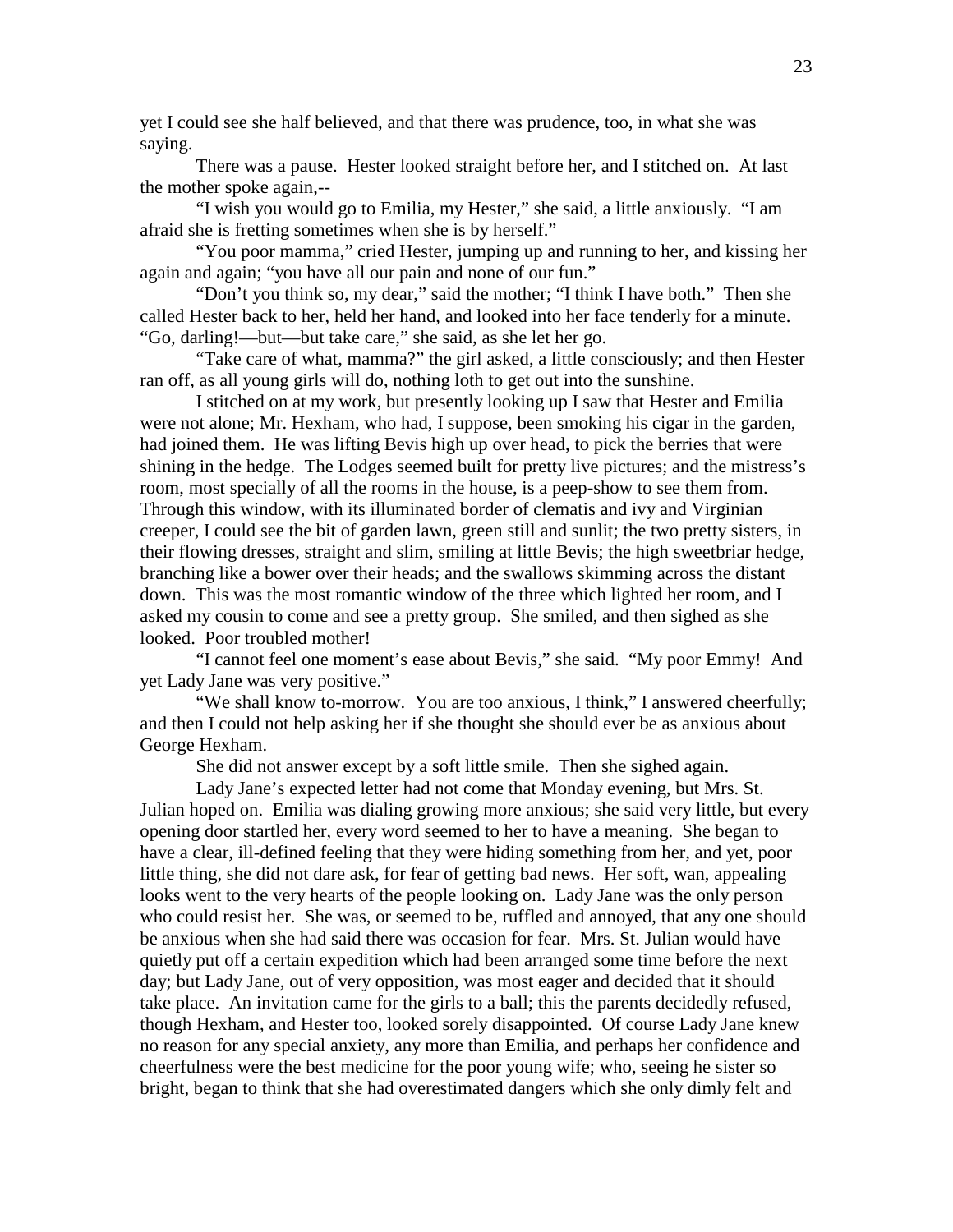guessed at. So the carriages were ordered after luncheon; but the sun was shining bright in the morning, and Hexham asked Hester and Aileen (shyly, and hesitating as he spoke,) if they would mind being photographed directly.

 "Why should you not try a group?" said St. Julian. "Here are Hester, Lady Jane, Mona, Aileen, and Emilia, all wanting to be done at once."

Emilia shrank back, and said she only wanted baby done, not herself.

 "I was longing to try a group," said Hexham, "and only waiting for leave. How will you sit?" And he began placing them in a sort of row, two up and one down, with a property-table in the middle. He then began focussing, and presently emerged, pale and breathless and excited, from the little black hood into which he had dived. "Will you look?" said he to St. Julian.

 "I think it might be improved upon," said St. Julian, getting interested. "Look up, Mona,--up, up. That is better. And cannot you take the ribbon out of your hair?"

"Yes, uncle St. Julian," said Mona; "but it will all tumble down."

 "Never mind that," said he; and with one hand Mona pulled away the snood, and then the beautiful stream came flowing and rippling and falling all about her shoulders.

 "That is excellent," said the painter. "You, too, Aileen, shake out your locks." Then he began sending one for one thing and one for another. I was dispatched for some lilies into the garden, and Lady Jane came too, carrying little Bevis in her arms. When we got back we found one of the prettiest sights I have every yet seen,--a dream of fair ladies against an ivy wall, flowers and flowing locks, and sweeping garments. It is impossible to describe the peculiar charm of this living, breathing picture. Emilia, after all, had been made to come into it; little Bevis clapped his hands, and said, "Pooty mamma," when he saw her.

 "I don't mind being done in the group," said Lady Jane, "if you will promise not to put any of those absurd white pinafores on me."

 Neither of the gentlemen answered, they were both too busy. As for me, I shall never forget the sweet child wonder in my little Mona's face, Hester's bright deep eyes, or my poor Emilia's patient and most affecting expression, as they all stood there motionless; while Hexham held his watch, and St. Julian looked on, almost as excited as the photographer. As Hexham rushed away into his van, with his glass under his arm, we all began talking again.

 "It takes one's breath away," said St. Julian, quite excited, "to have the picture there, breathing on the glass, and to feel every instant that it may vanish or dissolve with a word, with a breath. I should never have nerve for photography."

 "I believe the great objection is that it blackens one's fingers so," said Lady Jane. "I should have tried it myself, but I did not care to spoil my hands."

 As for the picture, Hexham came out wildly exclaiming from his little dark room: never had he done anything so strangely beautiful,--he could not believe it,--it was magical. The self-controlled young man was quite wild with delight and excitement. Lord Ulleskelf walked up, just as we were all clustering round, and he, too, admired immensely.

 Hexham rushed up to St. Julian. "It is your doing," he said. "It is wonderful. My fortune is made." He all but embraced his precious glass.

 St. Julian was to be the next subject. What a noble wild head it was! There was something human and yet almost mysterious to me in the flash of those pale circling eyes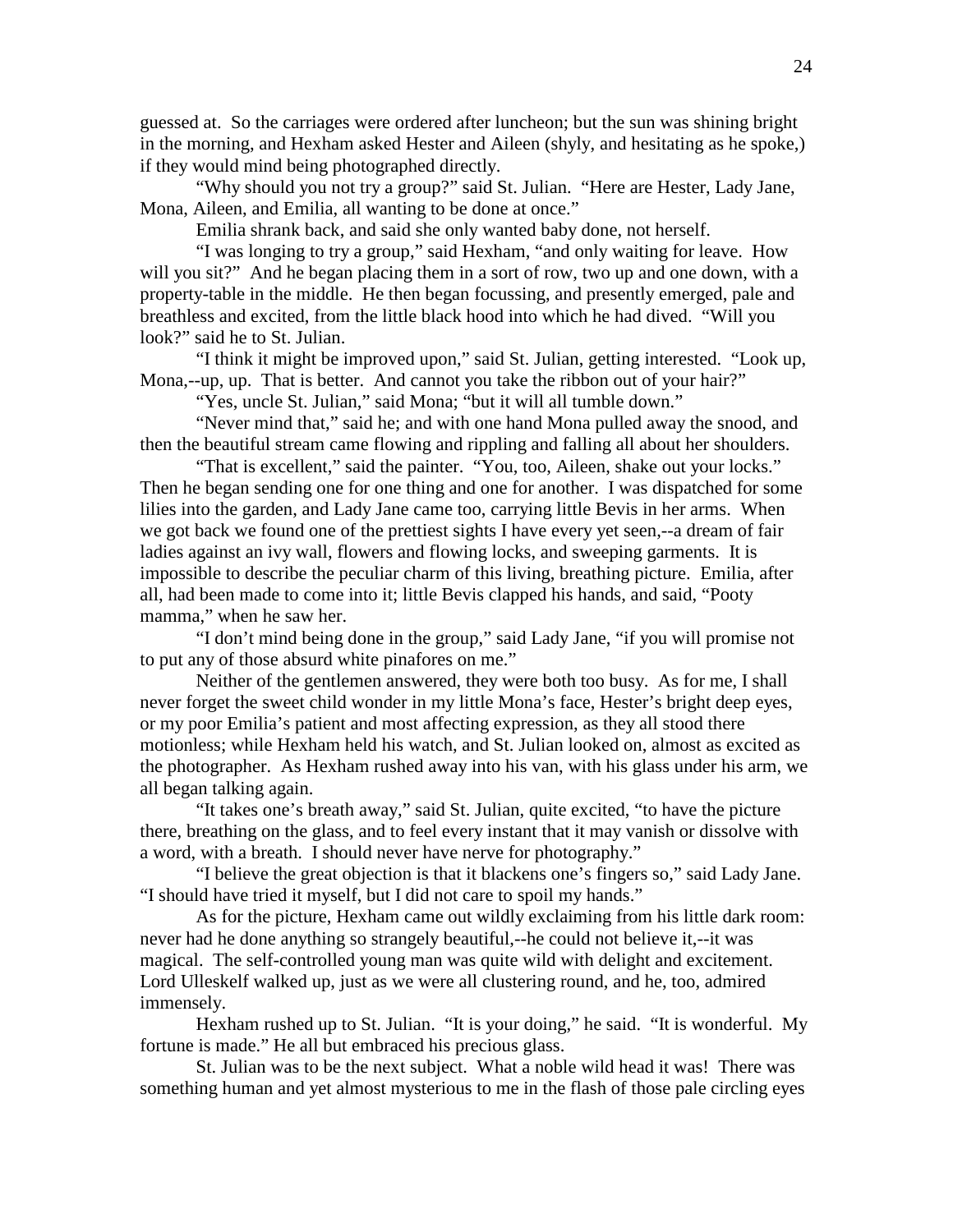with the black brows and shaggy grey hair. But Hexham's luck failed him, perhaps from over-excitement and inexperience in success. Three or four attempts failed, and we were still at it when the luncheon-bell rang. Hexham was for going on all day; but St. Julian laughed and said it should be another time. This sentiment was particularly approved by Lady Jane, who had a childish liking for expeditions and picknickings, and who had set her heart upon carrying out her drive that afternoon.

## VIII.

 Hexham had known scarcely anything before this of home life or home peace. He had carefully treasured his liberty, and vowed to himself that he would keep that liberty always. But now that he had seen Hester, fair, and maidenly, and serene, he could not tell what mysterious sympathy had attracted him. To speak to her, to hear her shy tender voice, affected him strangely. George Hexham did not care to give way to sentimental emotion; he felt that his hour had come. He had shared the common lot of men. It was a pity, perhaps to give up independence and freedom and peace of mind, but no sacrifice was too great to win so dear a prize. So said George to himself as he looked at the glass upon which her image was printed, the image with the wondering eyes. He must get one more picture, he thought, eating his luncheon thoughtfully, but with a good appetite undisturbed by these reflections,--one more of Hester alone. He determined to try and keep her at home that afternoon.

 He followed her as she left the room. "You are not going? Do stay," said Hexham, imploringly: "I want you; I want a picture of you all to myself. I told my man we should come back after luncheon."

Hester coloured up. Her mother's warning was still in her ears.

"I—I am afraid I must go," she said, shyly.

 "What nonsense!" cried Hexham, who was perfectly unused to contradiction, and excited by his success. "I shall go and tell your mother that it is horrible tyranny to send you off with that *corvée* of children and women, and that you want to stay behind. Lady Jane would stay if I asked her."

 Hester did not quite approve of this familiar way of speaking. She drew herself up more and more shyly and coldly.

 "No, thank you," she said; "mamma lets me do just as I like. I had rather go with the others."

 "In that case," said Hexham, offended, "I shall not presume to interfere." And he turned and walked away.

What is a difference? A word that means nothing—a look a little to the right or to the left of an appealing glance. I think that people who quarrel are often as fond of one another as people who embrace. They speak a different language, that is all. Affection and agreement are things quite apart. To agree with the people you love is a blessing unspeakable. But people who differ may also be travelling along the same road on opposite sides. And there are two sides to every road that both lead the same way.

 Hexham was so unused to being opposed that his indignation knew no bounds. He first thought of remaining behind, and showing his displeasure by a haughty seclusion. But Lady Jane happened to drive up with Aileen in the pony-carriage she had hired, feathers flying, gauntleted, all prepared to go to conquer.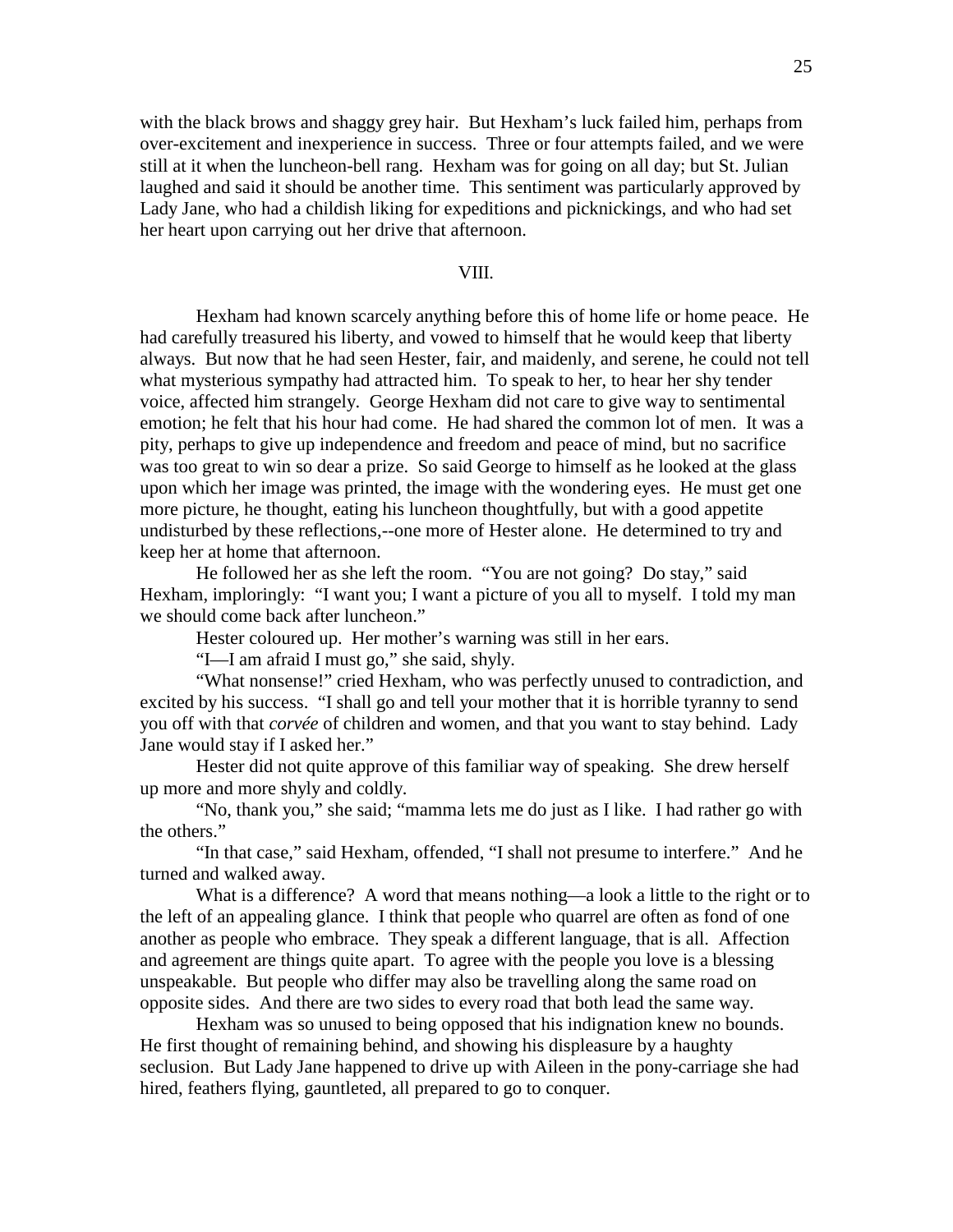"Won't you come with us, Mr. Hexham?" she said, in her most gracious tone.

 After a moment's hesitation, Hexham jumped in, for he saw Hester standing not far off, and he began immediately to make himself as agreeable as he possibly could to his companion. It was not much that happened this afternoon, but trifles show which way the wind is blowing. Lady Jane and her cavalier went in first, the rest of us followed in Mrs. St. Julian's carriage. We were bound for a certain pretty bay some two miles off. The way there led across a wide and desolate warren, where sand and gorse spread on either side to meet a sky whose reflections always seemed to me saddened by the dark growth of this arid place. A broad stony military road let a building on the edge of the cliff—a hotel, where the carriages put up. Then we began clambering down the side of the cliff, out of this somewhat dreary region, into a world brighter and more lovely than I have words to put to it—a smiling plain of glassy blue sea, a vast firmament of heaven; and close at hand bright sandy banks, shining with streams of colour reflected from the crystals and strata upheaved in shining strands; and farther off the boats drifted towards the opal Broadshire Hills.

 I do not suppose that anybody seeing us strolling along these lovely cliffs would have guessed the odd and depressing influence that was at work upon most of us. As far as Lady Jane and Hexham and Aileen were concerned, the expedition seemed successful enough; they laughed and chattered, and laughed again. Emilia and her sister followed, listening to their shrieks, in silence, with little Bevis between them. Mona and I brought up the rear. Lady Jane seemed quite well pleased with her companion, and evidently accepted his homage all to herself. I could have shaken her for being so stupid. Could she not see that not one single word he spoke was intended for her? Every one of Hexham's arrows flew straight to the gentle heart for which they were intended. It was not a very long walk—perhaps half an hour in duration—but half an hour is long enough to change a lifetime, to put a new meaning to all that has passed, and to all that is yet to come. People may laugh at such a thing as *désillusionnement*, but it is a very real and bitter thing, for all that people may say. To some constant natures certainty and unchangeableness are the great charm, the whole meaning of love. Hester, suddenly bewildered and made to doubt, would freeze, and change, and fly at a shadow; where Hester, once certain, would endure all things, bear, and hope, and forgive. I could see that Hexham did not dislike a little excitement; *l'imprévu* had an immense charm for him. He was rapid, determined; so sure of himself that he could afford not to be sure of others. Hexham's tactics were very simple. He loved Hester. Of this he had no doubt, but he had no idea of loving a woman as Shakspeare, for instance, was content to love, or at least to write of it—"Being your slave, what should I do but wait?" This was not in Hexham's philosophy. Hester had offended him, and he had been snubbed; he would show her his indifference, and punish her for his punishment.

 We were all on our way back to the carriages when Hester stopped suddenly at a little zigzag path leading down to the sands, down which Mona and I had been scrambling. "Do let us go down, Emilia. I think we have time; the carriages are not yet ready."

 Emilia, although frightened out of her wits, instantly assented, and Mona and I watched Hester springing from rock to rock and from step to step. She lifted Bevis safe down the steep side; little falling stones, and shells, and sands went showering on to the shingle below; a sea-gull came out of a hole in the sand, and flew out to sea. Bevvy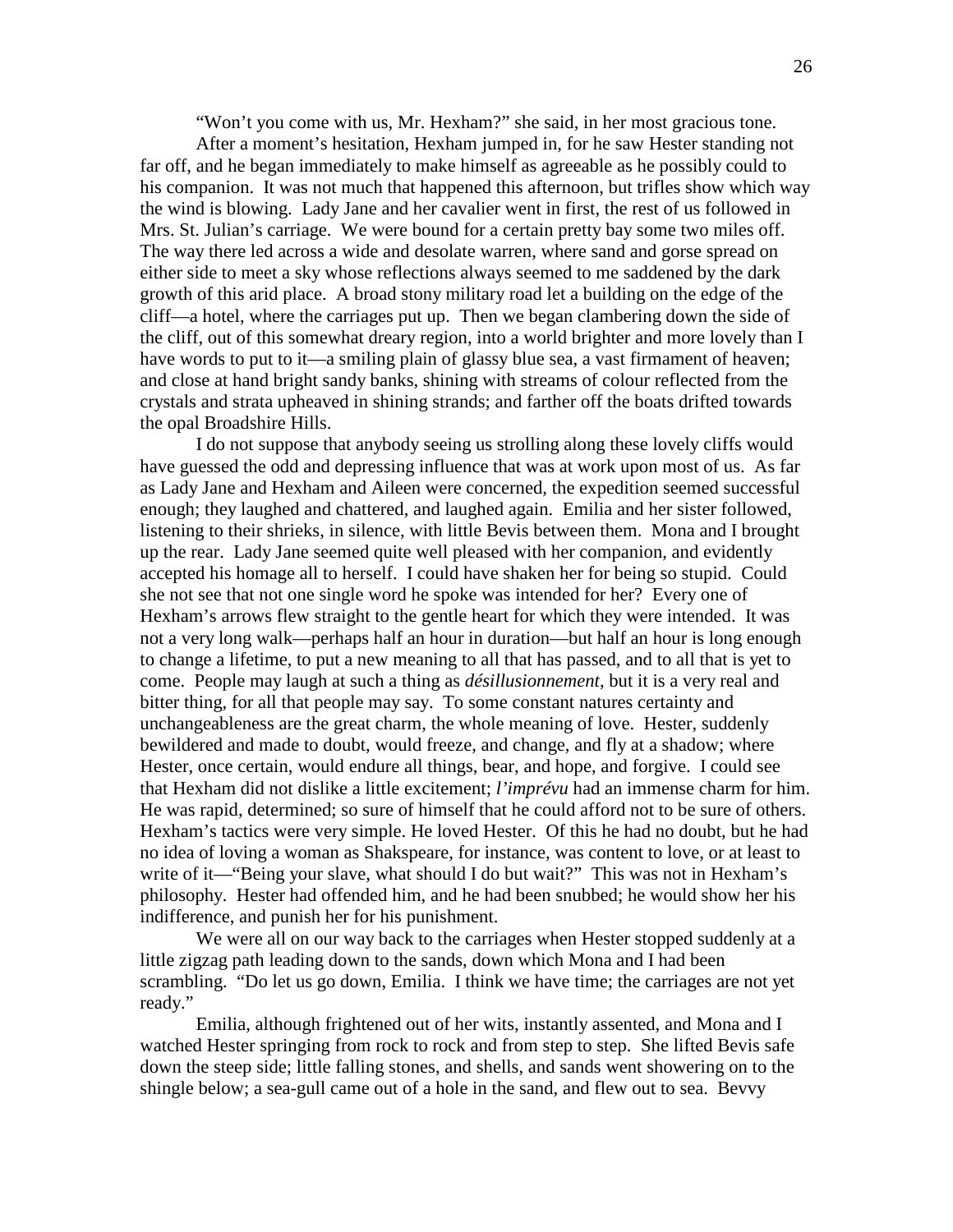screamed with delight. Hester's quick light step seemed everywhere; she put him safe down below, and then sprang up again to her sister's help. The little excitement acted like a tonic: "How pretty it is here," she said.

 We had sat for some ten minutes under the wing of the great cliff, in an arch or hollow, lined with a slender tracery of granite lines closely following one another. The arching ridge of the cliff cut the high line of the blue sea sharply into a curve.

 "It was like a desert island," Hester said, looking at the little cove enclosed in its might walls, with the smooth unfurrowed crescent of shingle gleaming and shining, and the white light little waves rushing against the stones; "an island upon which we had been wrecked."

 "An island," I thought to myself, "no Hexham has as yet discovered." I wondered how long it would be a desert?

 Mona, tired of sitting, soon wandered off, and disappeared at the side of the cliff. I do not know how long we should have stayed there if little Bevis, who had never yet heard of a desert island, and who thought people always all lived together, and that it was naughty to be shy, and that he was getting very hungry, and that he had better cry a little, had not suddenly set up a shrill and imperious demand for his dinner, his "'ome," as he called it, Toosan his nurse, and his rocking-horse. Emilia jumped up, and Hester too.

"It must be time for us to go," said Mrs. Beverley.

 It is generally easier to climb than to descend, and, so it would have been now for Hester alone. I do not know why the sun-beaten path seemed so hard, the blocks of stone so loose and crumbling. Hester went first, with Bevis in her arms, and at first got on pretty well; but for some reason or other—perhaps that in coming down we had disturbed the stones—certainly as she went on her footsteps seemed less rapid and lucky than they usually were. She stumbled, righted herself, took another step, Bevis clinging tight to her neck. Emilia cried out, frightened. Hester, a little nervous, put Bevvy on a big stone, and stood breathless for an instant. "Come up, Emmy," she said; "this way,--there, to that next big step." Emmy did her best, but before she could catch at Hester's extended hand her foot slipped again, and she gave another little scream.

"Hester, help me!"

 I was at some little distance. I had tried a little independent track of my own, which proved more impracticable than I had expected. It was in vain I tried to get to Emilia's assistance. There was no real danger for Emilia, clinging to a big granite boulder fixed in the sand, but it was absurd and not pleasant. The sun baked upon the sandy paths. Hester told Bevvy to sit still while she went to help mamma. "No, no, no," cried little Bevis, when his aunt attempted to leave him, clutching at her with a sudden spring, which nearly overset her. It was at this instant that I saw, to my inexpressible relief, two keen eyes peering over the edge of the cliff, and Hexham coming down the path to our relief.

 "I could not think where you had got to," he said; "I came back to see. Will you take hold of my stick, Mrs. Beverley? I will come back for the boy, Miss St. Julian." Hexham would have returned a third time for Hester, but she was close behind him, and silently rejected his proffered help. George Hexham turned away in silence. Hester was already scarcely grateful to him for coming back at all. He had spoken to her, but her manner had been so cold, his voice so hard, that it seemed as if indeed all was over between them. Hester was no patient Griselda, but a tender and yet imperious princess,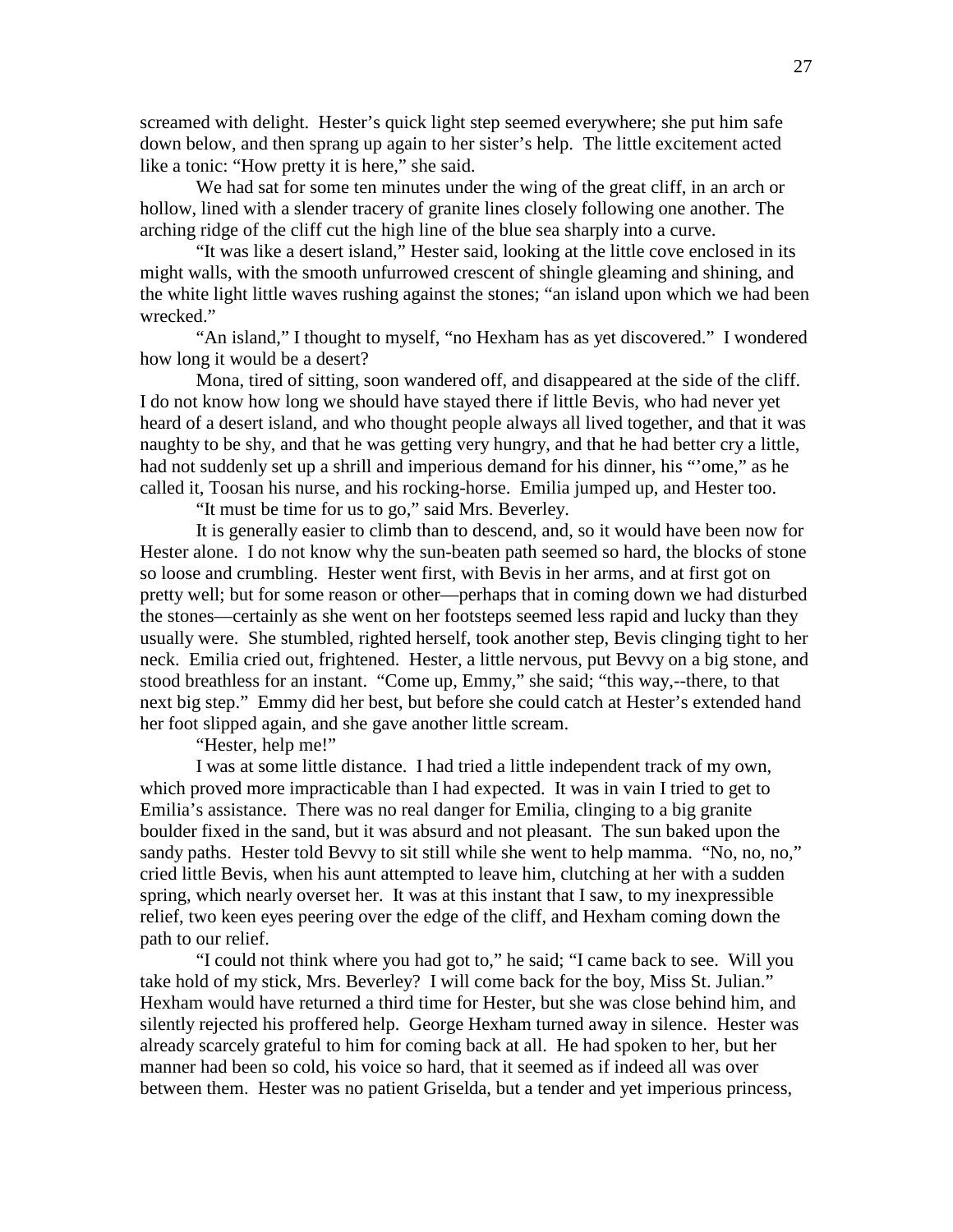accustomed to confer favours and to received gratitude from her subjects. Here was one who had revolted from her allegiance.

\* \* \* \* \*

(Fragment of a letter found in Mr. Hexham's room after his departure:--)

... A little bit of the island is shining through my open glass-pane. I see a green field with a low hedge, a thatched farm, woods, flecks of shade, a line of down rising from the frill of the muslin blind to the straggling branch of clematis that has been put to grow round my window. It is all a nothing compared to really beautiful scenery, and yet it is everything when one has once been conquered by the charm of the place,--the still, sweet influence of its tender lights, its charming *humility* and unpretension, of one can so speak of anything inanimate. It is six o'clock; the sky is patched and streaked with grey and yellowish clouds upon a faint sunset aqua-marine; a wind from the sea is moving through the clematis and making the light tendrils dance and swing; a sudden unexpected gleam of light has worked enchantment with the field and the farmstead, the straw is aflame, the thatch is golden, the dry stubble is gleaming. A sense of peace and evening and rest comes over me as I write and look from my window. This sort of family-life suits me. I do not find time heavy on my hands. St. Julian is a lucky fellow to be the ruler of such a pleasant dominion. I never saw anything more charmingly pretty than its boundaries studded with scarlet berries, and twisted twigs, with birds starting and flying across the road, almost under our horses' feet, as we came along. I am glad I came. Old St. Julian is as ever capital company, and the most hospitable of hosts. Mrs. St. Julian is an old love of mine: she is a sweet and gracious creature. This is more than I can say of my fellow-guest, Lady Jane Beverley, who is the most overpowering of women. I carefully keep out of her way, but I cannot always escape her. Hester St. Julian is very like her mother, but with something of St. Julian's strength of character—she has almost too much. She was angry with me to-day. Perhaps I deserved it. I hope she has forgiven me by this time, for I, to tell the truth, cannot afford to quarrel with her.

Lord Ulleskelf is here a good deal; his long white hair is more silvery than ever; he came up this morning to see my photography; I wish you had been standing by to see our general eagerness and excitement; the fact is, that here in this island, the simplest emotions seem intensified and magnified. Its very stillness and isolation keep us and our energies from overpassing its boundaries. I have been here two days,--I feel as if I had spent a lifetime in the place, and were never going away any more, and as if the world all about was as visionary as the grey Broadshire Hills that we see from High Down. As for certain old loves and interests that you may have known of, I do not believe they ever existed, except upon paper. If I mistake not, I have found an interest here more deep than any passing fancy.

#### IX.

 The day had begun well and brightly, but there was a jar in the music that evening which was evident enough to most of us. We had all been highly wrought from one cause and another, and this may have accounted for some natural reaction. For one thing,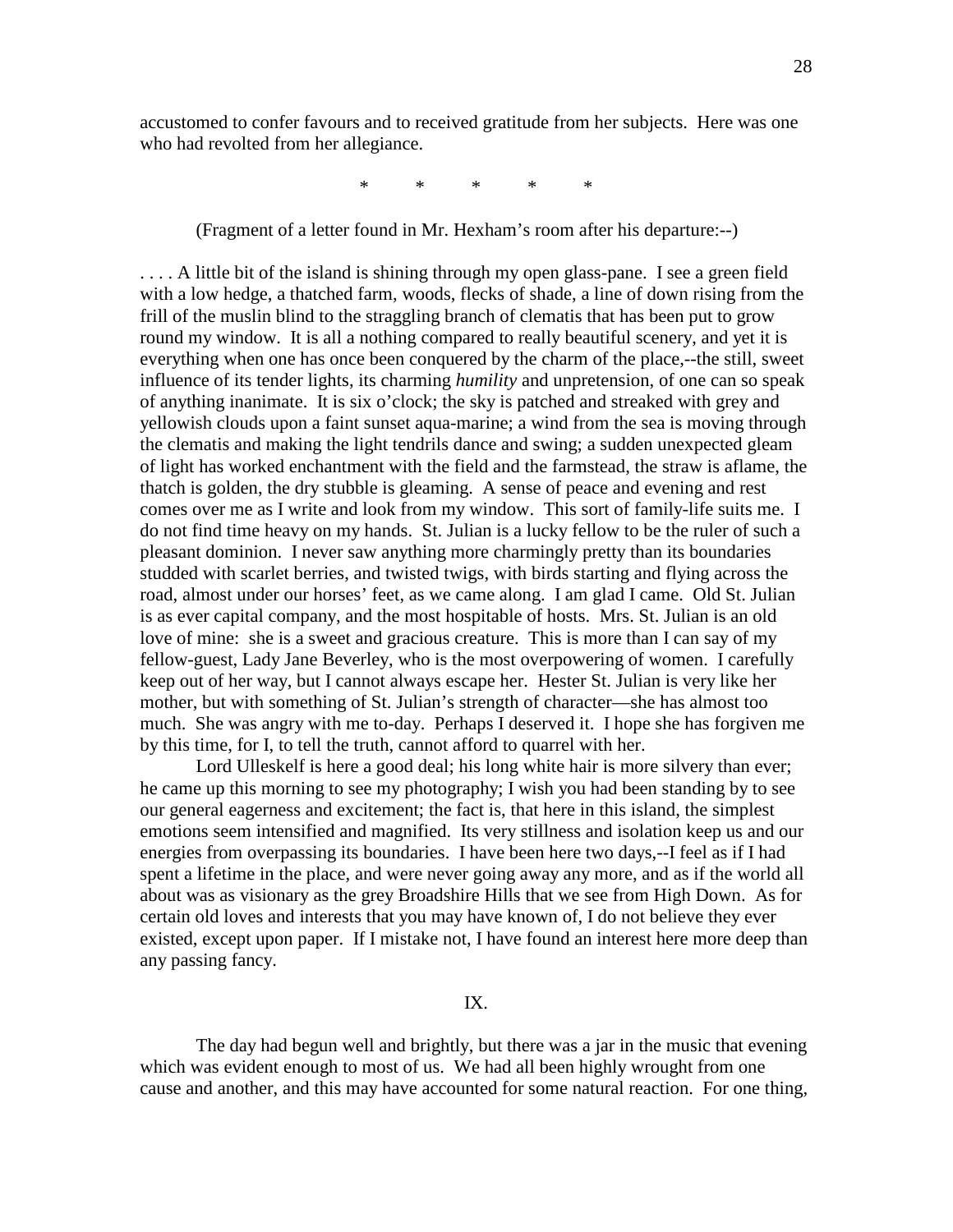we missed William and his family; tiresome as Mrs. William undoubtedly was, her placid monotone harmonized with the rest of the performance, for though she was prosy, she was certainly sweet-tempered, and the children were charming. It had seemed like the beginning of the summer's end to see them drive off; little hands waving and rosy faces smiling good-by. Poor Mona was in despair, and went to bed early. Lady Jane sat looking still black and offended with her host in her corner; something had occasioned a renewed access of indignation. Mrs. St. Julian did her very best to propitiate her indignant guest, but the poor lady gave up trying at last, and leant back in her chair wearily, and closed her eyes. I myself was haunted by the well-defined feeling of something amiss,--of trouble present or at hand. Hester, too, was out of spirits. It was evident that she and Mr. Hexham had not quite forgiven each other for the morning's discussion. Altogether it was a dismal disjoined evening, during which a new phase of Hexham's character was revealed to us, and it was not the best or the kindest. There was a hard look in his handsome face and skeptical tone in his voice. He seemed possessed by what the French call *l'esprit moqueur*. Hester, pained and silenced at last, would scarcely answer him when he spoke. Her father with an effort got up and took a book and began to read something out of one of Wordsworth's sonnets. It is always delightful to me to hear St. Julian read. His voice rolled and thrilled through the room, and we were all silent for a moment:

Thy soul was like a star, and dwelt apart, Thou hadst a voice whose sound was like the sea.

 "I hate Wordsworth. He is always preaching to one," said Hexham, not very politely as St. Julian ceased reading. "I never feel so wicked as when I am being preached to."

 "I am sorry for you," said St. Julian drily. "I have never been able to read this passage of Wordsworth without emotion since I was a boy, and first found it in my school-books."

 Hester had jumped up and slipped out of the room while this discussion was going on; I followed presently, for I remembered a little bit of work which St. Julian had asked us to see to that evening.

 He used sometimes to give me work to do for him, although I was not so clever as Hester in fashioning and fitting the things he wanted for his models; but I did my best, and between us we had produced some very respectable coiffes, wimples, slashed bodices, and other bygone elegances. We had also concocted an Italian peasant, and a mediæval princess, and a dear little Dutch girl—our triumph. I found I had not my materials at hand, and I went to the studio to look for them. I was looking for a certain piece of silken stuff which I thought I had seen in the outer studio, and which my cousin had asked me to stitch together so as to make a cloak. I turned the things over and over, but I could not discover what I was in quest of among the piles and heaped-up properties that were kept there. I supposed it must be in the inner room, and I lifted the curtain and went in. I had expected to find the place dark, and silent, and empty. But the room was not dark. The wood fire was burning; the tall candles were lighted; the pictures on the walls were reflecting the light, and looking almost alive, crowding there, and gazing with those strange living eyes that St. Julian knew so well how to paint: a statesman in his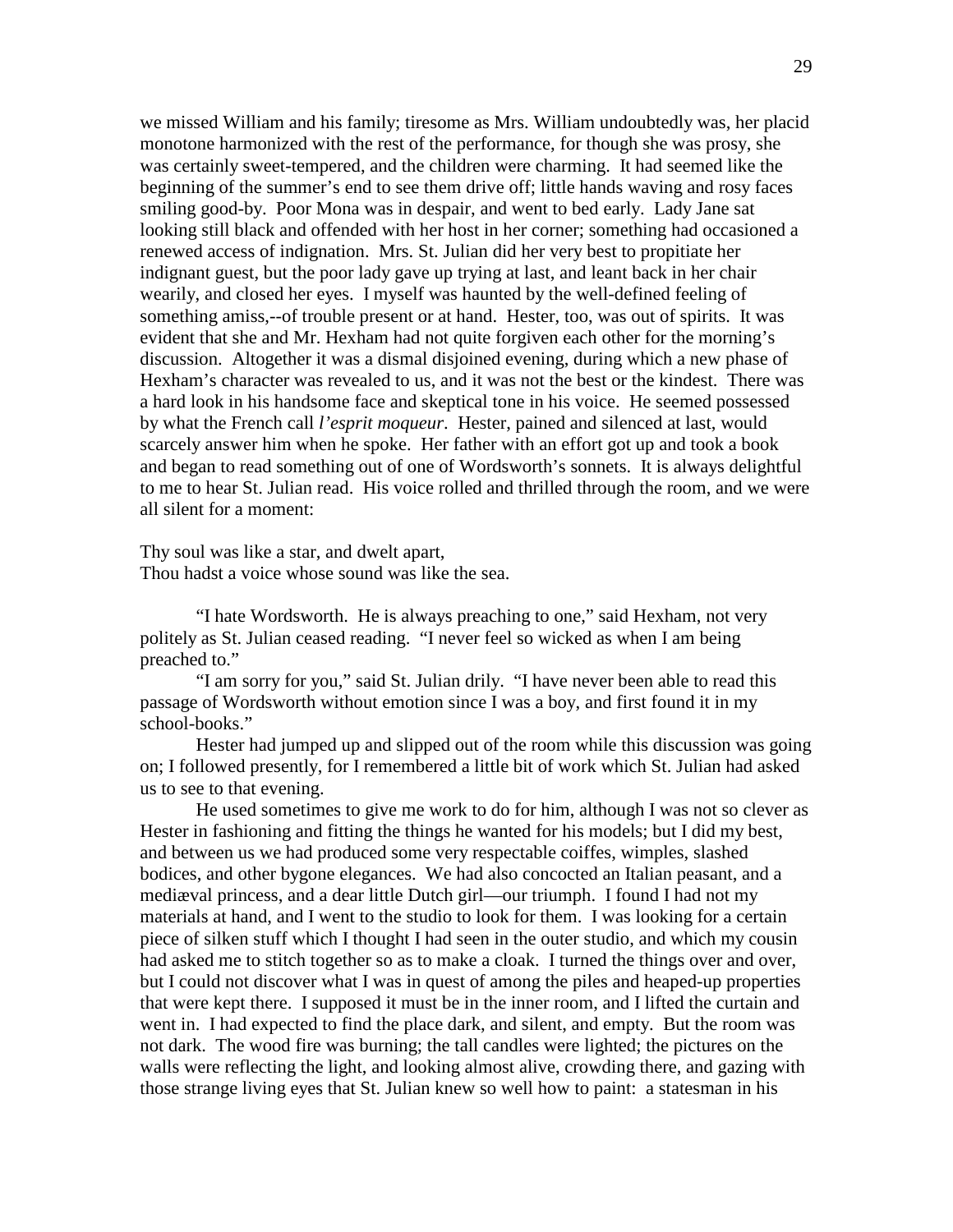robe; a musician leaning against the wall, drawing his bow across the strings of his violin. As I looked at him in the stream of the fire-flame, I almost expected to hear the conquering sound of the wailing melody. But he did not play; he seemed to me to be waiting, and looking out, and listening to other music than his own. All these pictures were so familiar to us all as we came and went, that we often scarcely paused to look at them. But to-night, in the firelight, they impressed me anew with a sense of admiration for the wonderful power of the man who had produced them. Over the chimney hung a poet, noble and simple and kingly, as St. Julian had painted him. Next to the poet was the head of a calm and beautiful woman, bending in a stream of light. It was either Emilia or her mother in her young... An evangelist, with a grand, quiet brow and a white flood of silver beard, came next; and then warriors, and nobles, and maidens with flowing hair. They seemed almost touched to life to-night. Hester was standing underneath the picture of the evangelist, a real living picture. Her head was leaning wearily against the wall. She had come in before me, and seemed standing in a dreary way, with hanging hands. The silk stuffs she had collected were on the ground at her feet, and the pattern cloak was hanging from a chair; but she had thrown her work away. I don't know why, unless it was that her eyes were full of great tired tears that she was trying vainly to keep back.

 "My dear," I said, frightened; "my dear, what is it? What has happened? Has he vexed you?" I hated myself next instant. I had spoken hastily and without reflection. My question upset her; she struggled for a minute, and then burst out crying, though she was a brave girl—courageous and not given to useless complaints. Then she looked up, flushing crimson reproach at me. "It is not what you seem to think," she said. "Don't you know me better? It is something—I don't know what. How foolish I am." And this time, with an effort, she conquered her tears. "Oh, Queenie!" She said "I know there is something wrong; some terrible news. I don't dare ask, for they have not told me; and I don't, don't dare ask," she repeated. I was silent, for she was speaking the thought which had been in my own heart of late. At last I said, "One has foolish, nervous frights at times. What makes you so afraid, Hester?"

Hester smiled faintly, with her tear-dimmed face.

 "There has been another absurd and provoking scene," she said, "with Lady Jane. Something she said of anxiety, and a letter, and—and—I don't know what frightened me," said Hester, faltering. "She said she would go immediately, that she should marry, meet, write, invite anybody she chose, and that if it were not for this anxiety for Emilia some letter she expected—she would leave us that instant; and then my mother stopped her, and that is all I know," said Hester, with a great sigh. "It is not worth crying for, is it, Queenie?"

 As she spoke the door opened and St. Julian and Hexham came in to smoke their evening pipes. Hester drew herself up with bright flushed cheeks and said a haughty good-night to Hexham as she passed him. But in my heart I thought more than one doubt had caused Hester's tears to flow that night.

 Hexham seemed unconscious enough. "I shall be quite ready for sitters tomorrow morning, Miss Hester," said the provoking young man cheerfully. "You won't disappoint me again?"

Hester did not answer, and walked out of the room.

 Hexham tried to persuade himself next day that he had made it all right with Hester over-night. He had come down late and had missed her at breakfast, but he made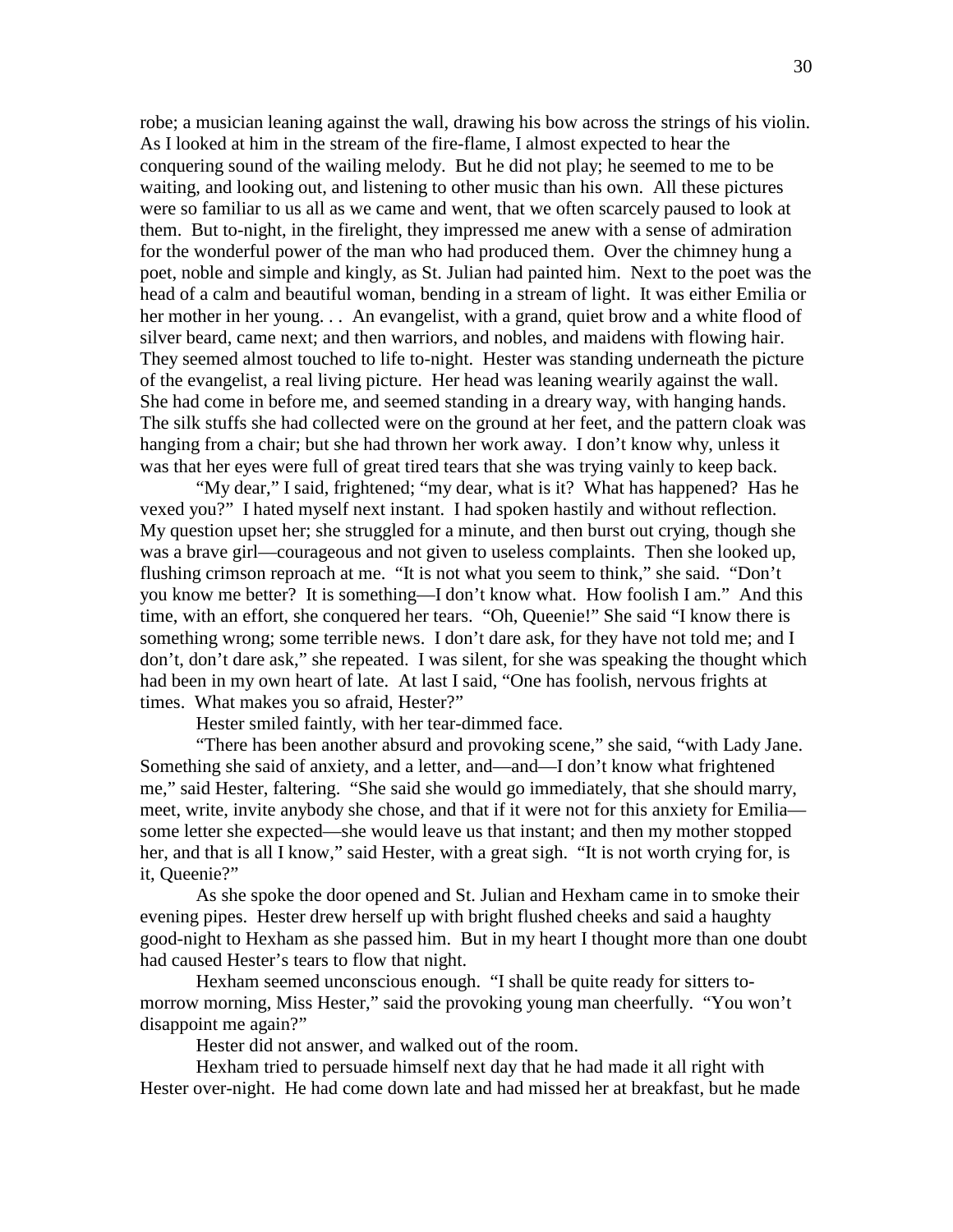sure she would not fail him, and he got ready his chemicals and kept telling himself that she would come. The glasses were polished bright, and in their places. Everything was as it should be, he thought; the sun was shining as photographers wish it to shine. Once hearing steps Hexham turned hastily, but it was only St. Julian on his way to the studio; Lady Jane went by presently; then it was Lord Ulleskelf who passed by; and each time Hexham felt more aggrieved and disappointed. Hexham came to me twice as I sat at work in the drawing-room window, but I did not know where Hester had gone, or if she meant to sit to him. Little Mona went by last of all. The child had her hands full of grasses that I had sent her to gather. She went wandering on between the garden beds with a little busy brain full of pretty fancies, strange fairy dreams and stories of a world in which she was living apart from us all. It was an enchanted world, a court where lords and ladies were doing stately obeisance to a fairy Queen in the lily-bed. The tall pampas grasses waved over my little maiden's head and bowed their yellow flowers in the wind. The myrtles glimmered mysteriously, the tamarisks drooped their fringed stems, windblown shrubs shivered and shook, while a woodpecker from the outer world who had ventured into fairy realms was laboriously climbing the stem of a slender elm-tree. Hexham asked Mona if she knew where Hester was, and the child, waking up, pointed to the house: "She was there, at work for uncle Henry, in the housekeeper's room, as I passed," said Mona.

 Hexham was, as I have said, a young man of an impatient humour. He was a little hard, as young men are apt to be. But there was something reassuring in his very hardness and faith in himself and his own doings. Reassuring because it was a genuine expression of youthful strength and power. No bad man could have had that perfect confidence which marked most of George Hexham's sayings and doings. His was, after all, the complacency of good intentions.

 He had taken it as a matter of course, not only that Hester would come, but that she would come with a feeling not unlike the feeling with which he was expecting her. He could not understand her absence, her continued coldness. What did it mean? did it, could it mean that she was unconscious of his admiration? It had suddenly become a matter of utter consequence to the young man that he should find her now, reproach her, read her face, and discover why she had thwarted him. He might see her all day and at any hour, and yet this was the hour he had set apart as his own—when he wanted her the hour he had looked forward to and counted on and longed for. He came to me a third time, and asked me if I would take a message for him. I was a little sorry for him, although I thought he deserved this gentle punishment.

"If you will come with me we will go and look for her," I said.

"You are doing me an immense kindness," cried Hexham, gratefully.

 The housekeeper's room could be entered by the courtyard: it was next to the outer studio, in which it led by a door. It was used for models and had been taken from the servants. As Mona had said, Hester was sitting in the window at work when we came in; the door into the studio was open, and I heard voices of people talking within.

 Hester's needle flew along in a sort of rhythmic measure. She knew Hexham had come in with me, but she did not look up, only worked on. Poor Hester! her heart was too heavy for blushes or passing agitations. Hexham had wounded her and disappointed her, but, young as she was, the girl had a sense of the fitness of things which kept her from betraying all she felt; and, indeed, this great unaccountable feeling of anxiety now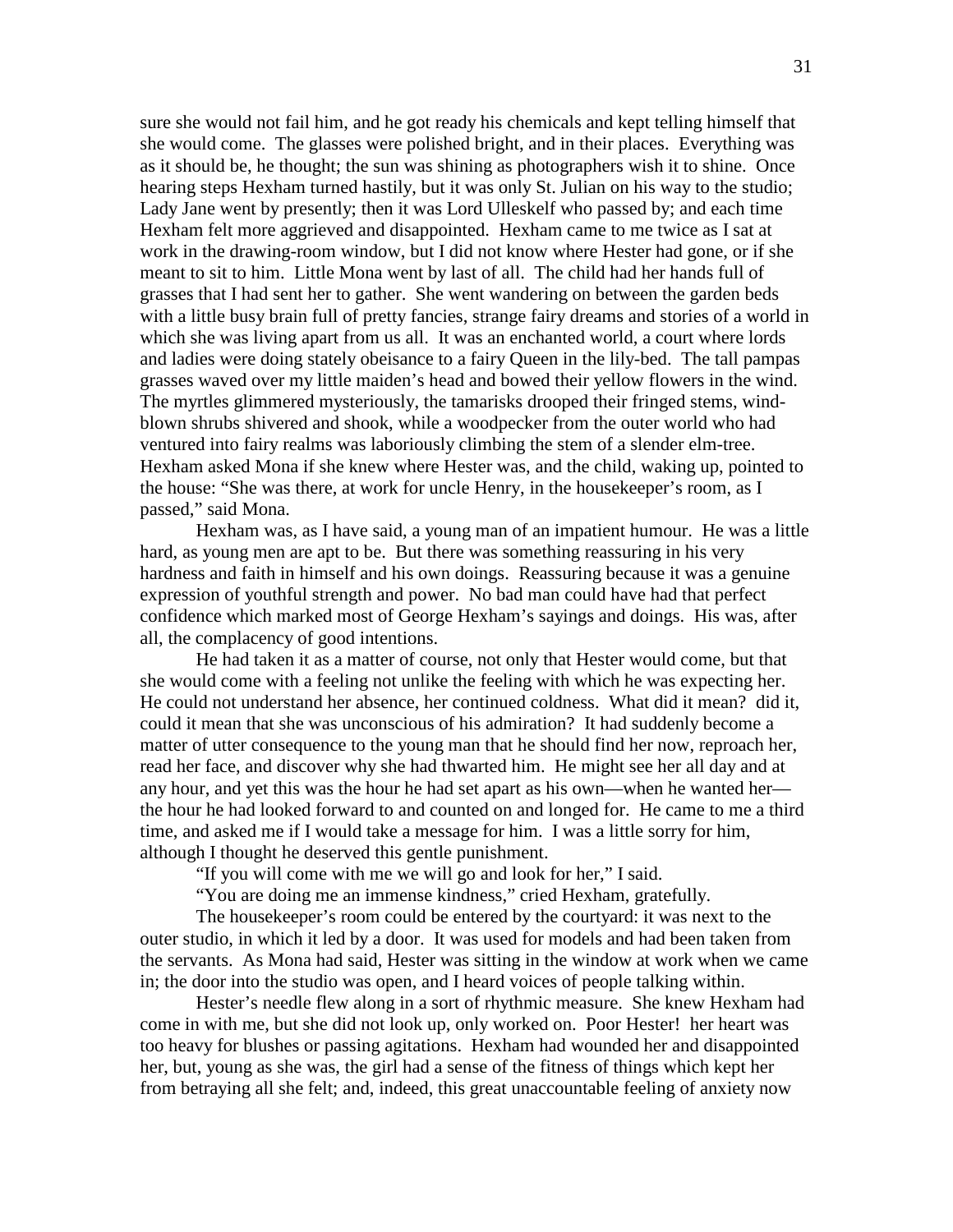occupied most thoughts and feelings, except those to which she would not own. George Hexham stood with a curious face, full of anger and sympathy and compunction, watching her stitches as they flew. One, two, three, he counted, and the quaint little garment turned and twisted in her pale hands. Once she looked up at him. It would have been better if she had looked reproachful; but no, it was a grave cold glance she gave, and then her head bent down once more over her work. I left them to their own explanations, and went back to my drawing-room window.

Afterwards Hester told me how angry she was with me for bringing him.

 "Have you nearly done? May I talk to you when you have finished that stitching?" he said to her presently.

 "I can listen while I work," said Hester, still sewing, and if she paused it was only to measure the seams upon the little model for whom they were intended.

 That needle flying seemed to poor Hexham an impassable barrier—a weapon wielded by this Amazon that he could not overcome. It kept him at arms' length; it absorbed her attention; she scarcely listened to what he said as she stuck and threaded and travelled along the strange little garment. He found himself counting the stitches one, two, three, four, five, six, seven, eight,--it was absurd; it was like an enchantment.

"Hester," cried Hexham, "you won't understand me!" Hester worked on and did not answer. His voice was quick, passionate, and agitated. "You are so calm," he cried. "I do not believe the common weaknesses of life touch you in the least, or that you ever know how to make any allowance for others."

 "I can make allowance," faltered Hester, as with trembling hands she stooped and began tying on the child's little garment.

To Hexham's annoyance, at that moment St. Julian appeared.

 "You here, Hexham? Come and see Lord Ulleskelf. Is the child ready?" he asked. "That is right;" and he led off the little girl, in her funny Velasquez dress, trotting along to his long quick strides. Hexham followed them to the door, and then turned back slowly.

 Hester had sunk wearily in the chair in which she had been sitting, leaning her head upon her hand. She thought it was all over; Hexham was gone. "She did not care," she said to herself; as people say they do not care, when they know in their heart of hearts that they have but to speak to call a welcome answering voice, to put out their hand for another hand to grasp. They do not say so when all is really gone, and there is no answer anywhere. Sometimes she softened, but Hester was indignant to think of the possibility of having been laughed at and made a play of when she herself had come with a heart trusting and true and tender. He could not care for Lady Jane, but he had ventured to say more he really felt to Hester herself. Now it seemed to her that the whole aim and object of her care should be to prevent Hexham from guessing what she had foolishly fancied— Hexham, who had come back, and who was standing looking with keen doubtful glances into her face. She turned her two clear inscrutable eyes upon him once more, and tried to meet his gaze quietly, but her eyes fell beneath his.

 "Hester," he said once again, and stopped short, hearing a step at the door. Poor Hester blushed up crimson with blushes that she blushed for again. Had she betrayed herself? Ah, no, no! She started up. "I must go," she said. Ah! She would go to her father. There was love, tender and generous love, to shield, to protect, to help her; not love like this, that was but a play, false, cruel, ready to wound.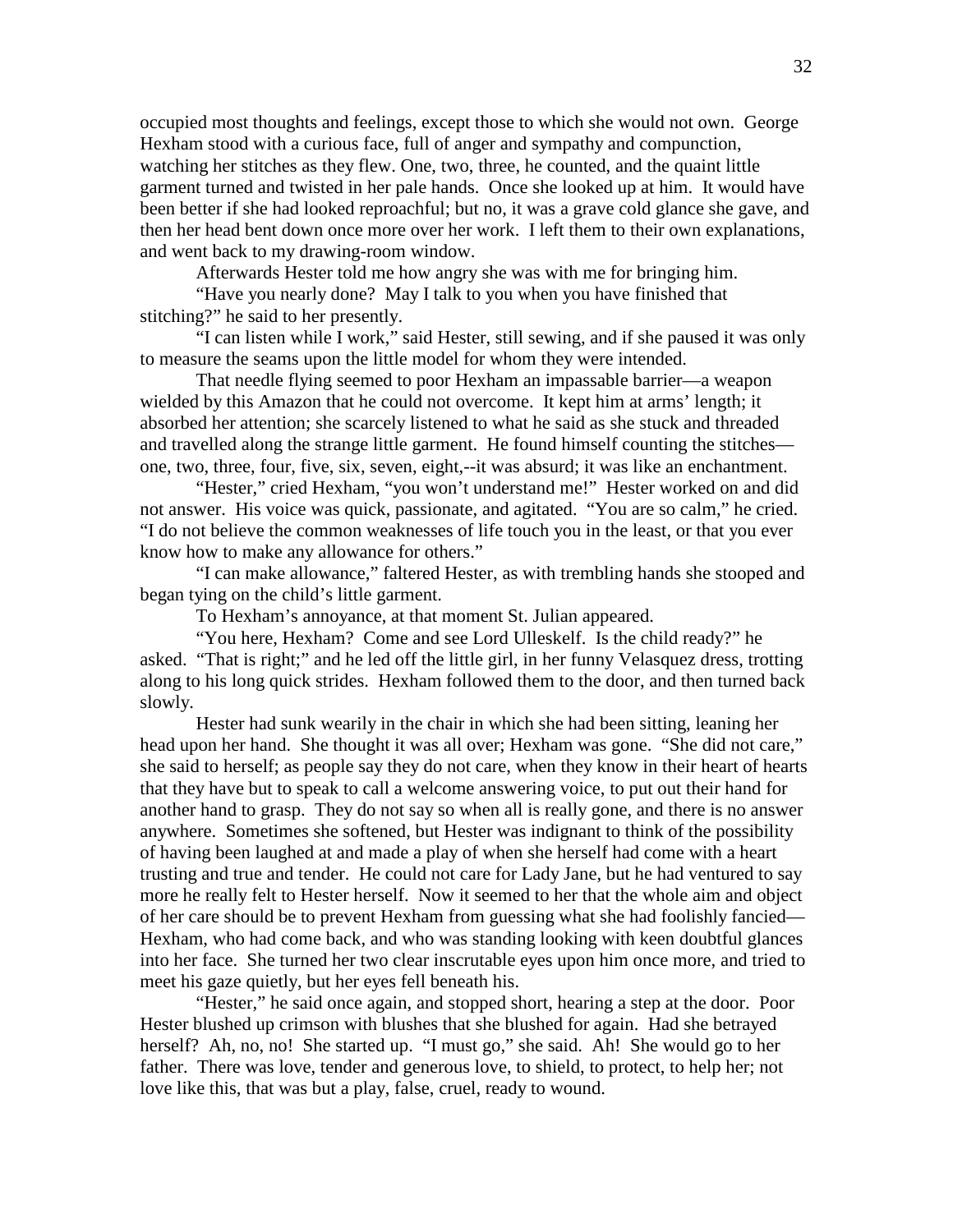"Dear Hester, don't go! Stay!" Hexham entreated, as she began to move towards the door leading to her father's studio. He had not chosen his time well, poor fellow, for Lady Jane, who was still in the other studio, hearing his voice, came to the door, looked in for one instant, and turned away with an odd expression in her face and a brisk shrug of the shoulders. They both saw her. Hester looked up once again, with doubtful, questioning eyes, and then there was a minute's silence. Hexham understood her: a minute ago he had been gentle, now her doubts angered him.

 "Why are you so hard to me?" he burst out at last, a little indignantly, and thoroughly in earnest. "How can you suppose I have ever fancied that odious woman? Will you believe me, or not, when I tell you how truly and devotedly I love and admire you? You are the only woman I have every seen whom I would make my wife. If you send me away you will crush all that is best and truest in my nature, and destroy my only chance of salvation."

 "This is not the way to speak," said Hester, gravely, with a beating heart. His hardness frightened her, as her coldness and self-control angered him; and yet he could not quite forget her sudden emotion of a moment before. It was a curious reluctant attraction that seemed to unite these two people, who loved each other, and yet were cold; and who, like a pair of children as they were, were playing with their best chance of happiness, and willfully putting it away. They stood looking at each other, doubtful still, excited, at once angry and gentle.

 "How can I trust you," said proud Hester, coldly still, "after yesterday?—after— No, you do not really care for me, or--"

 It was, I think, at that moment that they heard a sort of low stifled scream from outside, and then hasty footsteps. Hester started. "Was that Lady Jane?" she said. "Oh, what is it? Oh, has it come?" Unnerved, excited, she put up her two hands nervously, and instinctively turning to Hexham for help.

 "My dearest," said Hexham, melting, utterly forgetting all her coldness, thinking only of her—"what is it—what do you fear? And he kept her back for one instant by the two trembling hands, grasping them firmly in his own. . . .

 No other word was spoken, but from that moment they felt that they belonged to each other.

"I don't know what I fear," she said. "Oh, come, come!"

# PART III.

# X.

 Lady Jane had walked angrily out through the studio door into the garden. Her temper had not been improved by a disagreeable scolding letter from Lady Mountmore which had just been put into her hand. It contained the long-looked-for scrap from Bevis, which his father had forwarded. Lady Jane was venting a certain inward indignation in a brisk walk up and down the front of the house, when Lord Ulleskelf came towards her.

 "Are you coming this afternoon to explore the castle with us?" she asked. "I believe we are all going—that is, most of us. Aileen and Mona have gone off with my maid in the coach."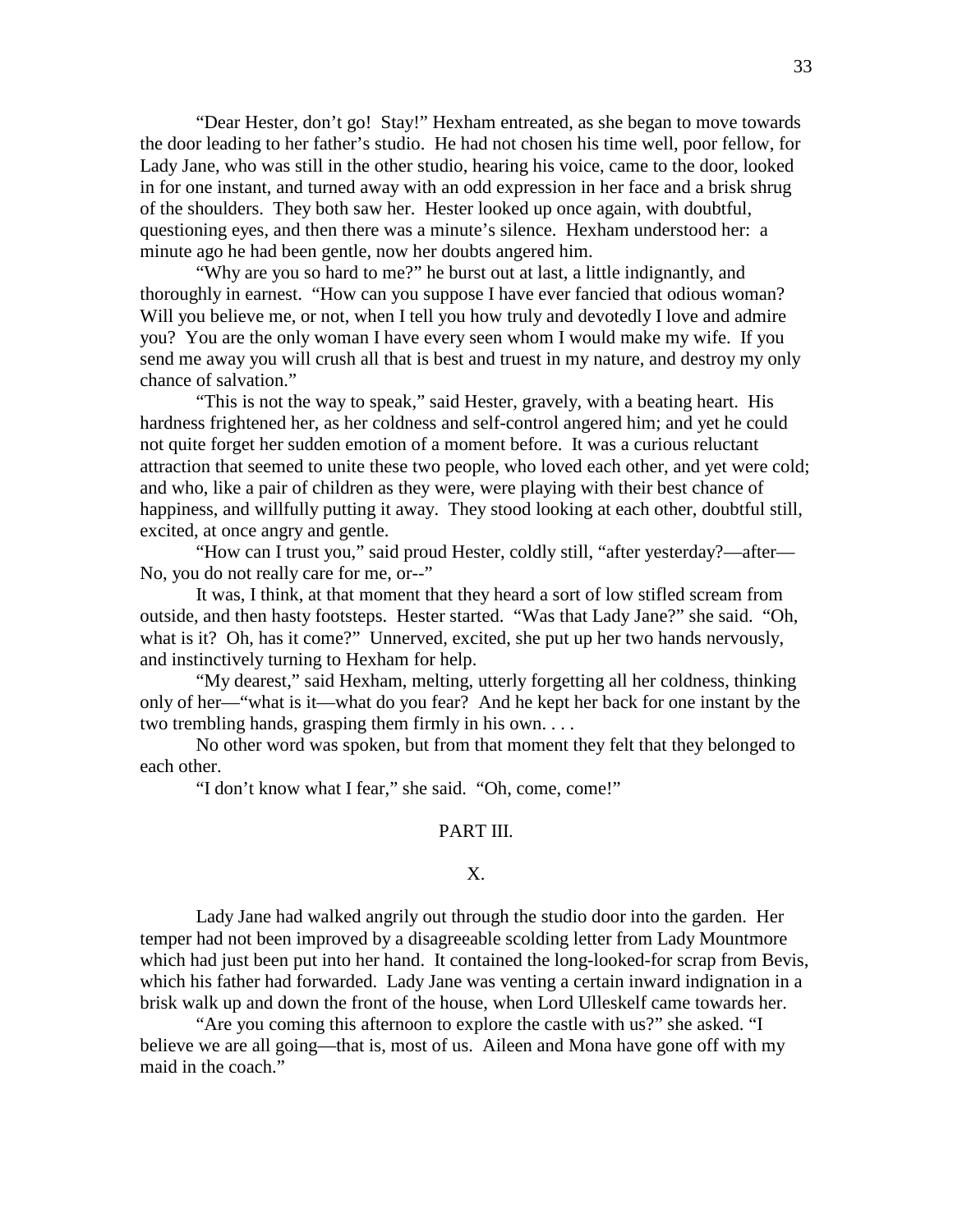He shook his head. "No," he said, "And I think if it were not for the children's sake you none of your would much care to go. But I suppose it is better to live on as usual, and make no change to express the hidden anxieties which must trouble us all at times."

 "Well, I must say I think it is very ridiculous," said Lady Jane, who was thoroughly out of temper. "These young wives seem to think that they and their husbands are of so much consequence, that every convulsion of life and nature must combine to injure them and keep them apart."

 Lord Ulleskelf had spoken forgetting that Lady Jane was quite ignorant of their present cause for alarm. He was half indignant at what he thought utter want of feeling, half convinced by Lady Jane's logic. He had first known St. Julian at Rome, years before, and had been his friend all his life. He admired his genius, loved the girls, and was devoted to the mother: any trouble which befell them came home to him almost as a personal matter. . . . .

 "It is perfectly absurd," the young lady went on. "We have heard at home all was well; and I cannot sympathize with this mawkish sentimentality. I hate humbug. I'm a peculiar character, and I always disliked much ado about nothing. I am something of a stoic."

"You heard by this mail?" said Lord Ulleskelf, anxiously.

 "Of course we did," said Lady Jane. "I had written to my father to send me the letter. Here it is." And she put it into his hand.

 They had walked on side by side, and come almost in front of the house, with its open windows. Lady Jane was utterly vexed and put out. Hexham's look of annoyance when she had come in upon them a minute before was the last drop in her cup, and she now went on, in her jerky way,--

 "Emilia is all very well; but really I do pity poor Bevis if this is the future in store for him—an anxious wife taking fright at every shadow. Mrs. St. Julian only encourages her in her want of self-control. It is absurd."

 Lord Ulleskelf, who had been examining the letter with some anxiety, folded it up. He was shocked and overcome. He confessed to me afterwards that he thought there was no necessity for sparing the feelings of a young lady so well able as Lady Jane to bear anxiety and to blame the over-sensitiveness of others. The letter was short, and about money affairs. In a postscript to the letter, Bevis said,--"Da Costa and Dubois want me to join a shooting-expedition; but I shall not be able to get away." This was some slight comfort, though to Lord Ulleskelf it only seemed a confirmation of his worst fears.

 "It is not a shadow," he said, gravely. "If you like to look at this"—and he took a folded newspaper out of his pocket—"you will see why we have been so anxious for poor Emmy. Some one sent me a French paper, in which a paragraph had been copied from the Rio paper, containing an account of an accident to some young Englishman there. I have now, with some difficulty, obtained the original paper itself, with fuller particulars. You will see that this translation is added. I need not ask you to spare Mrs. Bevis a little longer, while the news is uncertain. The accident happened on the  $2<sup>nd</sup>$ , four days before the steamer left. This letter is dated the  $30<sup>th</sup>$  August, and must have been written before the accident happened."

 He turned away as he spoke, and left her standing there, poor woman, in the blaze of sunshine. Lady Jane never forgot that minute. The sea washed in the distance, a flight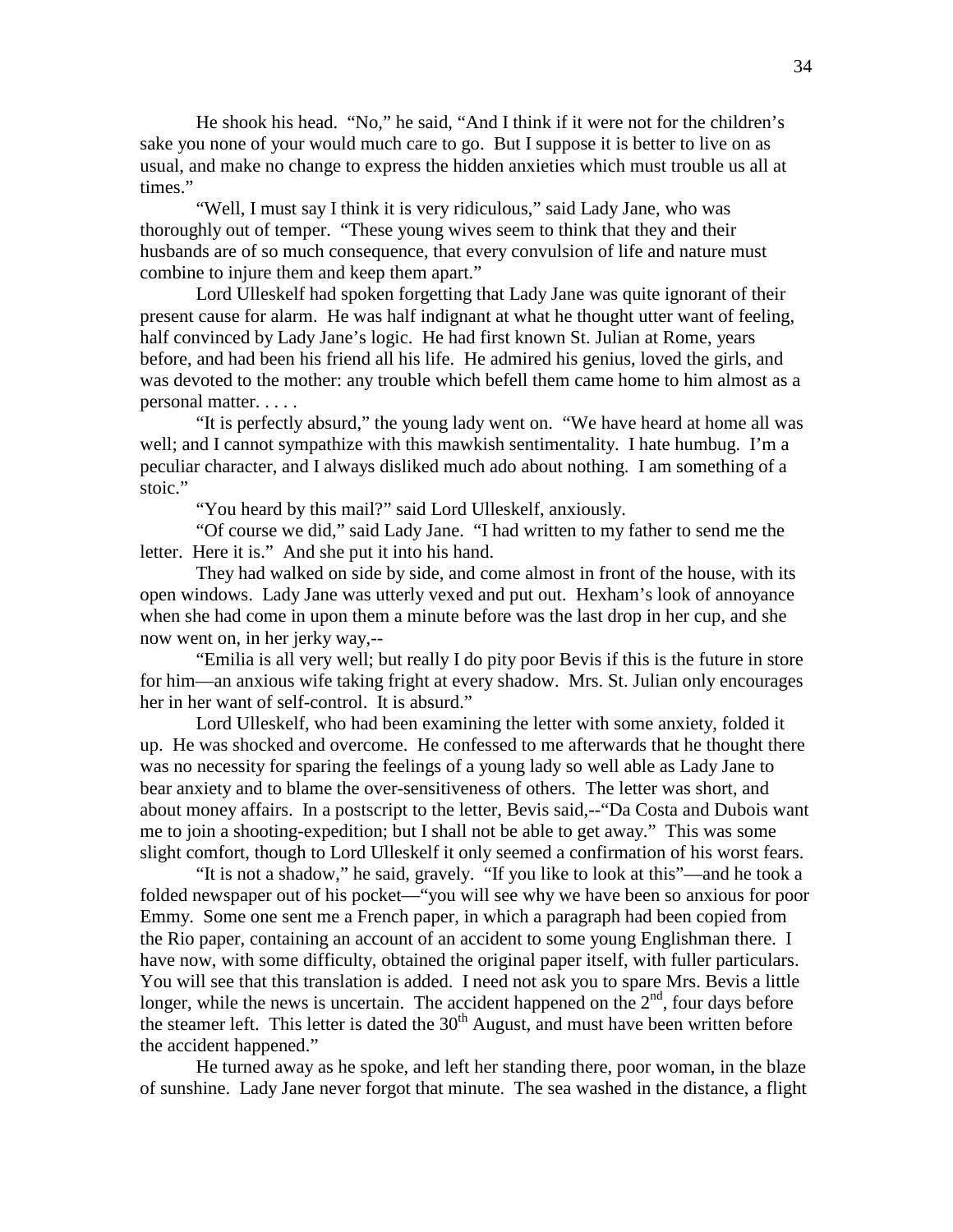of birds flew overhead, the sun poured down. She stamped upon the crumbling gravel, and then, with an odd, choked sort of cry—hearing some of them coming—fairly ran into the house, and upstairs and along the passage into the mistress's room, of which the door happened to be open.

 This was the cry which brought Hester and Hexham out into the yard. I was in the drawing-room, when Lord Ulleskelf came in hurriedly, looking very much disturbed.

 "Mrs. Campbell, for heaven's sake go to Lady Jane!" he cried. "Do not let her alarm Emilia. I have been indiscreet—much to blame. Pray go."

 I put down my work and hurried upstairs as he told me. As I went I could hear poor Lady Jane's sobs. I had reached the end of the gallery when I saw a door open, and a figure running towards the mistress's room. Then I knew I was too late, for it was Emmy, who from her mother's bedroom had also heard the cry.

 "Mamma, something is wrong," said Emilia. "Hold Bevvy for me!" And before her mother could prevent her she had put the child in her arms and run along the passage to see what was the matter.

 How shall I tell the cruel pang which was waiting for her, running up unconscious to meet the stab. Lady Jane was sitting on Mrs. St. Julian's little sofa. When she saw Emmy she lost all presence of mind: she cried out, "Don't, don't come, Emmy!—not you—not you!" Then jumping up she seized the newspaper and ran out of the room; but the translation Lord Ulleskelf had written out fell on the floor as she left, and poor frightened Emilia, fearing everything, took it out eagerly.

 I did not see this—at least I only remembered it afterwards, for poor Lady Jane, meeting me at the door, seized hold of my arm, saying, "God back, go back! Oh, take me to St. Julian!" The poor thing was quite distraught for some minutes. I took her to her room and tried to quiet her, and then I went, as she asked me, to look for my cousin. I ran down by the back way and the little staircase to the studio. It was empty, except that the little model and her mother were getting ready to go. The gentleman was gone, the child said: he had told her to come back next day. She was putting off her little quaint cloak, with her mother's help, in a corner of the big room. I hurried back to the house. On the stairs I found Hester, with her companion, and my mistress at the head of the stairs. Hester and Hexham both turned to me, and my mistress eagerly asked whether I had found St. Julian. I do not know how it was—certainly at the time I could not have described what was happening before my eyes; but afterwards, thinking things over, I seemed to see a phantasmagoria of the events of the day passing before my eyes. I seemed to see the look of motherly sympathy and benediction with which, in all her pain for Emilia, Mrs. St. Julia turned to her Hester. I don't know if the two young folks had spoken to her. They were standing side by side, as people who had a right to one another's help; and afterwards, when I was alone, Hester's face came before me, sad, troubled, and yet illumined by the radiance of a new-found light.

 I suppose excitement is a mood which stamps events clearly-marked and welldefined upon our minds. I think for the most part our lives are more wonderful, sadder, and brighter, more beautiful and picturesque, than we have eyes to see or ears to understand, except at certain moments when a crisis comes to stir slow hearts, to brighten dim eyes to sight, and dull ears to the sounds that vibrate all about. So it is with happy people, and lookers-on at the history of others: for those who are in pain a merciful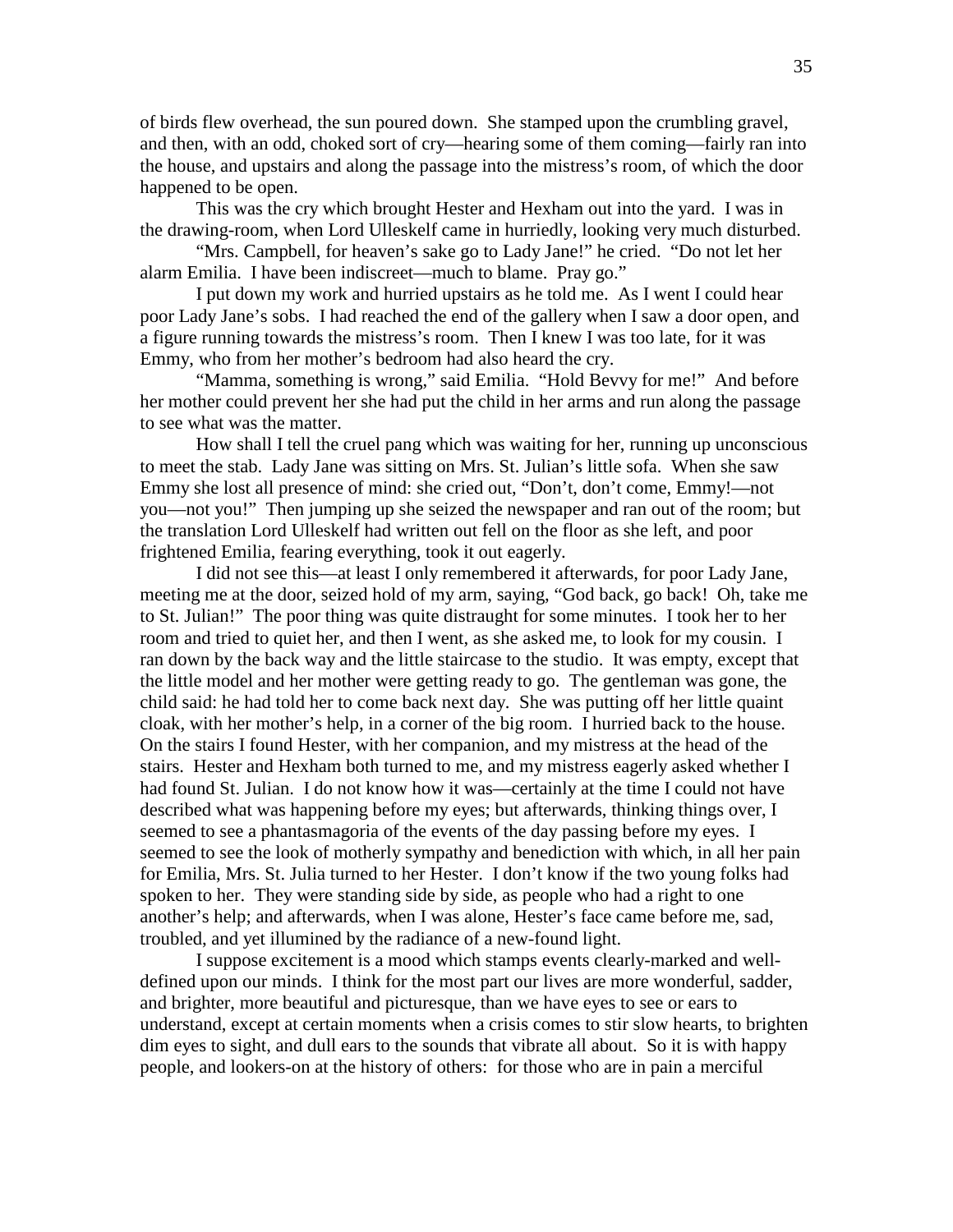shadow falls at first, hiding, and covering, and tempering the cruel pangs and passionate regret.

#### XI.

 Emmy read the paper quite quietly, in a sort of dream: this old crumpled paper, lying on the table, in which she saw her husband's name printed. Her first thought was, shy had they kept it from her? Here was news, and they had not given it. Bevis Beverley! She even stopped for an instant to think what a pretty, strange name it was; stopped wilfully, with that sort of instinct we all have when we will not realize to ourselves that something of ill to those we love is at hand. Then she began to read, and at first she did not quite understand. A shooting party had gone up the Parana River; the boat was supposed to have over-turned. The names, as well as they could gather, were as follows:--Don Manuel da Costa, Mr. Bevis Beverley of the English Embassy, Mr. Stanmore, and Señor Antonio de Caita,--of whom not one had been saved. Emilia read it once quietly, only her heart suddenly began to beat, and the room to swim round; but even in the bewildering circles she clutched the paper and forced herself to read the dizzy words again. At first she did not feel very much, and even for an instant her mind glanced off to something else—to her mother waiting down below with little Bevis in her lap—then a great cloud began to descend quietly and settle upon the poor little woman, blotting out sunlight and landscape and colour. Emilia lost mention consciousness as the darkness closed in upon her, not bodily consciousness. She had a dim feeling as if some one had drawn a curtain across the window, so she told me afterwards. She was sitting in her mother's room, this she knew; but a terrible, terrible trouble was all about her, all around, everywhere, echoing in the darkness, and cold at her heart. Bevis, she wanted Bevis or her mother: they could send it away; and with a great effort she cried out, "Mamma! mamma!" And at that instant somebody who had been talking to her, but whom she had not heeded, seemed to say, "Here she is," and in a minute more her mother's tender arms were round her, and Emilia coming to herself again looked up into that tender, familiar face.

 "My darling," said the mother, "you must hope, and trust, and be brave. Nothing is confirmed; we must pray and love one another, and have faith in a heavenly mercy. If it had been certain, do you think I should have kept it from you all this time?"

 "How long?" said the parched lips; and Emilia turned in a dazed way from Mrs. St. Julian to Lady Jane, who had come back, and was standing by with an odd, startled face, looking as pale almost as Emmy herself.

 "Oh, Emmy, dear, dear Emmy, don't believe it: we have had a letter since. I shall never forgive myself as long as I live—never! I left it out; that hateful paper. Oh, dear! oh, dear! oh, dear!" sobbed poor Lady Jane, once more completely overcome, as she sank into a chair and hid her face in her hands.

 Little Emilia made a great effort. She got up from her seat with a piteous look; she went up to her sister-in-law and put her hand on her shoulder. "Don't cry, Jane," she said, trembling very much. "Mamma says there is hope; and Bevis said I was to try to make the best of things. I had rather know," said poor Emilia turning sick and pale again. "May I see your letter?"

Lady Jane was almost overawed by the gentle sweetness of these two women.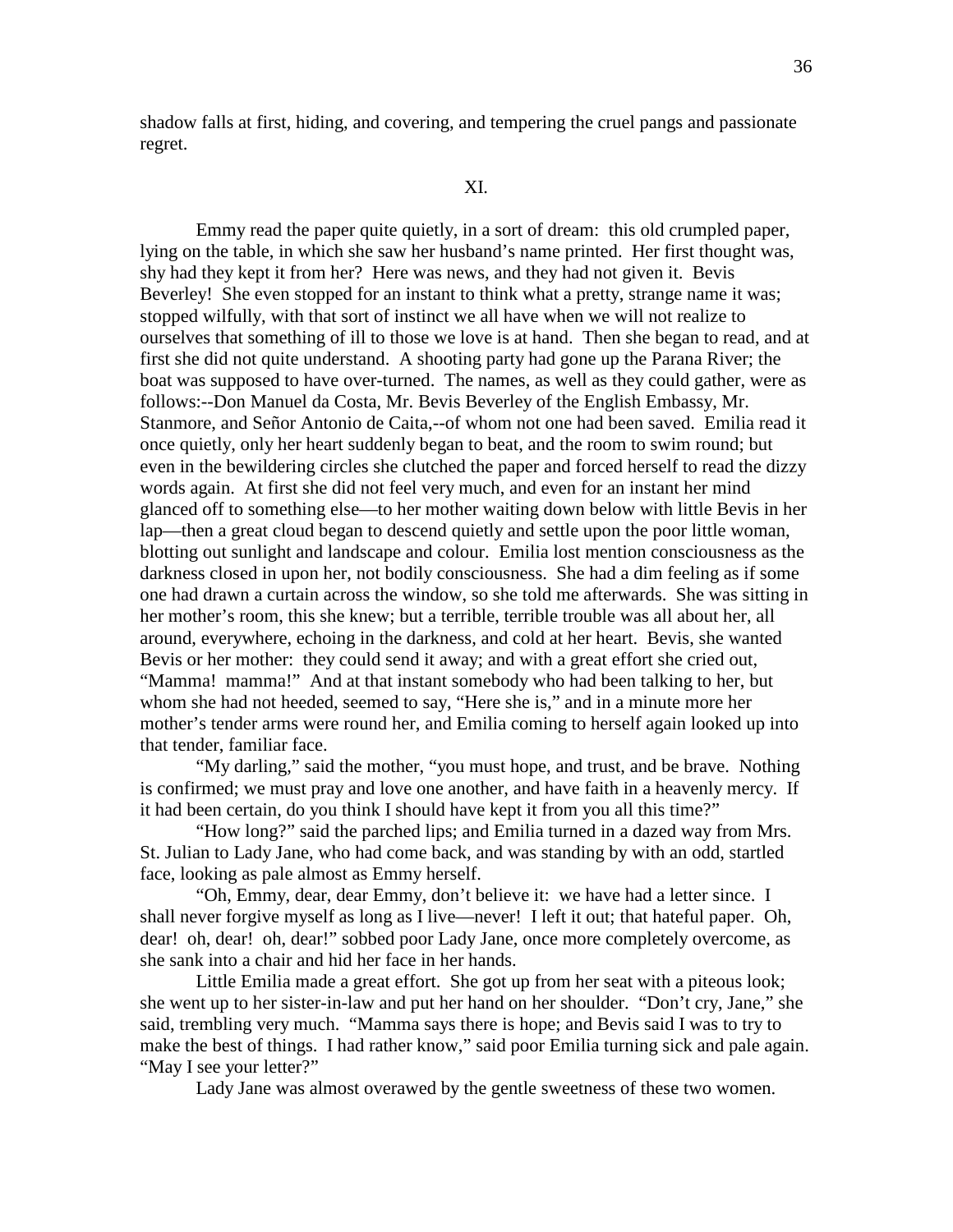"How can you think of me just now? Oh, Emilia! I—I don't deserve it!" And she got up and a second time rushed out of the room.

 Emmy's wonderful gentleness and self-control touched me more than I can express. She did not say much more, but went back to her mother, and knelt down and buried her face in her knees in a childish attitude, kneeling there still and motionless, while all the bright light came trembling and shining upon the two bent heads, and the sound of birds and of bleating sheep and shouting children came in at the open windows. I thought they were best alone, and left them, shutting the door. The house was silent and empty of the life which belonged to it, only it seemed to me crowded to suffocation by this great trouble and anxiety. This uncertainty was horrible. How would the time pass until the next mail came due? I was thankful from my heart to think that half the time had passed. Only I felt now at this moment that I must breathe, get out upon the downs, shake off the overpowering sense of sorrow. I could not but feel when those so dear and so near to me were in so much pain; but on my way, as I passed Lady Jane's door, some compunction made me pause for a moment, and knock and go in. Poor Lady Jane! She was standing at the toilette-table. She had opened her dressing-case to get out the letter which she had hidden away there only a few minutes before, and in so doing she seemed to have caught sight of her own face in the glass, frightened and strange, and unlike anything she had ever seen before. And so she stood looking in a curious stupid way at the tears slowly coursing down her cheeks. She started as I came in, and turned round.

 "I—I am not used to this sort of thing," said she. "I have been feeling as I was somebody else, Mrs. Campbell. I don't know what I ought to do. What do you think? Shall I take this in? Will it be of any comfort?"

 "It will be of no comfort, I fear. It was written before—before that happened. But I fear it is of no use trying to keep anything from her now," I said, and then together we went back to the door of the mistress's little room. Mrs. St. Julian put out her hand for the letter, and signed to us to go. Only as we walked away along the passage I heard a great burst of sobbing, and I guessed that it was occasioned by the sight of poor Bevis's well-known handwriting. Poor Lady Jane began to cry too, and then jerked her tears impatiently away, beginning to look like herself again.

 "It's too absurd," she said. "All about nothing. Dear old Bevis! I am sure he will come back all safe. I have no patience with such silly frights. I am frightened too now; but there is no more danger than there was yesterday."

 I could not help thinking there was some sense in Lady Jane's cheerful view of things: after all it was the barest uncertainty and hint of evil, when all round, on every side, dangers of every sort were about each one of those whom we loved, from whom no loving cares or prayers could shield them: a foot slips, a stone falls, and a heart breaks, or a life is ended, and what then? . . . A horrible vision of my own child—close, close to the edge of the dreadful cliff, came before me. I was nervous and infected, too, with sad terrors and presentiments which the sight of the poor sweet young wife's misery had suggested.

 Lady Jane walked beside me with firm, even footsteps, occasionally telling me one thing and another of her favourite brother. Her flow of talk was interrupted: the real true heart within her seemed stirred by an unaffected sympathy for the trouble of the people with whom she was living. Her face seemed kindled, the hard look had gone out of it; for the first time I could imagine a likeness between her and her brother, and I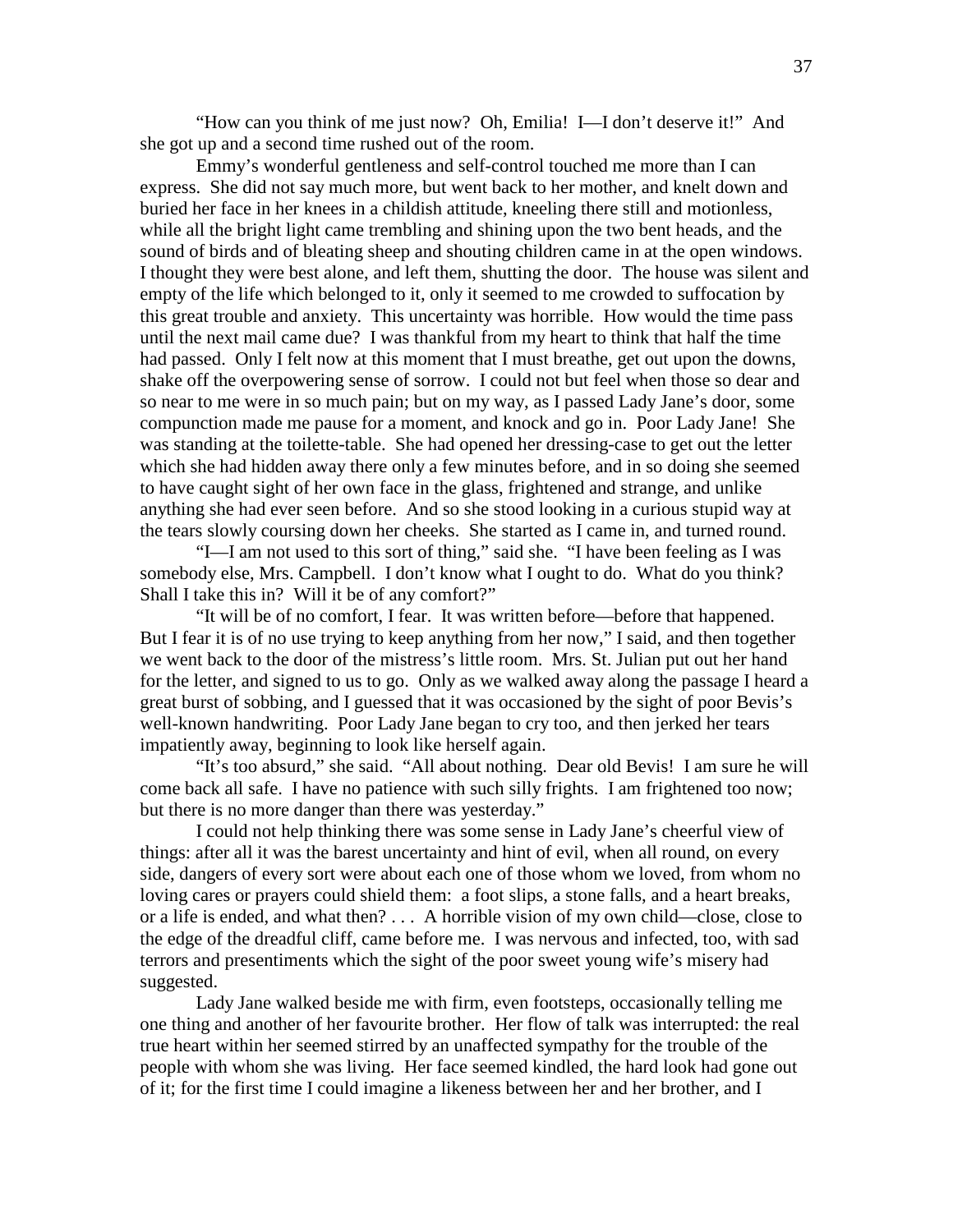began to feel a certain trust and reliance in this strange, wayward woman. After a little she was quite silent. We had a dreary little walk, pacing on together along the lane: how long the way seemed, how dull the hedges looked, how dreary the road! It seemed as if our walk had lasted for hours, but we had been out only a very little time. When we came in there was a three-cornered note addressed to Lady Jane lying on the hall table. "A gentleman brought it," said the parlour-maid; and I left Lady Jane to her correspondence, while I ran up to see how my two dear women were going on.

 The day lagged on slowly: Emmy had got her little Bevis with her, and was lying down in her own room while he played about. Mrs. St. Julian came and went, doing too much for her own strength; but I could not prevent her. She put me in mind of some bird hovering about her nest, as I met her again and again standing wistful and tender by her daughter's door, listening, and thinking what she could do more to ease her pain.

 In the course of the afternoon St. Julian, who had been out when all this happened—having suddenly dismissed his model, and gone off for one of the long solitary tramps to which he was sometimes accustomed—came home to find the house in sad confusion. I think his presence was better medicine for Emmy than her mother's tender, wistful sympathy.

 "I don't wonder at your being very uncomfortable," he said; "but I myself think there is a strong probability that your fears are unfounded. Bevis says most distinctly that he has refused to join the expedition. His name has been talked of: that is enough to give rise to a report that he is one of the party. . . . I would give you more sympathy if I did not think that it won't be wanted, my dear." He pulled her little hand through his arm as he spoke, and patted it gently. He looked so tender, so encouraging, so well able to take care of the poor little thing, she clung to him closer and closer.

 "Oh, my dearest papa," she said, "I will try, indeed I will!" And she hid her face and tried to choke down her sobs.

 I had prepared a bountiful tea for them, to which St. Julian came; but neither Mrs. St. Julian nor Emilia appeared. Lady Jane came down, somewhat subdued, but trying to keep up a desultory conversation, as if nothing had happened, which vexed me at the moment. Even little Bevis soon found that that something was wrong, and his little voice seemed hushed in the big wooden room.

 And then the next day dawned, and another long day lagged on. St. Julian would allow no change to be made in the ways of the house. He was right, for any change would but have impressed us all more strongly with the certainty of misfortune. On Thursday we should hear our fate. It was but one more day to wait, and one long, dark, interminable night. Hexham did not mean to leave us: on the contrary, when St. Julian made some proposal of the sort, he said, in true heart-tones, "Let me stay; do not send me away. Oh! St. Julian, don't I belong to you? I don't think I need tell you now that the one great interest of my life is here among you all." The words touched St. Julian very much, and there could be no doubt of their loyalty. "Let him stay, papa," said Hester, gently. In his emotion the young man spoke out quite openly before us all. It was a time which constrained us all to be simple, from the very strength of our sympathy for the dear, and gentle, and stricken young wife above.

 Little Bevis came down before dinner, and played about as usual. I was touched to see the tenderness which they all showed to him. His grandfather let him run into his studio, upset his colour-pots, turn over his canvases—one of them came down with a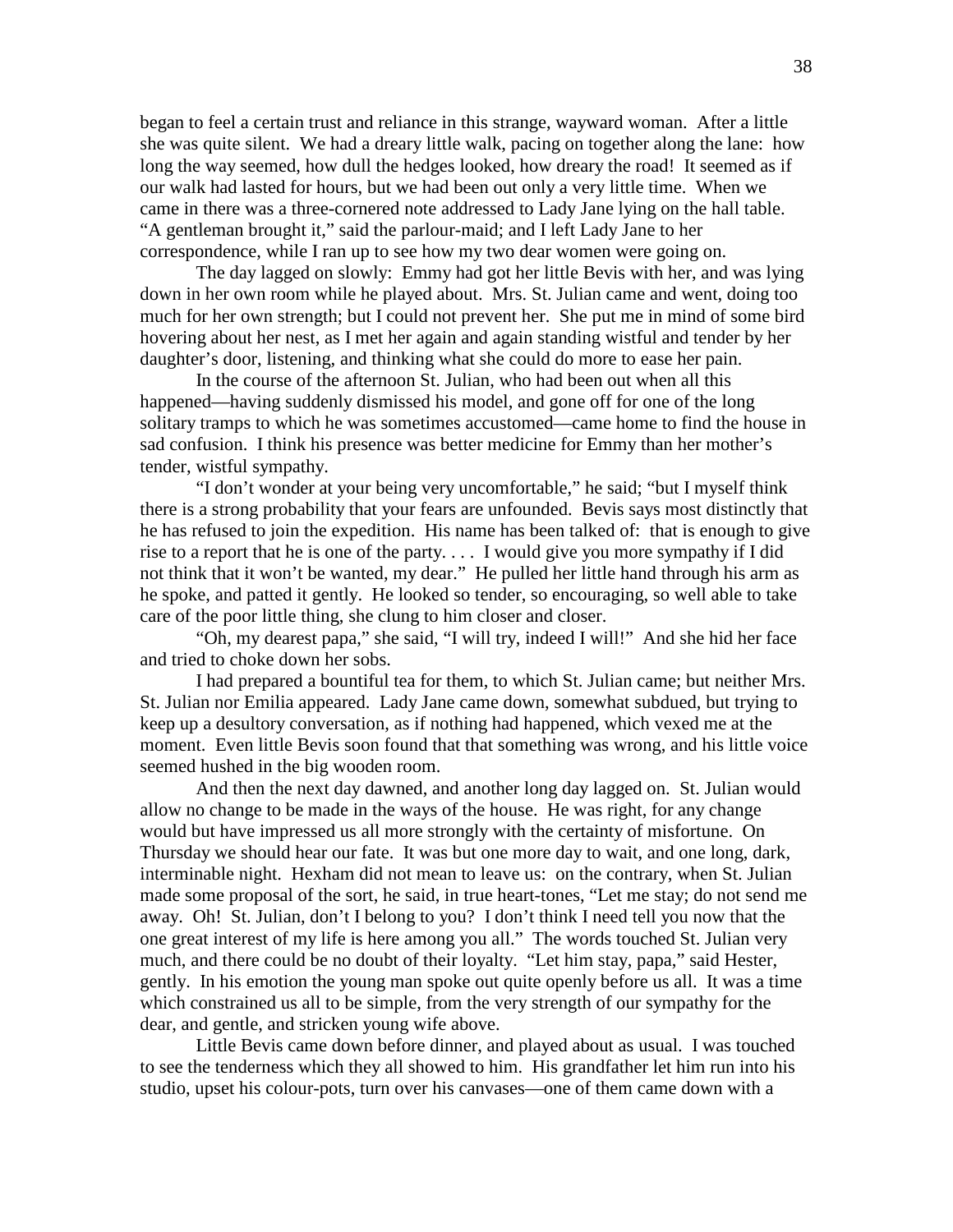great sound upon the floor. It was the picture of the two women at the foot of the beacon waiting together in suspense. Little Bevis went to bed as usual, and we dined as usual, but I shall never forget that evening, how endless and interminable it seemed. After dinner St. Julian, who had been up to see Emmy in her room, paced up and down the drawing-room, quite unnerved for once. "My poor child," he kept repeating; "my poor child!"

 The wind has risen: we could hear the low roar of the sea moaning against the shingle; the rain suddenly began to pour in the darkness outside, and the fire burnt low, for the great drops came down the chimney. Hexham did his best to cheer us. He was charming in his kindness and thoughtfulness. His manner to Hester was so tender, so gentle, at once humble and protecting, that I could only wonder that she held out as she did against its charm. She scarcely answered him, scarcely looked at him. She sat growing paler and paler. Was it that it seemed to her wrong, when her sister was in such sorrow and anxiety, to think of her own happiness or concerns? It was something of this, for once in the course of the evening I heard her say to him,--

"I cannot talk to you yet. Will you wait?"

"A lifetime," said Hexham, in a low moved voice.

 Hexham went away to smoke with St. Julian. I crossed the room and sat down by Hester, and put my arms round her. The poor child leant her head upon my shoulder. Lady Jane was with Emilia, who had sent for her. Long after they had gone up sad and wearily to their rooms, I sat by the fire watching the embers burn out one by one, listening to the sudden gusts of wind against the window-pane, to the dull rush of the sea breaking with loud cries and sobs.

 All the events of the day were passing before me, over and over again: first one troubled face, then another; voice after voice echoing in my ears. Was there any hope anywhere in Hester's eyes? I thought; and they seemed looking up out of the fire into my own, as I sat there drowsily and sadly.

 It was about two o'clock, I think, when I started: for I heard a sound of footsteps coming. A tall white-robed woman, carrying a lamp, came into the room, and advanced and sat down beside me. It was poor Lady Jane. All her cheerfulness was gone, and I saw now what injustice I had done her, and how she must have struggled to maintain it: she looked old and haggard suddenly.

 "I could not rest," she said. "I came down—I thought you might be here. I couldn't stay in my room listening to that dreadful wind." Poor thing, I felt for her. I made up the fire once more, and we two kept a dreary watch for an hour and more, till the wind went down and the sea calmed, and Lady Jane began to nod in her armchair.

#### XII.

 I awoke on the Thursday morning, more hopeful than I had gone to bed. I don't know why, for there was no more reason to hope either more or less than there had been the night before. On Thursday or on Friday the French mail would come with news: that was our one thought. We still tried to go on as usual, as if nothing was the matter. The bells rang, the servants came and went with stolid faces. It is horrible to say, but already at the end of these few interminable hours it seemed as if we were getting used to this new state of things. Emilia still kept upstairs. Lady Jane paced about in her restless way;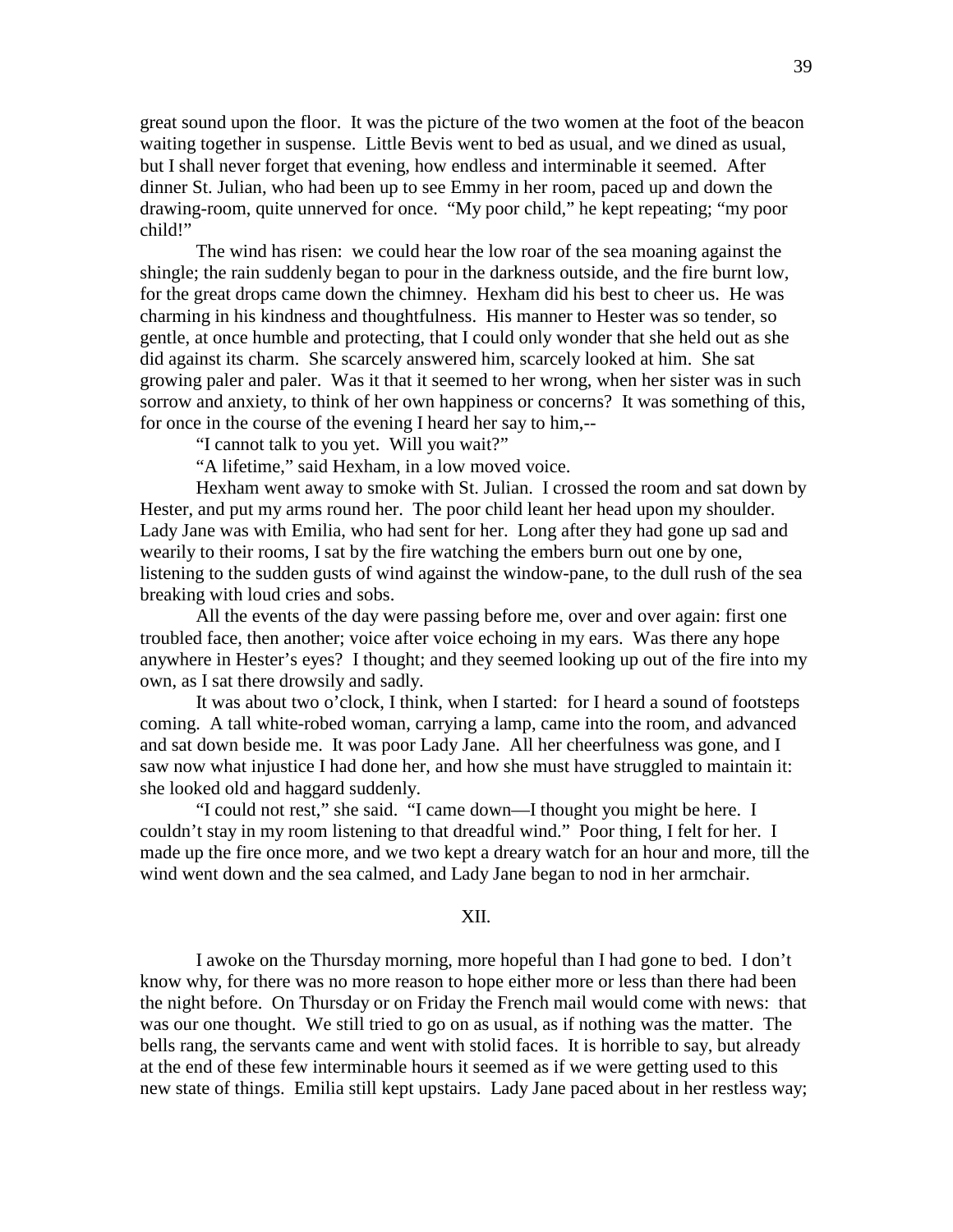from one room to another, from one person to another, she went. Sometimes she would burst out into indignation against Lady Mountmore, who had driven poor Bevis to go. She had influenced his father, Lady Jane declared, and prevented him from advancing a certain sum which he had distinctly promised to Bevis before his marriage. "A promise is a promise," said Lady Jane. "The poor boy was too proud to ask for his rights. He only went, I do believe, to escape that horrid Ephraim. We behaved like brutes, every one of us. I am just as bad as the rest," said the poor lady.

 It was as she said. One day in June, when the Minister had sent to Mr. F., of the Foreign Office, to ask who was next on the list of Queen's messengers, it was found that the gentleman first in order had been taken ill only the day before; the second after him was making up his book for the Derby next year.

 Poor Bevis—who was sitting disconsolately wondering how it would be possible to take up that bill of Ephraim's, which was daily appearing more terrible and impossible to meet—had heard St. Gervois and De Barty, the two other men in his room, discussing the matter, and announcing in very decided language their intention of remaining in London for the rest of the season, instead of starting off at a moment's notice with despatches to some unknown President in some unknown part of South America.

 Bevis said nothing, but got up and left the room. A few minutes after he came back looking very pale. "You fellows," he said, "I shall want you to do a few things for me. I start for Rio to-morrow."

 "Mr. St. Gervois told me all about it," poor Lady Jane said, with a grunt, as she told the story.

 This sudden determination took the Mountmores and Mr. Ephraim by surprise, and as I have said, it was on this occasion that Lady Jane spoke up on her brother's behalf, and that Emilia, after his departure, was formally recognized by his family. "If he,--when he comes back," cried Lady Jane, in a fume, "my father, in common decency, must increase his allowance." A sudden light came into her face as she spoke. The thought of anything to do or to say for Bevis was a gleam of comfort to the poor sister.

 All that day was a feverish looking for news. St. Julian had already started off for London that morning in search of it. Once I saw the telegraph-boy from Tarmouth coming along the lane. I ran down eagerly, but Lady Jane was beforehand, and had pocketed the despatch which the servant had brought her. "It is nothing," she said, "and only concerns me." A certain conscious look seemed to indicate Sigourney. But I asked no questions. I went on in my usual plodding way, putting by candles and soap, serving out sugar. Sometimes now when I stand in the store-closet I remember the odd double feeling with which I stood there that Thursday afternoon, with my heart full of sympathy, and then would come a sudden hardness of long use to me, looking back at the storms of life through which I had passed. A hard, cruel feeling of the inevitable laws of fate came over me. What great matter was it: one more life struck down, one more innocent happiness blasted, one more parting; were we not all of us used to it, was any one spared every? . . . One by one we are sent forth into the storm, alone to struggle through its fierce battlings till we find another shelter, another home, where we may rest for a little while, until the hour comes when once we are driven out. It was an evil frame of mind, and a thankless one, for one who had found friends, a shelter, and help, when most in need of them. As I was still standing among my stores that afternoon, Aileen came to the door, looking a little scared. "Queenie," she said, "Emilia is not in her room. Lady Jane,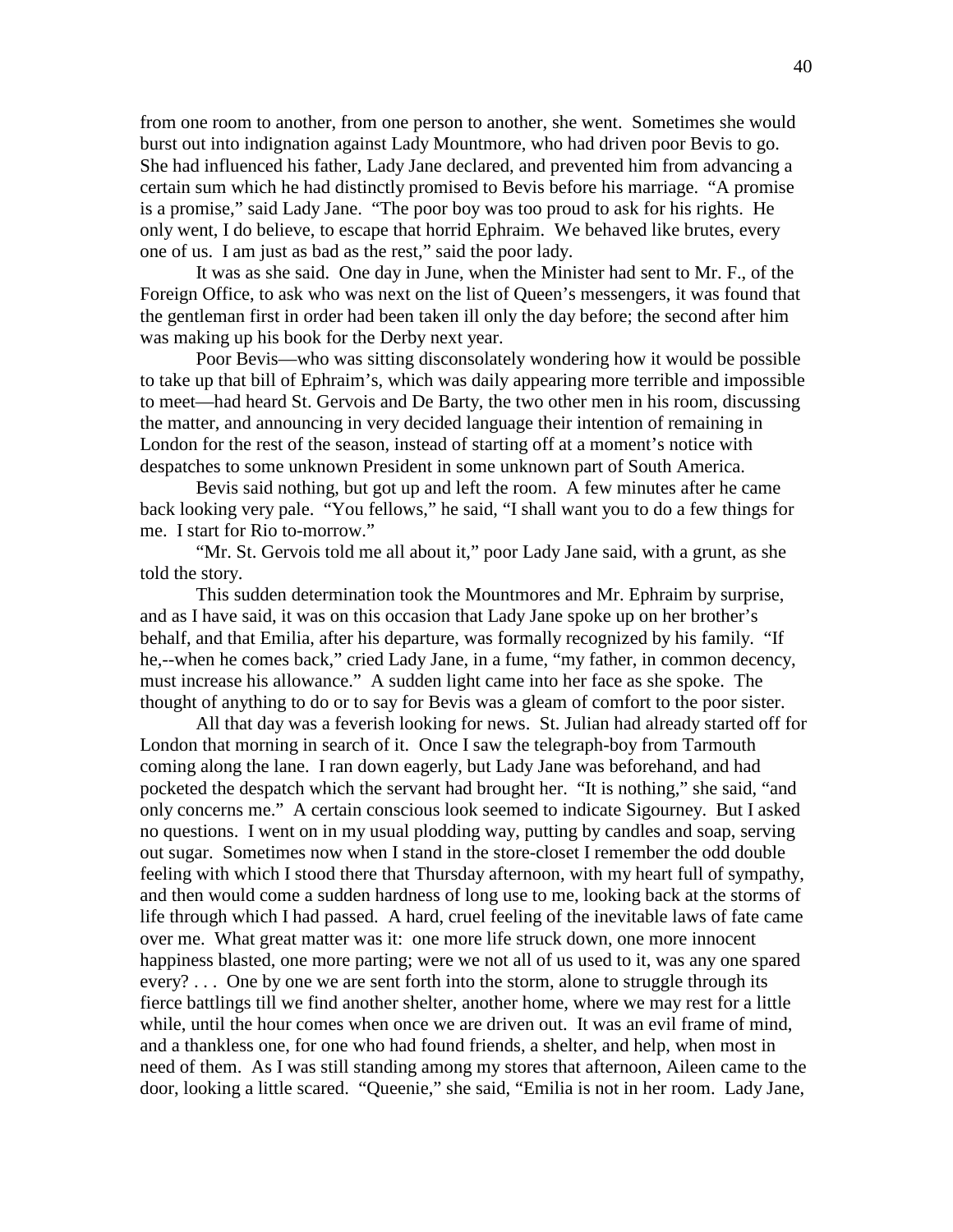too, has been out for ever so long. Her maid tells me that she had a telegraphic message from that Captain Sigourney. Is it not odious of her now, at such a time? Oh, she can't have—can't have----"

"Eloped?" I said, smiling. "No, Aileen, I do not think there is much fear."

 As time went on, however, and neither of them reappeared, I became a little uneasy. Lady Jane's maid when questioned knew nothing of her mistress's intentions. Bevis was alone with his nurse, contentedly stocking a shop in his nursery out of her work-box. But it was not for Lady Jane that I was anxious—she could take care of herself; it was Emilia I was looking for. I put on my bonnet, and set off to try and find her. Hester and Hexham said they would go towards Ulleshall, and see if she was there.

 I walked up and down, looking on every side. I thought each clump of furze was Emilia; but at last, high up by the beacon, I saw a dark figure against the sky.

 Yes, it was Emilia up there, with beaten garments and with wind-blown hair. She had unconsciously crouched down to escape the fierce blast. She was looking out seawards, at the dull tossing horizon. It seemed to me such an image of desolation that it went to my heart to see her so. I called her by her name, and ran up and put my hand on her shoulder.

"My dear," I said, "we have been looking for you everywhere."

Emilia gave a little start. She had not heard me call.

 "I could not rest at home," she said. "I don't know what brought me here. I think I ran almost all the way."

 She spoke with a trembling desperateness that frightened me. Two nights of sleeplessness, and these long maddening hours, were enough to daze the poor child. If she were to break down? But gentle things like Emilia bend and rise again.

 "Come home now, dear Emilia," I said; "it is growing dark. Your mother will be frightened about you."

 "Ah! People are often frightened when there is nothing to fear," said Emilia, a little strangely.

 I could see that she was in a fever. Her cheeks were burning, while I was shivering: for the cold winds came eddying from the valley, and sweeping round and round us, making the beacon creak as they passed. The wind was so chill, the sky so grey, and the green murky sea so dark at our feet, that I longed to get her away. It seemed to me much later than it really was. The solitude oppressed me. There was no life anywhere—no boats about. Perhaps they were lost in the mist that was writhing along from the land, and spreading out to sea. I cannot say why it was so great a relief to me at last to see one little dark speck coming across the straits where the mist was not drifting. The sight of life—for boats are life to people looking out with lonely eyes—this little dark grey speck upon the waters seemed to me to make the blast less dreary, and the lonely heights less lonesome.

We began our walk in silence. Emilia's long blue cloak flapped in the wind, but I pulled it close about her. She let me do as I liked. She didn't speak. Once I said to her,- -"Emilia, do you know, when I came up just now, I thought you looked like the picture your father painted. Do you remember it?"

 "I—I forget," said poor Emilia, turning away her face suddenly. All her strength seemed to have left her; her limbs seemed scarcely able to drag her along: her poor little feet slipped and stumbled on the turf and against the white chalk-stones. I put my arm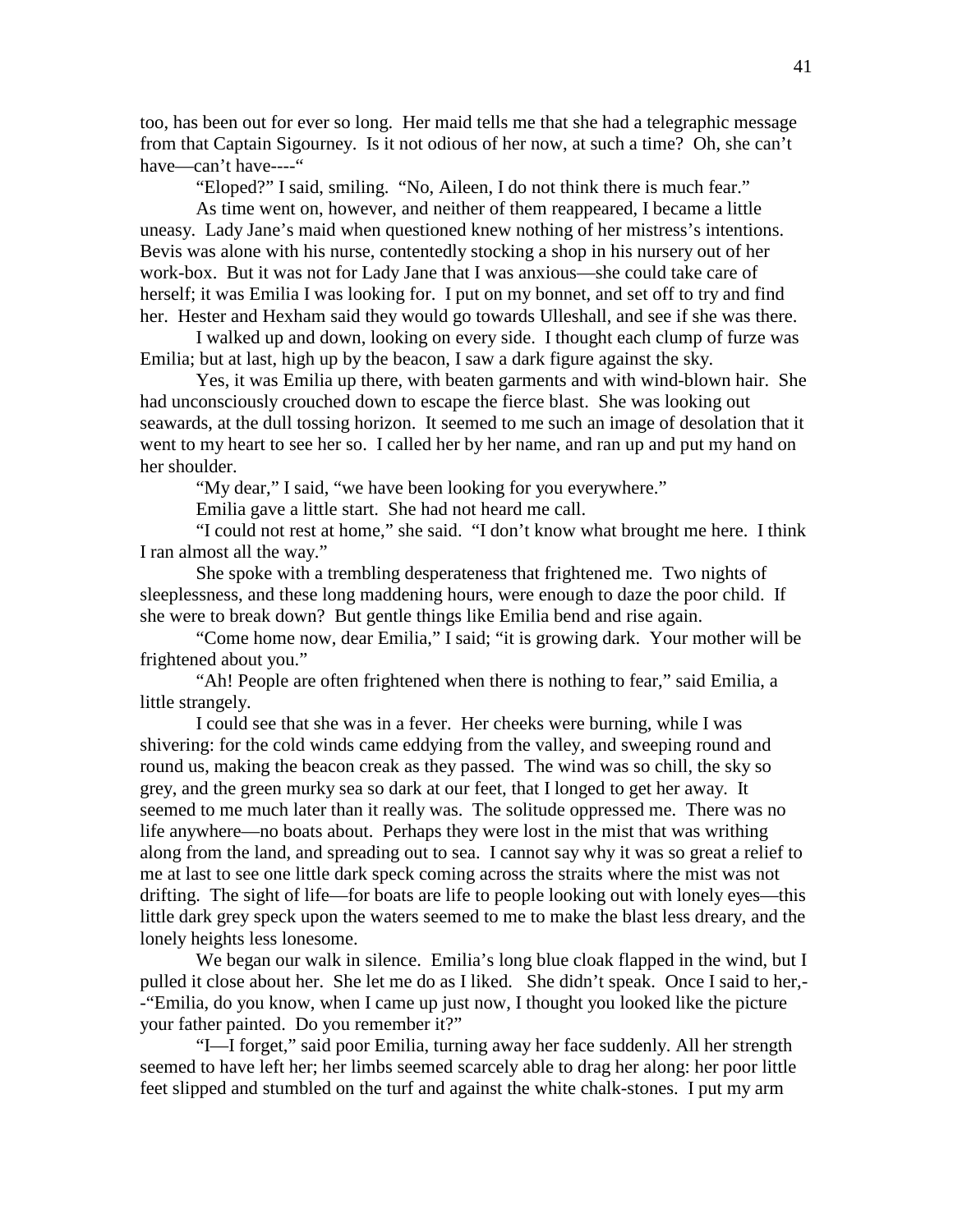round her waist and helped her along as best I could, as we crept down the side of the hill.

 "I think I cannot walk because my heart is so heavy," said Emilia once in her childish way, and her head dropped on my shoulder. I hardly can tell what I feared for her, or what I hoped. Sleeplessness and anxiety were enemies too mighty for this helpless little frame to encounter.

 I was confused and frightened, and I took a wrong turn. It brought us to the end of a field where a gate had once stood, which was now done away with. We could not force through the hedges and palings: there was nothing to do but turn back. It seems childish to record, but when I found that we must retrace so many of our weary steps, stumbling back all the way, in one of those biting gusts of wind, I burst out crying from fatigue and sympathy, and excitement. It seemed all so dreary and so hopeless. Emilia roused herself, seeing me give way. Poor child, her sweet natural instincts did not desert her even in her own bewildered pain. She took hope suddenly, trying to find strength to help me.

 "Oh, Queenie," she said. "Think if we find, to-morrow, that all is well, and that all this anxiety has been for nothing. But it could not be for nothing, could it?" she said.

 It is only another name for something greater and holier than anxiety, I thought; but I could not speak, for I was choking, and I had not yet regained command of my own voice. Our walk was nearly over; we got out on the lane, and so approached our home. At the turn of the road I saw a figure, with hair flying on the gale, who, as we appeared, stumbling and weary, sprang forward to meet us; then suddenly stopped, turned and fled, with fluttering skirts and arms outstretched, like a spirit of the wind. I could not understand it, nor why my little Mona (for it was she) should have run away. Even this moment's sight of her, in the twilight, did me good and cheered me. How well I remember it all. The dark rustling hedges, a pale streak of yellow light in the west shining beyond the hedge, and beyond the stem of the hawthorn-tree. It gleamed sadly and weirdly in the sky, among clouds of darkness and vaporous shadows; the earth reflected the light faintly at our feet more brightly in the garden, which was higher than the road. Emilia put out her hand, and pulled herself wearily up the steps which led to the garden. It was very dark, but in the light from the stormy gleam she saw something which made her cry out. I pulled Emilia back, with some exclamation, being still confused and not knowing what dark figure it was standing before me in the gloaming; but Emilia burst away from me with a cry, with a low passionate sob. She flew from me straight into two arms that caught her. My heart was beating, my eyes were full of tears, so that I could hardly see what had happened.

 But I heard a low "Bevis! Oh, Bevis!" For a moment I stood looking at the two standing clinging together. The cold wind still came in shrill gusts, the grey clouds still drifted, the sun streak was dying; but peace, light, love unspeakable were theirs, and the radiance from their grateful hearts seemed to overflow into ours.

# XIII.

 "Where is Lady Jane?" interrupted Hexham, coming home in the twilight, from a fruitless search with Hester, to hear the great news. It was so great, so complete, so unexpected, that we none of us quite realized it yet. We were strangely silent; we looked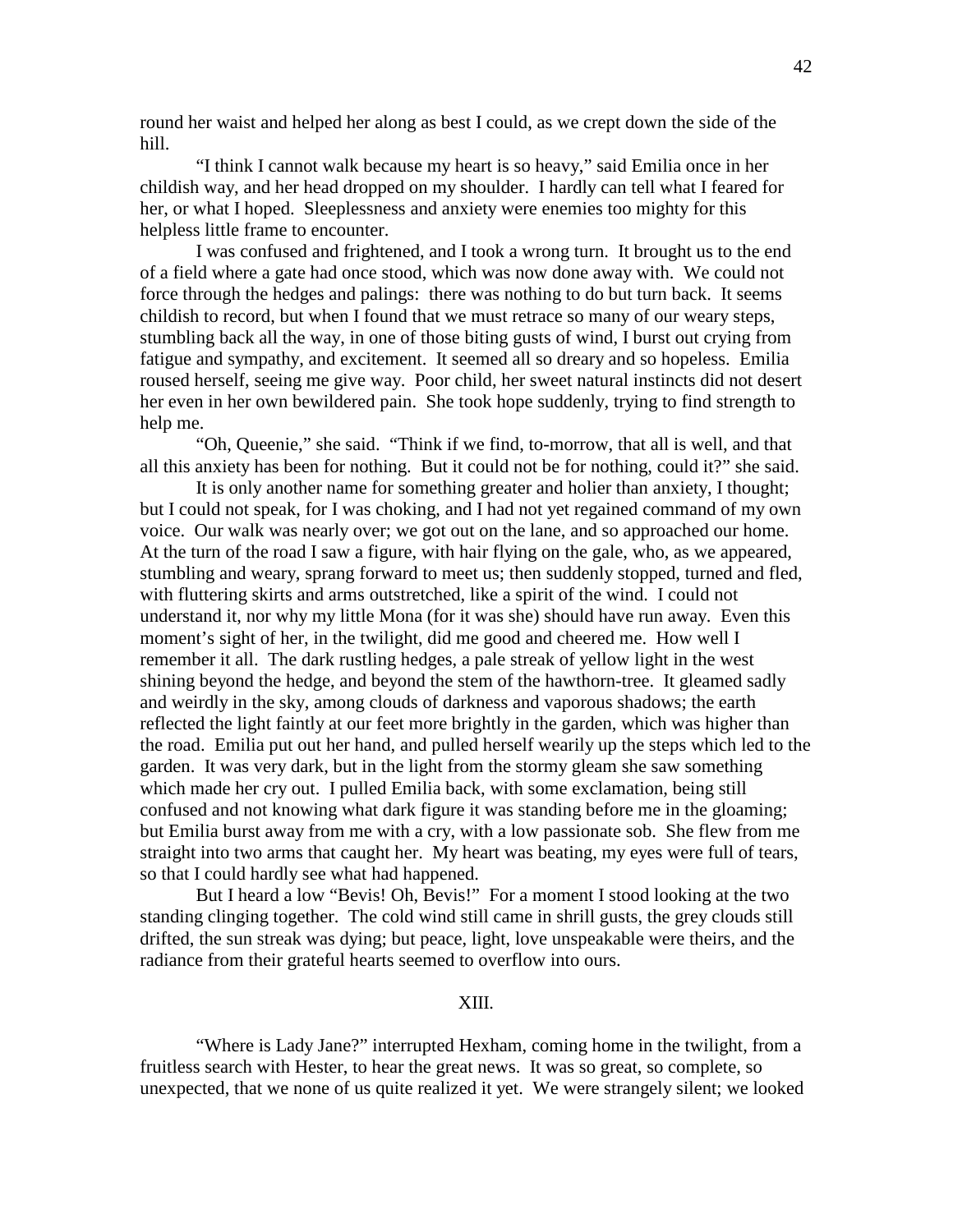at each other: some sat still; the younger ones went vaguely rushing about the house, from one end to the other. Aileen and Mona were like a pair of mad kittens, dancing and springing from side to side. It was pretty to see Hester rush in, tremulous, tender, almost frightened by the very depth of her sympathy. The mistress was holding Emilia's hand, and turning from her to Bevis.

 "Oh, Bevis, if you knew what three days we have spent," said Hester, flinging her arms round him.

 "Don't let us talk about it any more," said he, kissing her blooming cheek, and then he bent over the soft mother's hand that trembled out to meet his own.

 It was not at first that we any of us heard very clearly what had happened, for Emilia turned so pale at first when her husband began speaking of that fatal expedition in the boat up the Parana River, that Bevis abruptly changed the subject, and then began describing the road from London to Tarmouth, instead of dwelling on his escape from the accident, or the wonders of that dream-world from whence he had come—an unknown land to us all of mighty streams and waving verdure; of great flowers, and constellations, and mysterious splashings and stirrings along the waters. Emmy—her nerves were still unstrung—turned pale, and Bevis suddenly began to describe his journey from Waterloo to Tarmouth, and his companion from London.

 One of the first questions Bevis had asked was news of his sister. Not knowing where anybody was to be found, he had gone straight to the Foreign Office on his arrival, for he was anxious to start again by the mid-day train for Broadshire. It was so early that none of his friends were come; only the porter welcomed him, and told him that there had been many inquiries after him,--a gentleman only that morning, who had left his card for Mr. St. Gervois, with a request for news to be immediately forwarded to him at his lodgings. Bevis glanced at the name on the card,--Captain Sigourney: it was unknown to him, and, to tell the truth, the poor fellow did not care to meet strangers of any sort until he had seen or heard from his own people, and received some answer to that last appeal to his father. "The gentleman was to come again," said the porter; "he seemed very particular." Mr. St. Julian, too, had been there the evening before: he had come up from Broadshire, on purpose to make inquiries. Bevis impatiently looked at his watch: he had not time to find St. Julian out—he had only time to catch the train. He wanted to get to his little Emmy—to put her heart at rest, since all this anxiety had been going on about him. "I shall be back again on Saturday," he wrote on his card, and desired the porter specially to give it to St. Gervois, and to refer all references to him, and to no one else.

"And if the captain should come?" asked the porter.

 "Oh, hang the captain," said Bevis; "I don't know what he can want. Tell him anything you like, so long as he does not come after me."

 "There is the gentleman," said the porter, pointing to a languid figure that was crossing the street.

 Bevis looked doubtfully at the stranger. He hastily turned away, called a passing Hansom, and driving round by the hotel where he had left his luggage, reached the station only in time to catch the quick train to Helmington. He thought of telegraphing, but it was scarcely necessary when he was to see them all so soon. He had posted a note to his father; he also wrote a line to St. Julian, which he left at the "Athenæum" as he passed... . .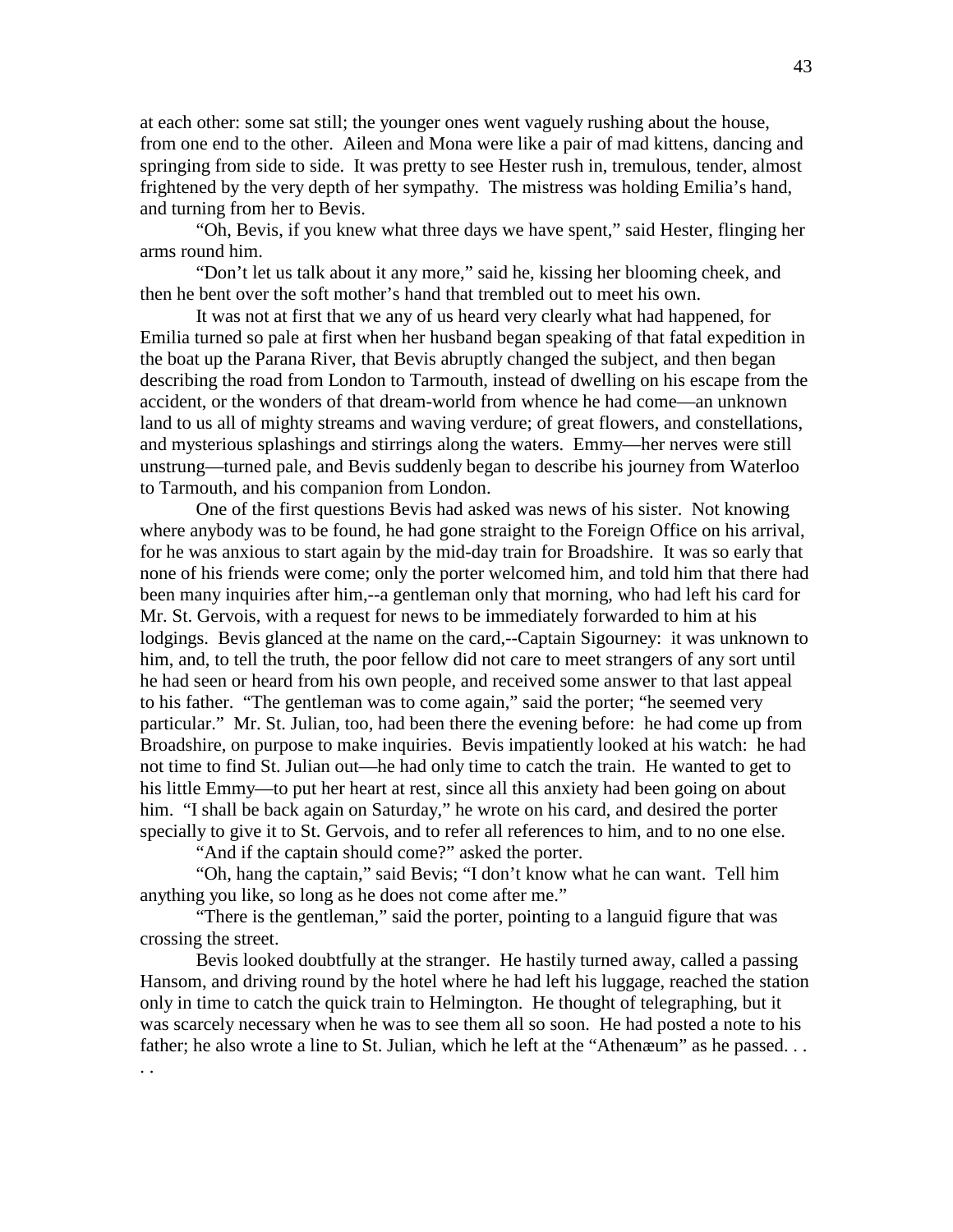As Bevis settled himself in the corner of his carriage, he was much annoyed when the door opened just as the train was starting, and a tall, languid person, whom he recognized as Captain Sigourney, was jerked in. What did he want? Was he following him on purpose? Was it a mere accident, or was this an emissary of that Ephraim's, already on his track? It seemed scarcely possible, and yet . . . . Bevis opened his *Times* wide, knitted his handsome brows, and glanced at his companion suspiciously. He had come already to the old anxieties, but the thought of seeing his little Emilia was so delightful to him that it prevented him from troubling himself very seriously about any possible chances or mischances that might be across their path. . . . The young fellow dropped his *Times* gradually, forgetting bills overdue, money troubles, debtors to forgive, and debts to be forgiven. He sat looking out at the rapid landscape, village spires, farms, and broad pleasant fields, dreaming of happy meetings, of Emilia's glad look of recognition, the boys, of Aileen, and his favourite Hester hopping about in an excitement of welcome gladness. "Will you let me look at your *Times*?" said a voice—this was from Captain Sigourney, in his opposite corner. "I had to send off a telegraph at the last moment, and had no time to get a paper," explained that gentleman. Bevis stared, and gave him the paper without speaking; but the undaunted captain, who loved a listener, went on to state that he was anxious about the arrival of the South American mail. "I believe the French steamer comes in about this time?" he said, in an inquiring tone of voice. "Ah!" said Bevis, growing more and more reserved. Poor Signourney's odd insinuating manner was certainly against him. "I shall probably have to telegraph again on the way," continued Sigourney, unabashed, as they neared Winchester. One thing struck Bevis oddly, which was this: When the guard at Winchester came to look at their tickets, his companion's was a return-ticket; and the poor young fellow having got a suspicious idea into his head, began to ask himself what possible object a man could have in travelling all this way down and back again in one day, and whether it would not be as well, under the circumstances, to change carriages, and get out of his way. "Here, let me out," he cried to the guard; and, to his great relief, Sigourney made no opposition to this move on his part.

 "A fellow gets suspicious," said honest Bevis. "It is too bad. But I can't understand the fellow now. He seemed dodging me about. He had a return-ticket, too, and I only got away from him by chance. I don't mind so much now that I have seen you, little woman. Ephraim may have a dozen writs out against me, for all I know. I thought there was something uncomfortable about the man the moment I saw him; and I asked the porter at the Foreign Office not to tell him anything about me." As Bevis went on with the account of his morning, my mistress and I had looked at one another and dimly begun to connect one thing and another in our minds. "I suppose I was mistaken," Bevis ended, shrugging his shoulders, "since here I am. But if not to-day, he will have me to-morrow. I only put off the evil day by running away. Well, I've brought back Jane's hundred pounds, and I have seen my little woman again, and the boy, and all of you, and now I don't care what happens."

 "Hush," said Mrs. St. Julian: "my husband must help you. Your father has written to him. You should have come to us."

 "I believe I acted like a fool," said Beverley, penitently. "Perhaps, after all, I fancied things worse than they were. I couldn't bear to come sponging on St. Julian, I was indignant at something which my step-mother said, and—is Jane here, do you say?"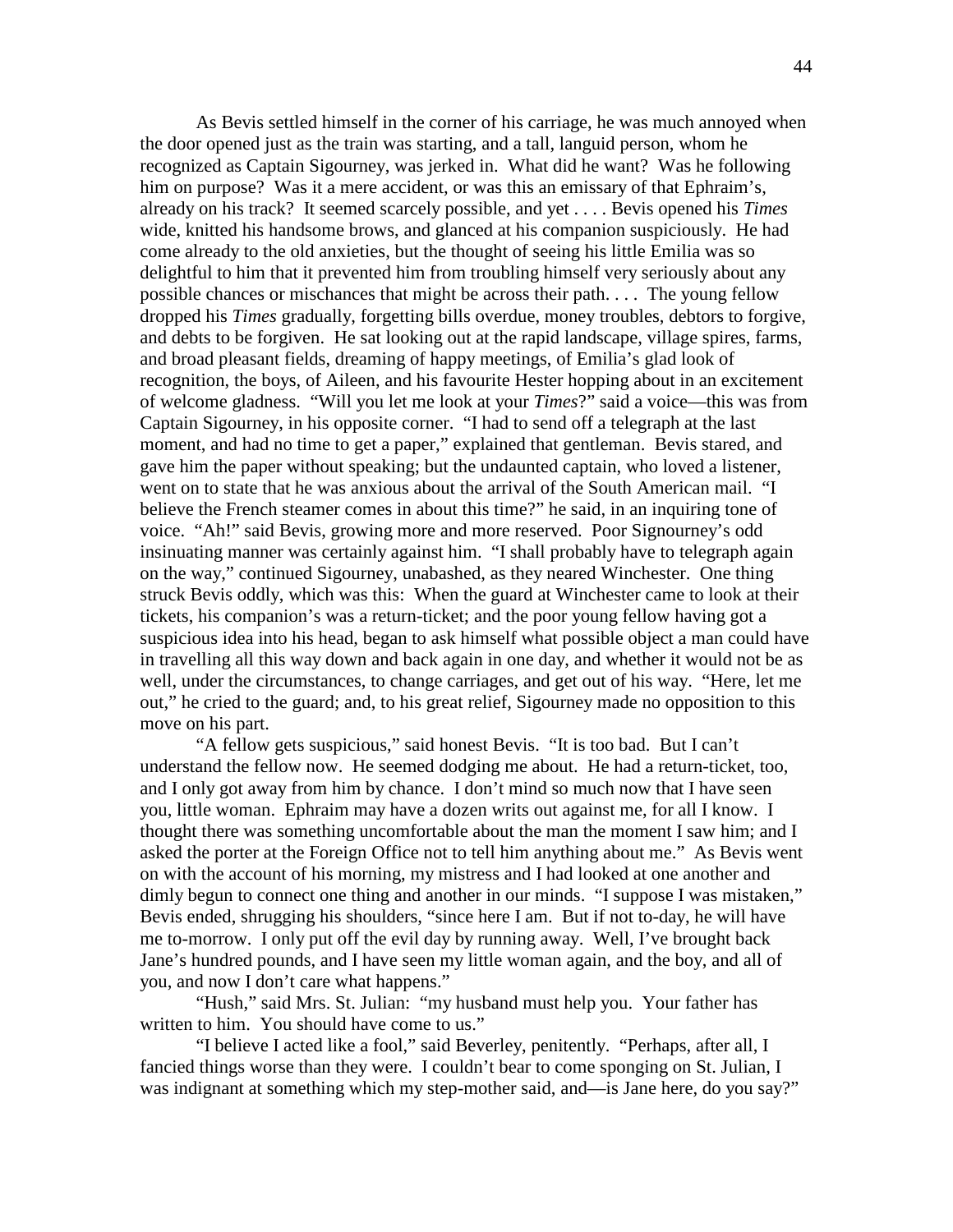We were all getting seriously uneasy. Lady Jane's maid brought in the telegram she had found in her room, which seemed to throw some vague light upon her movements.

Captain Sigourney, *Waterloo Station*, to Lady Jane Beverley, *Tarmouth, Broadshire*.

 I implore you to meet me at Tarmouth. I come by the four-o'clock boat. I have news of your brother.

(Signed) Sigourney.

"Sigourney!" cried Bevis.

 There was a dead silence, and nobody knew exactly what to say next. All our anxiety and speculation were allayed before dinner by the return of the pony-carriage with a hasty note from Lady Jane herself:--

 Dearest Mrs. St. Julian,--Kind Captain Sigourney has been to London inquiring for us. He has heard confidentially, from a person at the Foreign Office, that my brother has been heard of by this mail. He thought it best to come to me straight, and I have decided to go off to London immediately. I shall probably find my father at home in Burton Street. I will write to-morrow. Fond love to dearest Emilia.

 Your affection, anxious Jane Beverley.

 "But what does it all mean?" cried Bevis, in a fume. "What business has Captain Sigourney with my safety?" And it was only by degrees that he could be appeased at all.

\_\_\_\_\_\_\_\_\_\_\_\_

"This fire won't burn!" cried Mona.

 Bevis and Emilia were the hero and heroine of the entertainment. Hexham was fine, Aileen said, and would not fake an interest, and so he was left with Hester pasting photographs in the dining-room, while the rest of us came off this bright autumnal afternoon to camp in the copse. The sun still poured unwearied over the country, and the

There is a little pine-wood growing not far from the Lodges, where Aileen and Mona sometimes boil a kettle and light a fire of dry sticks, twigs, and fir-cones. The pine-wood runs up the side of a steep hill that leads to the down. In the hollow below lie bright pools glistening among wet mosses and fallen leaves and pine-twigs; but the abrupt sides of the little wood are dry and sandy, and laced and overrun by a network of slender roots that go spreading in every direction. In between the clefts and jagged fissures of the ground the sea shines, blue and gleaming, while the white ships, like birds, seem to slide in between the branches. The tea-party was in honour of Bevis's return, the little maidens said. They had transported cups and cloths, pats of butter and brown loaves, all of which good things were set out on a narrow ledge; while a little higher, the flames were sparkling, and a kettle hanging in the pretty thread of blue faint smoke. Mona, on her knees, was piling sticks and cones upon the fire; Aileen was busy spreading her table; and little Bevis was trotting about picking up various little shreds and stones that took his fancy, and bringing them to poke into the bright little flame that was crackling and sparkling and growing every moment more bright.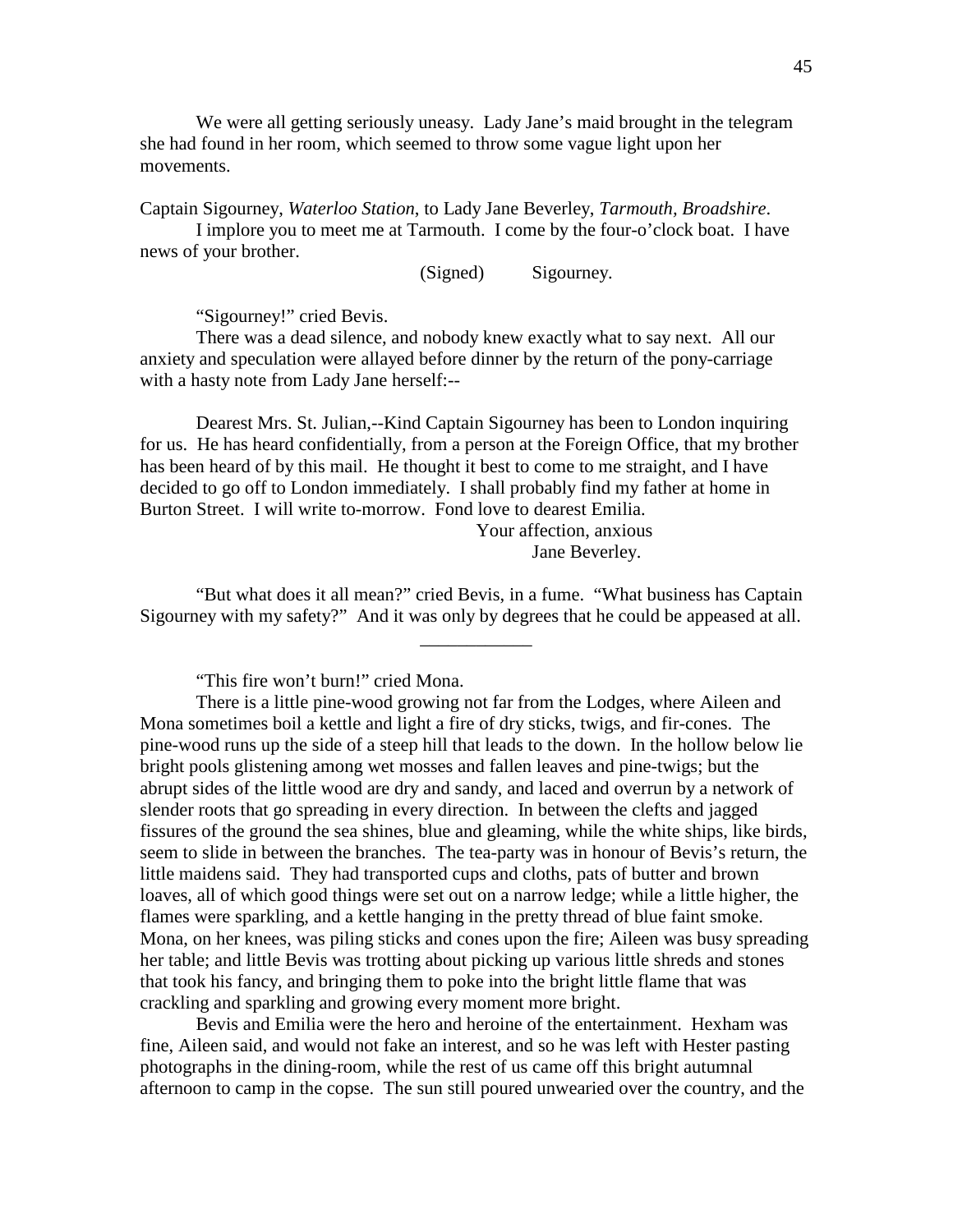long delightful summer seemed ending in light and brilliancy. It was during this picnic tea-drinking that I heard more than I had hitherto done of Mr. Beverley's adventures.

"This kettle *won't* boil!" said Mona.

 And while Bevis was good-naturedly poking and stirring the flames, Emilia began in a low, frightened voice:--"Oh, Queenie, even now I can hardly believe it. He has been telling me all about it. He finished his work sooner than he had expected. I think the poor General was shot with whom he was negotiating; at all events he found that there was nothing more for him to do, and that he might as well take his passage by the very next ship. And then, to pass the time, he went off with those other poor men for a couple of days' shooting, and then they met a drove of angry cattle swimming across the stream, and they could not get out of the way in time, and two were drowned," faltered Emilia; "but when dear Bevis came to himself, he had floated a long way down the stream. He had been unconscious, but bravely clinging to an oar all the time . . . . and then he scrambled on shore and wandered on till he got to a wooden house, belonging to two young men, who took him in,--but he had had a blow on the head, and he was very ill for three days, and the steamer was gone when he got back to Rio—and that was how it was."

 As she ceased she caught hold of little Bevis, who was trotting past her, and suddenly clutched him to her heart. How happy she was! A little frightened still, even in her great joy, but with smiles and lights in her radiant face,--her very hair seemed shining as she sat under the pine-trees, sometimes looking up at her husband, or with proud eyes following Bevvy's little dumpling figure as he busily came and went.

 "Here is Hexham, after all," cried Bevis from the heights, looking down as he spoke, and Hexham's head appeared from behind a bank of moss and twigs.

 "Why, what a capital gipsy photograph you would all make," cried the enthusiastic Hexham as he came up. "I have brought you some letters. Hester is coming directly with William St. Julian, who has just arrived."

 "I really don't think we can give you all cups," said Aileen, busily pouring from her boiling kettle into her teapot. "You know I didn't expect you."

Bevis took all the letters and began to read them out:--

I.

Lord Mountmore *to the* Hon. Bevis Beverley.

## *Friday.*

 My Dear Boy,--The news of your safe return from Rio has relieved us all from a most anxious state of mind. You have had a providential escape, upon which we most warmly and heartily congratulate you. With regard to the subject of your letter, I am willing to accede to your request, and to allow you once more the same sum that you have always had hitherto. I will also assist you to take up the bill, if you will give me your solemn promise never to have anything more to do with the Jews. Jane has pleaded your cause so well that I cannot refuse her. My lady desires her love.

Your affectionate father,

**M--------.**